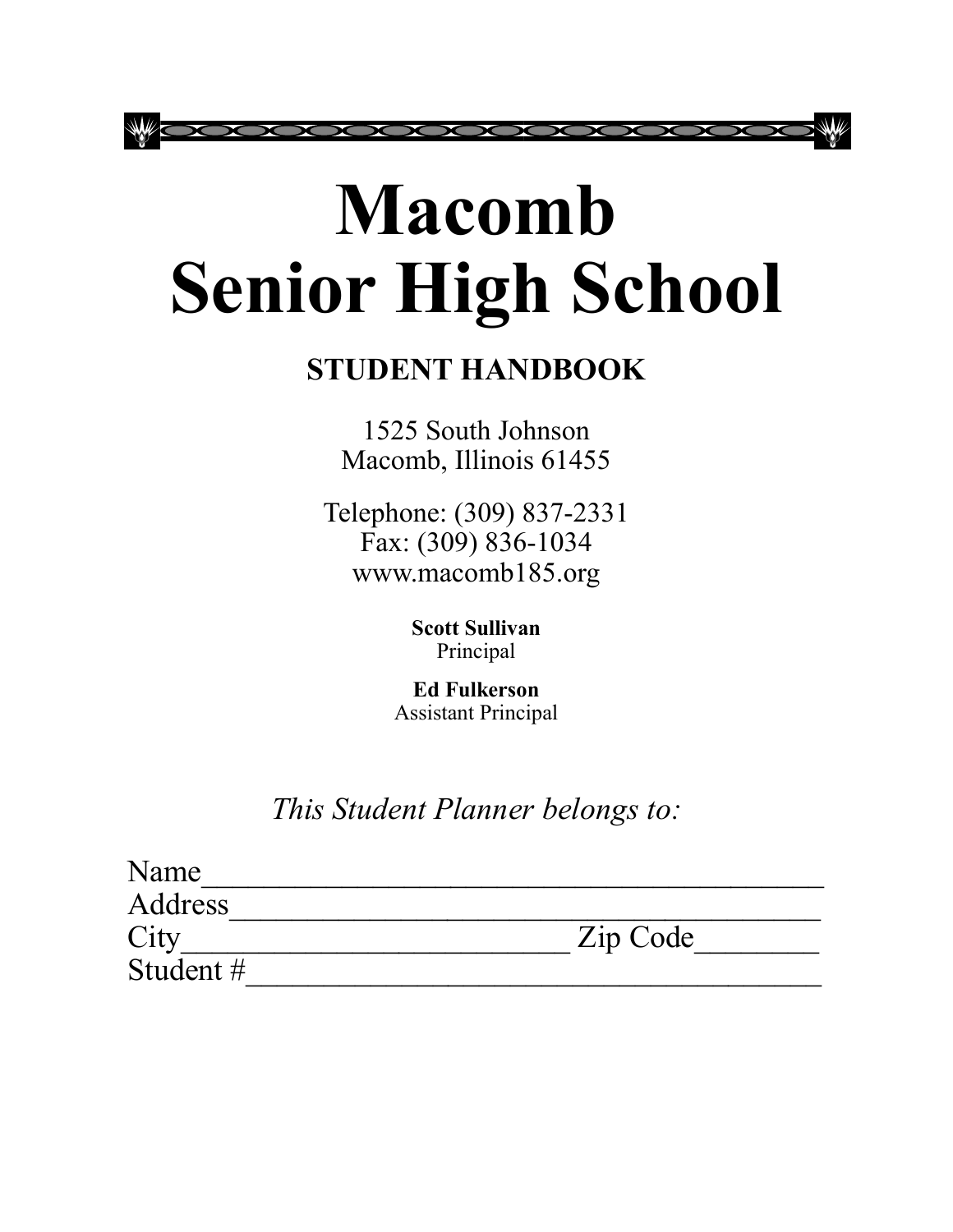#### **Macomb High Faculty Staff Directory**

#### **ADMINISTRATORS POLICE LIASON OFFICER**

Scott Sullivan Principal Denise Cremer Ed Fulkerson Assistant Principal Steve Horrell **Athletic/Activities Director** 

#### **FACULTY**

Heather Allen Phys. Ed. Clisa Allen I.E.P.<br>1. Jeremy Anderson Phys. Ed. David Benson Science Jeremy Anderson

WCISEC Modular Program

#### **Office Staff**

Maribeth Carle Athletics/Activities Megan Dildine Attendance Sue Ferguson Records Coordinator Robin Hadsall Guidance Amy Howe Principal's Office Teresa Kindhart Receptionist

#### **LEARNING RESOURCE ASSISTANT HEALTH CARE ASSISTANT**

Jennifer Semonis Tania Coker

#### **CUSTODIANS**

Gary Guarin - Custodial Division Manager Robert Babcock

#### **TECHNOLOGY DEPT. FOOD SERVICE**

Cory Bice Kathy Brooks Robyn Kilburn

Dulce Brown Spanish Choral Music Negan Brown Math<br>
Melanie Butcher Choral Music Regan Chatterton Scien Melanie Butcher Choral Music Regan Chatterton Science Loana Deveraux Spanish Jana Gamage Social Science Ben Green Science Hailea Hadsall I.E.P. Tonya Hamer Spanish Joel Hildenbrand Science Tanner Horrell Phys. Ed. Shawnee Huston Guidance Vason Johnson Guidance (Guidance Thomas Johnson Math Marshal Johnson Math Marshal Johnson Math Cach Keene Phys. English Zach Keene Phys. Ed. /Health Sarah Kerfoot I.E.P. Ethan Kunkel Science Lucas Ladd I.E.P. Brian Langworthy I.E.P. Carol Lock Librarian Nicole Lyles I.E.P. Douglas Mattsey Band Samantha McGaughey Math Wyatt McGrew Ag. Ag. Karen Morgan Math Megan Pittman Wurth English Emily Platt Art<br>
Suellyn Rieckelman Home Ec. Suellyn Rieckelman Home Ec. Suellyn Rieckelman Home Ec. Jesse Risley Soc. Sci/Econ./Psych<br>
Tanner Scott Driver Ed./BTW Molly Selders English Driver Ed./BTW Molly Selders English Ginger Shryack I.E.P Kaity Spangler Ag Math Brittany Thompson Theresa Twaddle Business John Twomey Business Jennifer Waller English Tony Westen Phys. Ed. Ryan Wilson Social Science Emily Young English

Joe Jacobs Fred Nartey Annie Noe John Simpson Tim Sitzes Blain Smith Molly Smith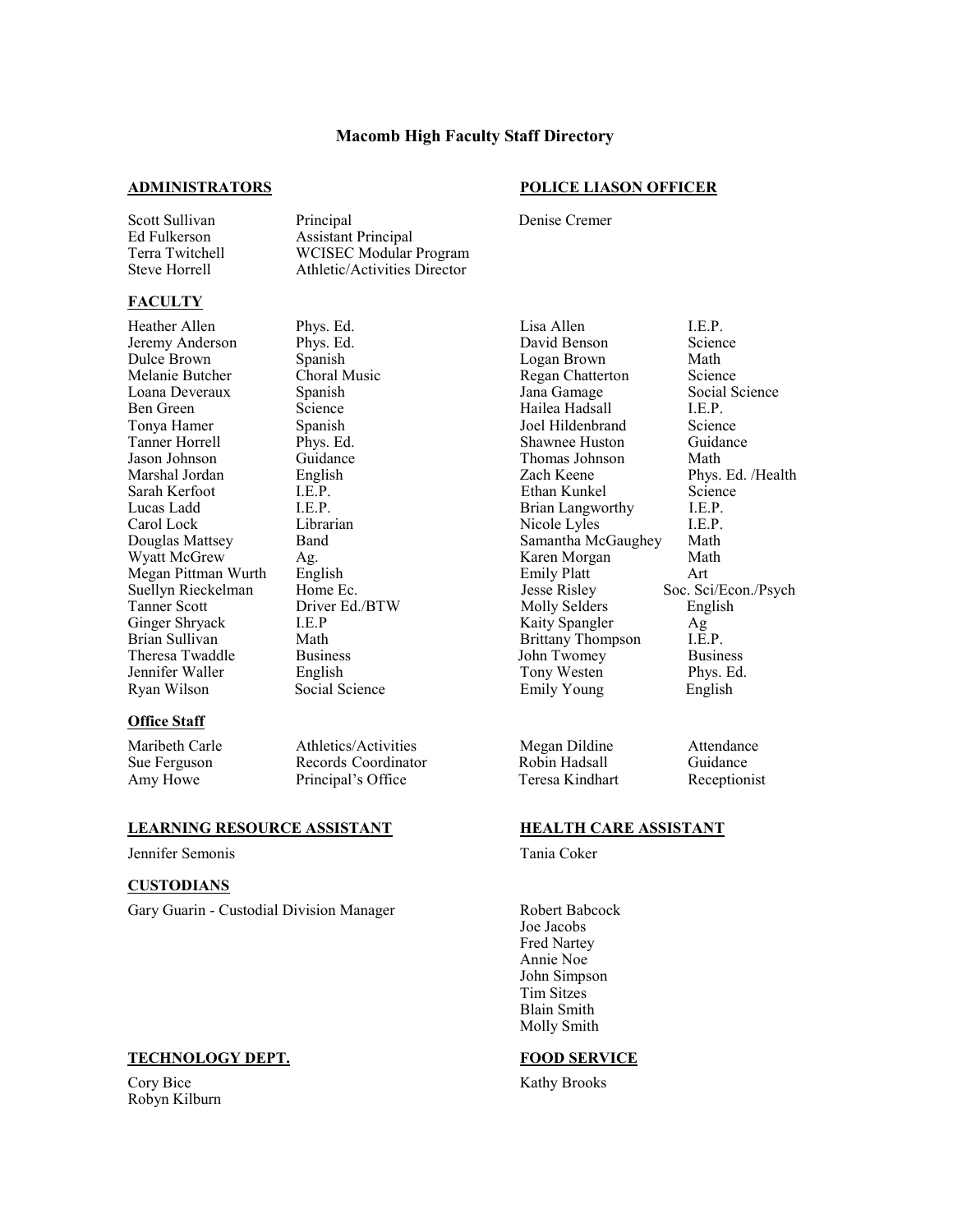# **TABLE OF CONTENTS**

| <b>SECTION I-Introduction</b>                                                        | Page |
|--------------------------------------------------------------------------------------|------|
| Welcome                                                                              |      |
|                                                                                      |      |
|                                                                                      |      |
|                                                                                      |      |
| <b>SECTION II - General Information</b>                                              |      |
|                                                                                      |      |
|                                                                                      |      |
|                                                                                      |      |
|                                                                                      |      |
|                                                                                      |      |
|                                                                                      |      |
|                                                                                      |      |
|                                                                                      |      |
|                                                                                      |      |
|                                                                                      |      |
|                                                                                      |      |
|                                                                                      |      |
|                                                                                      |      |
|                                                                                      |      |
|                                                                                      |      |
|                                                                                      |      |
|                                                                                      |      |
|                                                                                      |      |
| Requesting to be on School Property                                                  |      |
|                                                                                      |      |
| <b>SECTION III - Attendance</b>                                                      |      |
|                                                                                      |      |
|                                                                                      |      |
|                                                                                      |      |
|                                                                                      |      |
|                                                                                      |      |
|                                                                                      |      |
| <b>SECTION IV - Discipline</b>                                                       |      |
|                                                                                      |      |
|                                                                                      |      |
|                                                                                      |      |
|                                                                                      |      |
|                                                                                      |      |
|                                                                                      |      |
|                                                                                      |      |
| Notification Regarding Student Accounts or Profiles on Social Networking Websites 12 |      |
|                                                                                      |      |
|                                                                                      |      |
|                                                                                      |      |
|                                                                                      |      |
|                                                                                      |      |
|                                                                                      |      |
|                                                                                      |      |
|                                                                                      |      |
|                                                                                      |      |
|                                                                                      |      |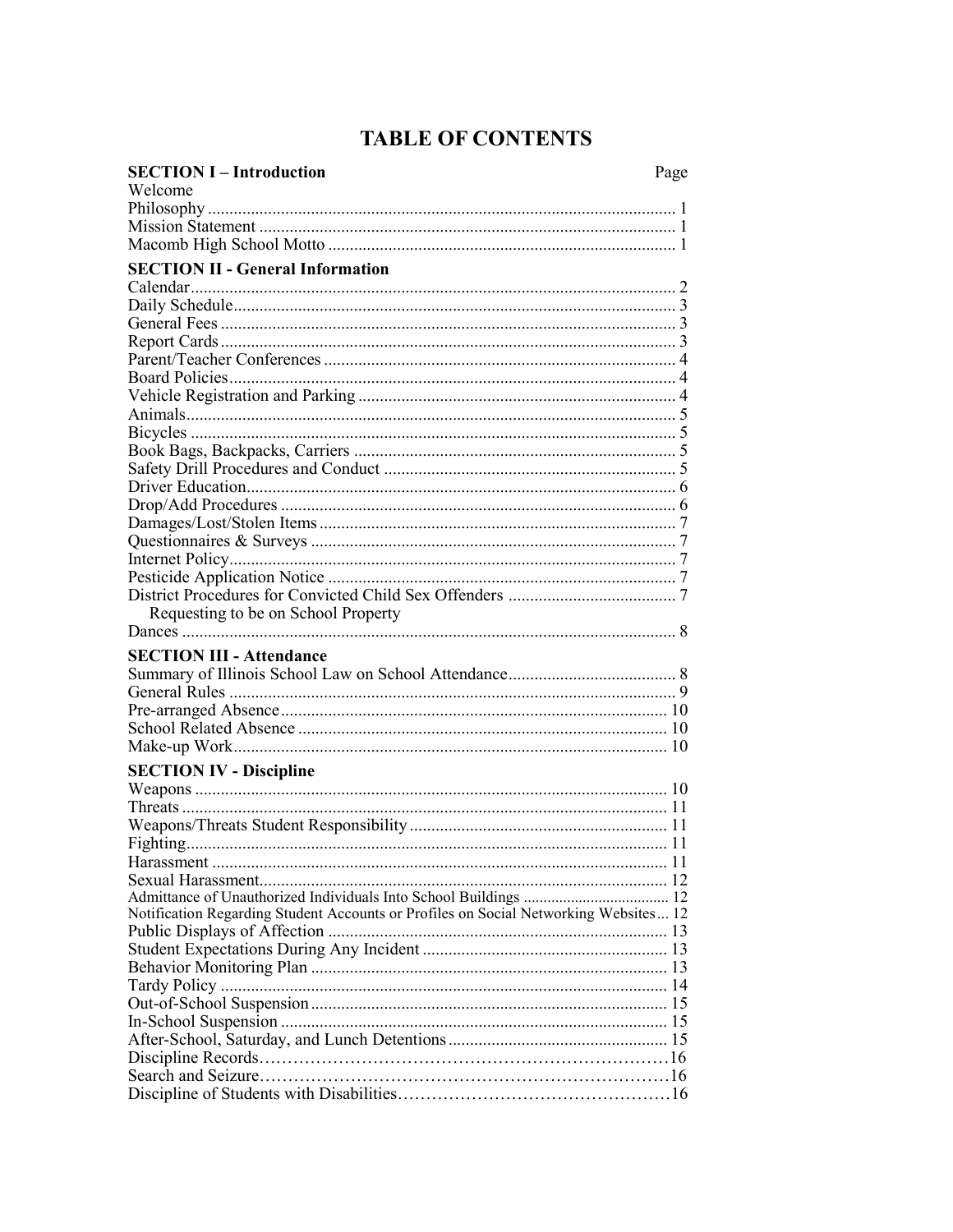| <b>SECTION V - Administrative Procedures</b>                         | Page |
|----------------------------------------------------------------------|------|
|                                                                      |      |
|                                                                      |      |
|                                                                      |      |
|                                                                      |      |
| Cell Phones/Camera Phones/Electronic Paging/Communication Devices 18 |      |
|                                                                      |      |
|                                                                      |      |
|                                                                      |      |
|                                                                      |      |
|                                                                      |      |
|                                                                      |      |
|                                                                      |      |
|                                                                      |      |
|                                                                      |      |
|                                                                      |      |
|                                                                      |      |
|                                                                      |      |
|                                                                      |      |
|                                                                      |      |
|                                                                      |      |
|                                                                      |      |
|                                                                      |      |
|                                                                      |      |
|                                                                      |      |
|                                                                      |      |
|                                                                      |      |
|                                                                      |      |
|                                                                      |      |

# **SECTION VI - Services**

# **SECTION VII - Transportation**

# **SECTION VIII - Academics**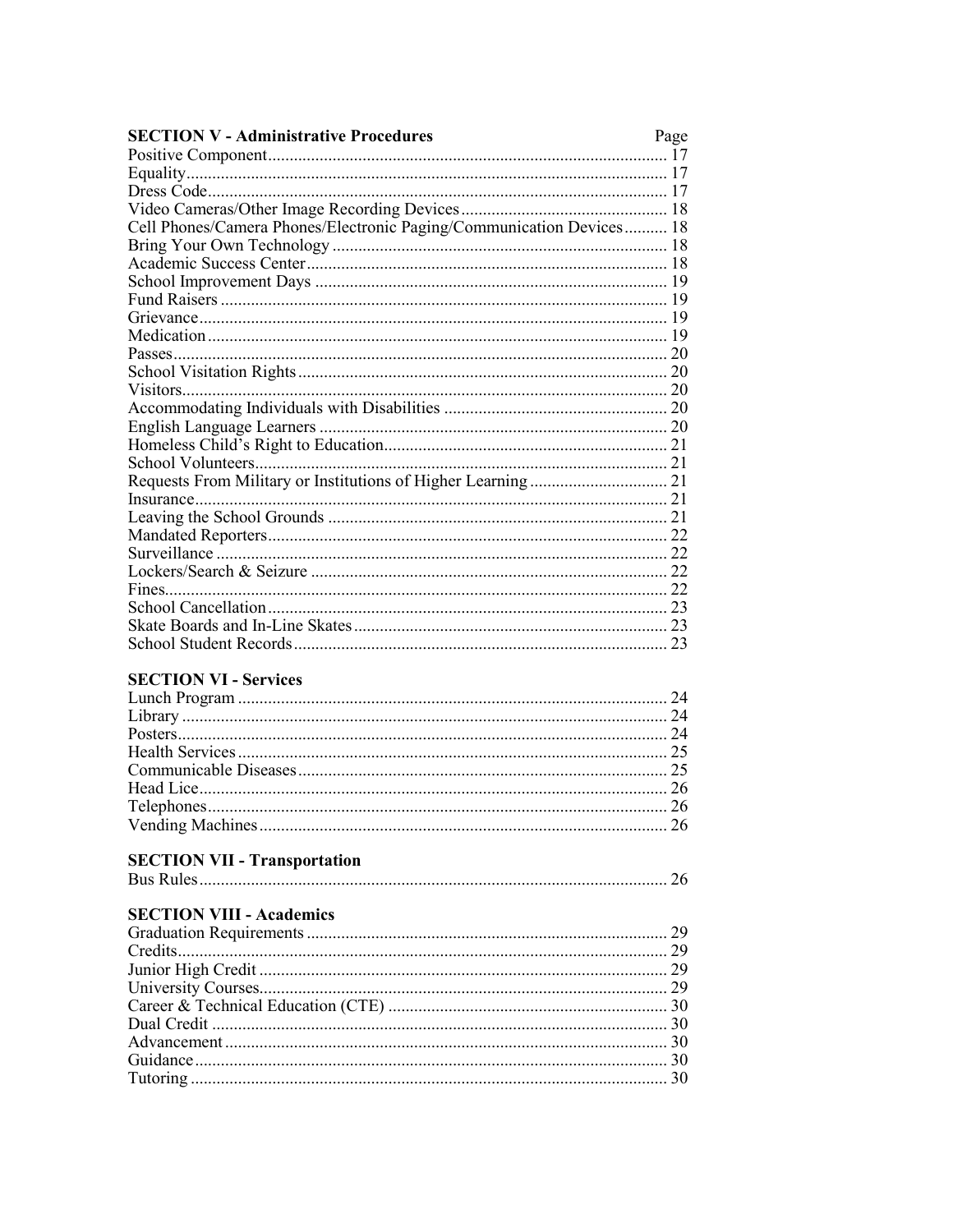| Page |
|------|
|      |
|      |
|      |
|      |
|      |
|      |
|      |
|      |
|      |
|      |
|      |
|      |
|      |
|      |
|      |
|      |
|      |
|      |
|      |

# **SECTION IX - Extracurricular Activities**

| Board Policy 7:140-E (Exhibit - Letter to Parents/Guardians Regarding the Right to Privacy in the |    |
|---------------------------------------------------------------------------------------------------|----|
|                                                                                                   |    |
| Board Policy 7:180-AP, E4 (Exhibit—Memo to Parents/Guardians Regarding Bullying and School        |    |
| Violence)                                                                                         | 45 |
| Board Policy 7:185-E (Exhibit-Memo to Parents/Guardians Regarding Teen Dating Violence) 47        |    |
| Board Policy 6:140 (Education of Homeless Children)                                               | 49 |
| Board Policy 7:180-AP1 (AP-Prevention, Identification, Investigation, and Response to Bullying    |    |
| and School Violence)                                                                              | 50 |
| Board Policy 7:180-AP1, E5 (Exhibit-Report Form for Bullying)                                     | 51 |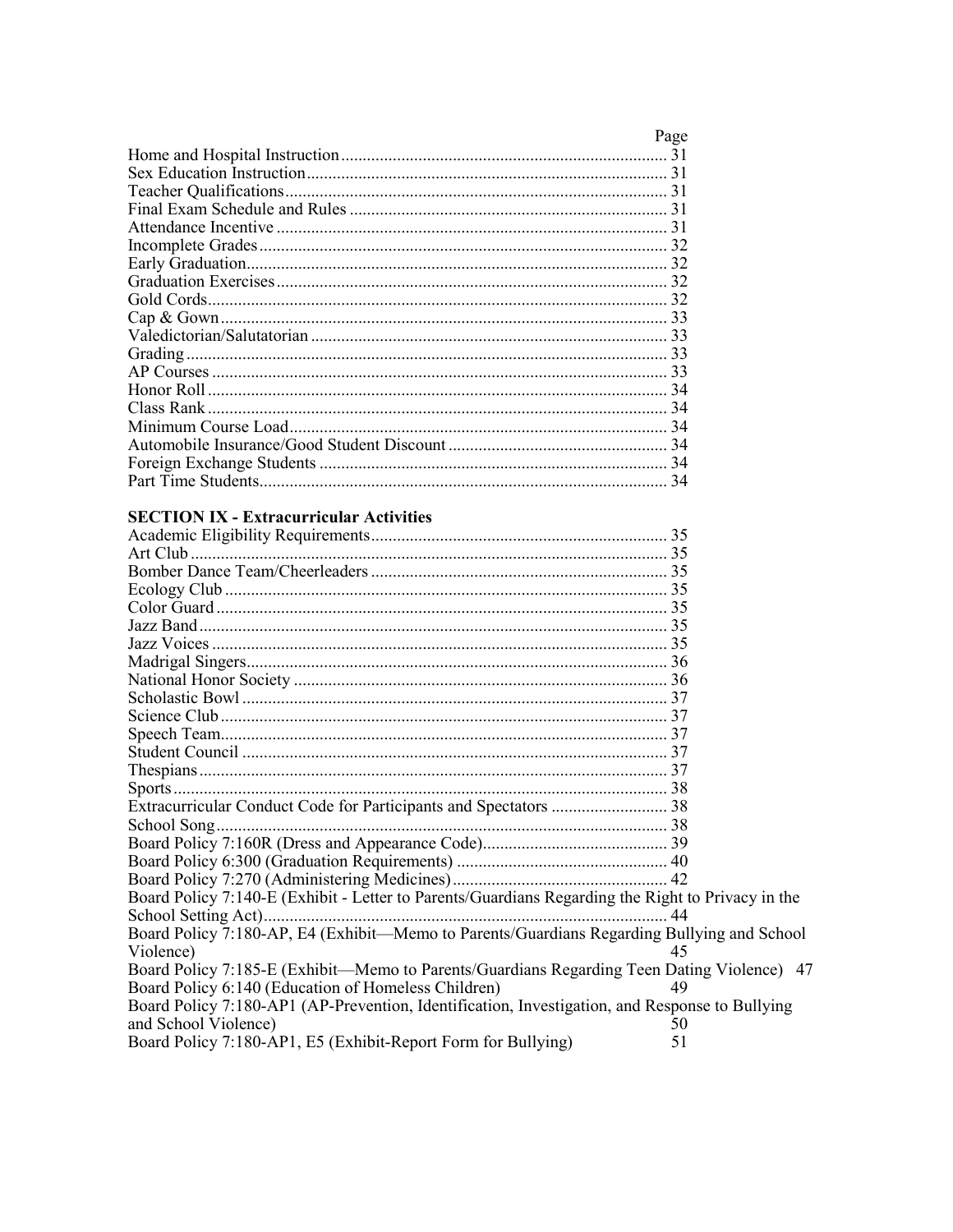# **SECTION 1 - INTRODUCTION**

#### **WELCOME**

Welcome to Macomb Senior High School, the home of the BOMBERS. This handbook has been prepared to make this year at MSHS more enjoyable for you by allowing you to become more informed. Please take this handbook home and ask your parents to read it. As you continue school life at MSHS, or if you are just beginning, this handbook will serve as an important guide. Pay particular attention to the sections on discipline, attendance, and extracurricular activities. Our hope is that all students will become more involved with their school this year and in all future years. We believe that the more involved you are, the better prepared you are for the years following graduation.

#### **PHILOSOPHY**

We believe Macomb Senior High School shares a partnership with the community in educating its students. Quality education for all youth, regardless of their abilities, should be provided. Upon graduation they should be prepared to seek jobs, enter careers, pursue additional education, and be responsible citizens. School facilities should be available to the community for the free exchange of ideas. The community should support the goals of the school and its professional staff and provide the money to maintain the building and programs. If problems in the community involve high school students, the school should be one forum for addressing those problems. The relationships among all involved in the educational process - students, teachers, administrators, community members - should be open, positive, cooperative, mutually respectful, and supportive.

We believe Macomb Senior High School and its students have special responsibilities. The school should foster an environment for students to feel accepted, be treated impartially, have a sense of accomplishment, be recognized as individuals, have avenues to express opinions, develop career directions and goals, have opportunities for personal and social growth, and be physically comfortable and secure. Students should be regular in their attendance, diligent in their classes, and helpful in maintaining a good climate for learning.

We believe Macomb Senior High School must prepare students to be responsive to the changing world in which they live. We recognize the cultural, ethnic, racial, religious and economic diversity of our students and are committed to helping them understand, respect, and appreciate that diversity.

# **DISTRICT/SHARED MISSION:**

Macomb Public Schools will prepare each student for a successful future. "Preparing Students for Success"

# **MACOMB HIGH SCHOOL MOTTO:**

# MHS - NO LESS THAN THE BEST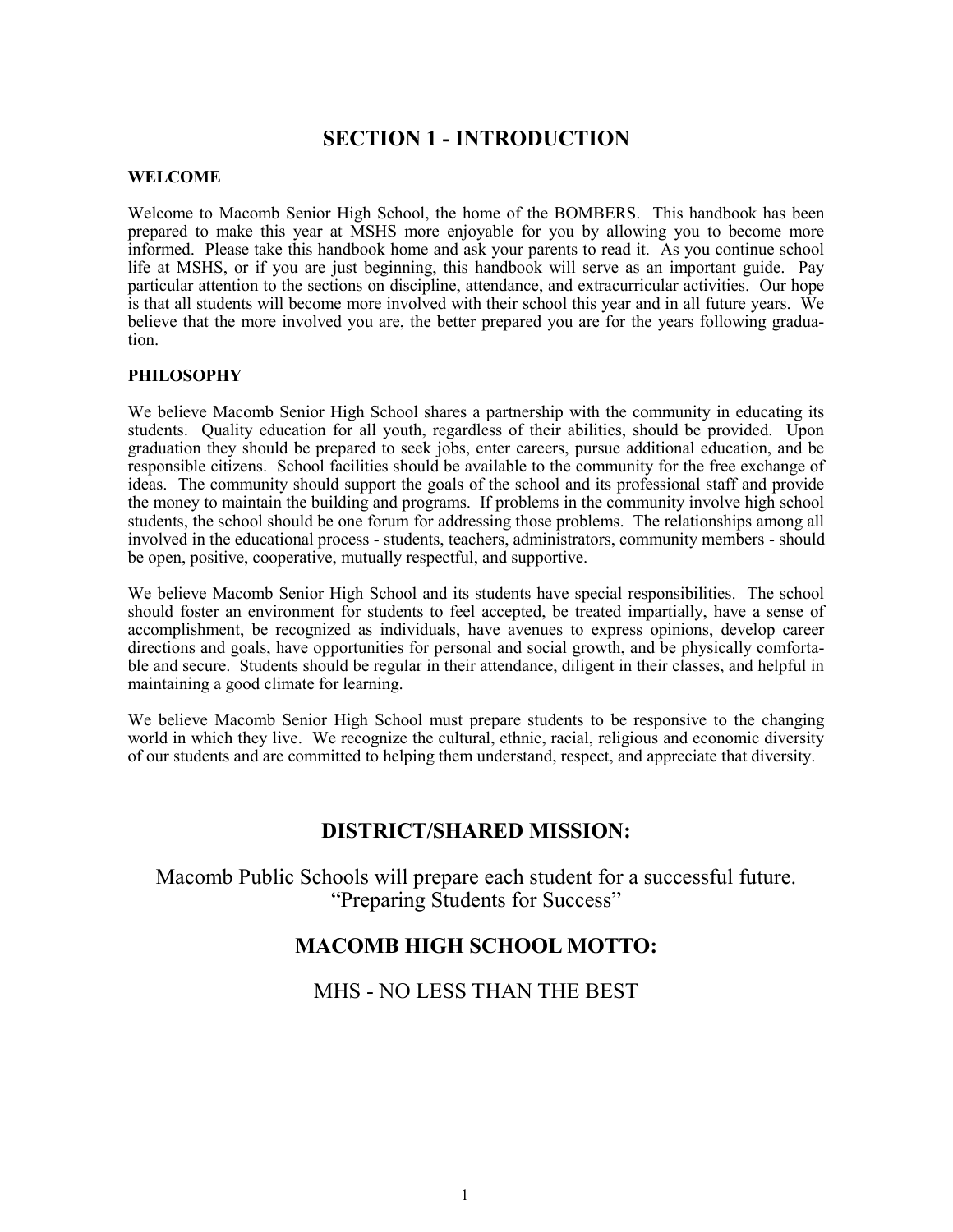#### **SECTION II - GENERAL INFORMATION 2021-2022 SCHOOL CALENDAR DATES**

Friday, October 22 End of 1st Quarter

Wednesday, November 24 NO SCHOOL Friday, November 26 NO SCHOOL

Sunday, January 2

Friday, January 14 End of 1st Semester

Monday, March 14 - Friday, March 18 Spring Vacation - NO SCHOOL Friday, March 25 End of 3rd Quarter

Monday, May 30

Monday, August 16 Teacher's Workshop - NO STUDENT ATTENDANCE Tuesday, August 17 Teacher's Workshop - NO STUDENT ATTENDANCE Wednesday, August 18 Teacher's Workshop - NO STUDENT ATTENDANCE Thursday, August 19 First Pupil Attendance Day

Wednesday, September 1 Late Start - Class begins at 9:00 a.m.<br>Monday, September 6 HOLIDAY - Labor Day - NO SCHO Monday, September 6 HOLIDAY - Labor Day - NO SCHOOL<br>Wednesday, September 15 Half Day In-Person Attendance A.M.-Sc Half Day In-Person Attendance A.M.-School Improvement P.M.

Wednesday, October 6 Late Start - Class Begins at 9:00 a.m. Friday, October 8 **Half Day Remote Attendance A.M.-School Improvement P.M.** Monday, October 11 **HOLIDAY** -Columbus Day—NO SCHOOL Wednesday, October 27 Parent/Teacher Conferences 5:30 - 8:00 P.M.<br>Thursday, October 28 Parent/Teacher Conferences - NO SCHOOL Thursday, October 28 Parent/Teacher Conferences - NO SCHOOL Parent/Teacher Conferences - NO SCHOOL

Wednesday, November 3 Late Start - Class Begins at 9:00 a.m. Friday, November 12 Teacher's Workshop - NO STUDENT ATTENDANCE Thursday, November 25 HOLIDAY - Thanksgiving - NO SCHOOL

Wednesday, December 1 Late Start - Class begins at 9:00 a.m. Wednesday, December 8 Half Day Remote Attendance A.M.-School Improvement P.M. Monday, December 20- Winter Vacation - NO SCHOOL

Monday, January 3 School Resumes 8:05 a.m. Wednesday, January 5 Late Start - Class Begins at 9:00 a.m. Monday, January 17 HOLIDAY - M.L. King's B'day - NO SCHOOL Wednesday, January 19 Half Day Remote Attendance A.M.-School Improvement P.M.

Wednesday, February 2 Late Start - Class Begins at 9:00 a.m. Wednesday, February 16 Half Day Remote Attendance A.M.-School Improvement P.M.<br>Monday, February 21 HOLIDAY, President's Day - NO SCHOOL HOLIDAY, President's Day - NO SCHOOL

Wednesday, March 2 Late Start - Class Begins at 9:00 a.m. Wednesday, March 23 Half Day Remote Attendance A.M.-School Improvement P.M.

Wednesday, April 6 Late Start - Class Begins at 9:00 a.m. Friday, April 15 NO SCHOOL—Spring Break Monday, April 18 NO SCHOOL—Spring Break Wednesday, April 20 Half Day Remote Attendance A.M.-School Improvement P.M.

Wednesday, May 4 Late Start - Class Begins at 9:00 a.m. Friday, May 18 **Half Day Remote Attendance A.M.-School Improvement P.M.** Thursday, May 26 **Last Day of School**<br>
Monday, May 30 **Memorial** Day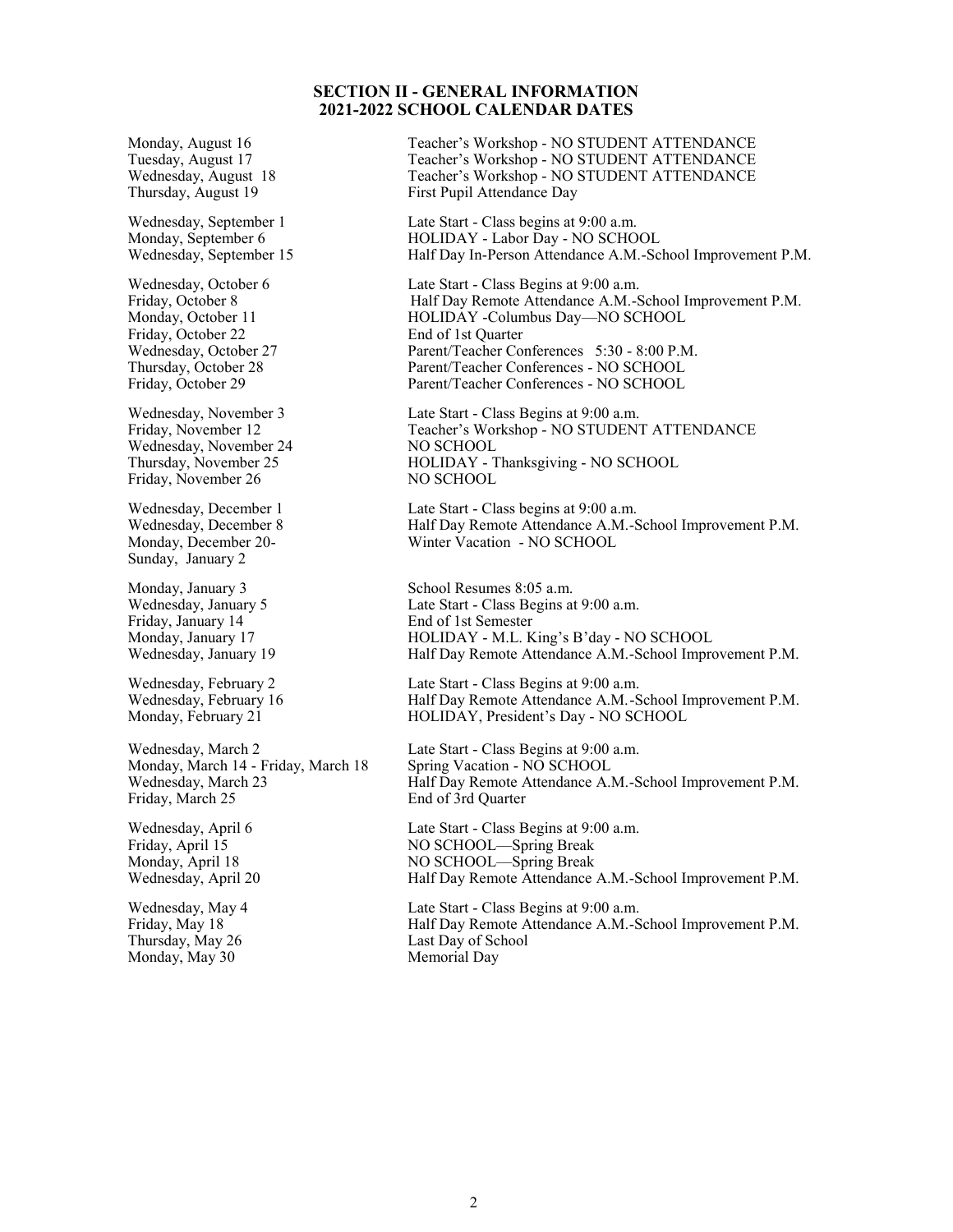#### **DAILY SCHEDULE (Grades 9 - 12)**

#### **2021-2022 School Year**

|                            | E.B.                        | $7:00 - 7:50$                            |            | 5th Lunch 11:45 - 12:20  |
|----------------------------|-----------------------------|------------------------------------------|------------|--------------------------|
|                            | 1st Period                  | $8:05 - 8:56$                            |            | 6th Period 12:25 - 1:16  |
|                            | 2nd Period                  | $9:00 - 9:51$                            |            | 7th Period 1:20 - 2:11   |
|                            |                             | 3rd Period 9:55 - 10:48                  |            | 8th Period 2:15 - 3:05   |
|                            |                             | 4th Period 10:52 - 11:43                 |            |                          |
|                            |                             | <b>LATE START SCHEDULE (Grades 9-12)</b> |            |                          |
|                            | E.B.                        | $7:00 - 7:50$                            |            | 5th Lunch 12:08 - 12:43  |
|                            |                             | 1st Period 9:00 - 9:43                   |            | 6th Period 12:48 - 1:31  |
|                            |                             | 2nd Period 9:47 - 10:30                  |            | 7th Period 1:35 - 2:18   |
|                            |                             | 3rd Period 10:34 - 11:19                 |            | 8th Period 2:22 - 3:05   |
|                            |                             | 4th Period 11:23 - 12:06                 |            |                          |
|                            | <b>S.I.P.</b> (Grades 9-12) |                                          |            |                          |
|                            | E.B.                        | $7:00 - 7:50$                            | 6th Period | $10:05 - 10:31$          |
|                            | 1st Period                  | $8:05 - 8:31$                            | 7th Period | $10:35 - 11:01$          |
|                            |                             | 2nd Period 8:35 - 9:01                   |            | 8th Period 11:05 - 11:33 |
|                            |                             | 3rd Period 9:05 - 9:31                   | 5th Lunch  | $11:35 - 12:10$          |
|                            |                             | 4th Period 9:35 - 10:01                  |            |                          |
| 2 HOUR DELAY (Grades 9-12) |                             |                                          |            |                          |
|                            |                             | 1st Period 10:05 - 10:39                 |            | 4th Period 12:37 - 1:11  |
|                            |                             | 2nd Period 10:43 - 11:17                 |            | 6th Period 1:15 - 1:49   |
|                            |                             | 3rd Period 11:21 - 11:55                 | 7th Period | $1:53 - 2:27$            |
|                            |                             | 5th Lunch 11:57 - 12:32                  | 8th Period | $2:31 - 3:05$            |

Students are not to be in the building before 7:30 a.m. or after 3:15 p.m. (12:15 on S.I.P. days) unless present for an approved school activity and properly supervised.

#### **GENERAL FEES**

| Registration Fee Grades 9 - 12                                                          | \$125.00                 |  |  |
|-----------------------------------------------------------------------------------------|--------------------------|--|--|
| Lock Fee (new students only)                                                            | \$10.00                  |  |  |
| Parking Fee                                                                             | \$35.00                  |  |  |
| Yearbook (optional $\&$ if available)                                                   | $$45.00$ (approximately) |  |  |
| <b>Athletic Physicals</b>                                                               | \$ 10.00                 |  |  |
| <b>Driver Education</b>                                                                 | \$150.00                 |  |  |
| Adult Living II (If taking)                                                             | \$ 30.00                 |  |  |
| Ag. (If taking) FFA                                                                     | \$15.00                  |  |  |
| <b>Band Instrument Rental</b>                                                           | \$ 80.00                 |  |  |
| Senior Cap & Gown Purchase                                                              | \$35.00 (approximately)  |  |  |
| Participation Fees                                                                      | $$40.00$ (per activity)  |  |  |
| (\$120.00 maximum per student) to be paid prior to beginning activity. All registration |                          |  |  |
| fees must be paid in full or an approved current payment plan must be in place          |                          |  |  |
| before participation fees for any extracurricular activity (ies) will be accepted.      |                          |  |  |

#### **REPORT CARDS**

Report cards are posted to Family/Student Access at the end of each nine-week quarter. Letter grades are used to designate pupil progress. Students should check report cards closely for any missing or wrong information. Report any problems to the Guidance Office.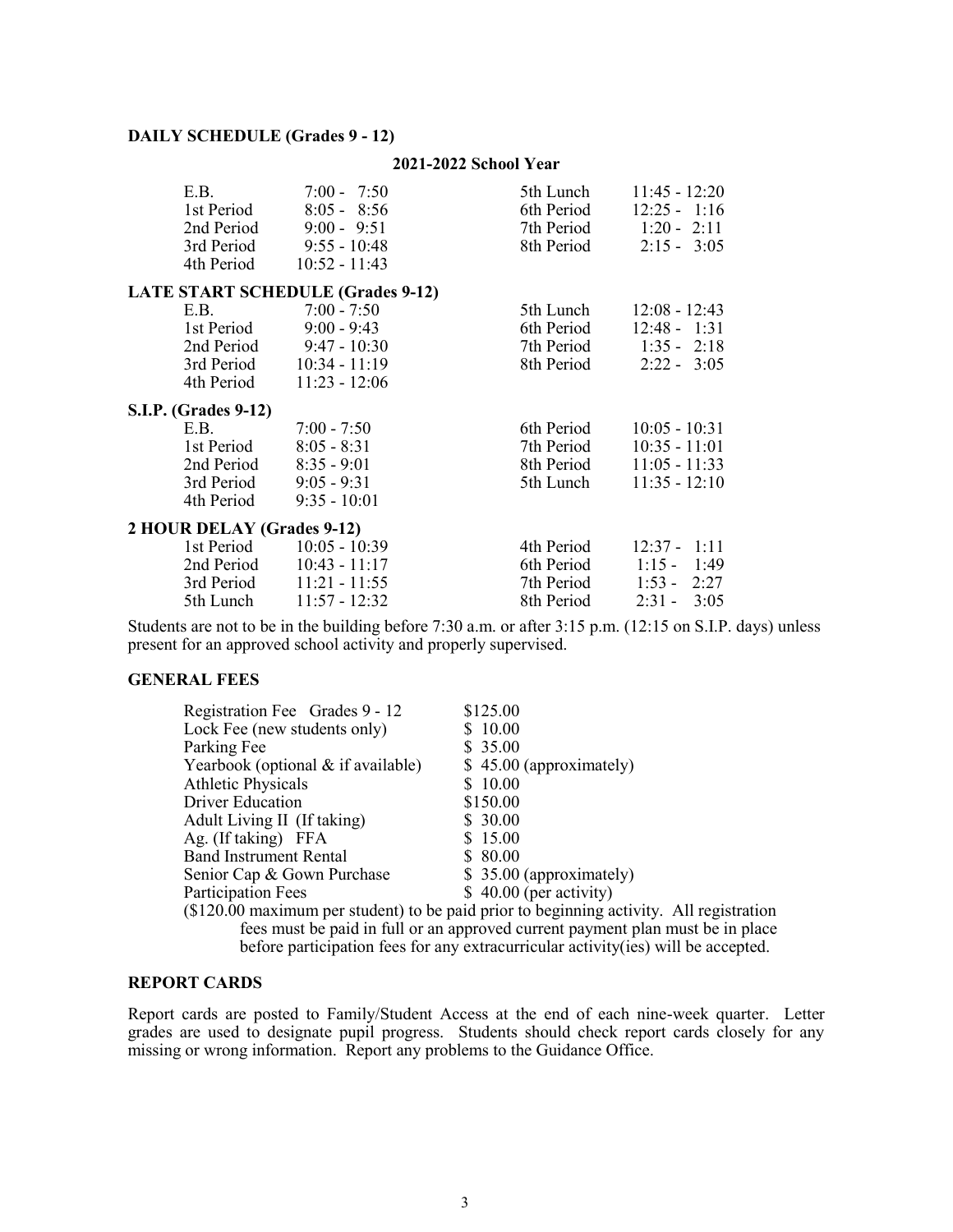#### **PARENT/TEACHER CONFERENCES**

Parents are welcome to confer with teachers throughout the school year. Ideal times for conferences are before and after school, but special arrangements can be made without difficulty. Any parent wishing a conference need simply call the Guidance Office (833-6271) for an appointment. Special conference times are also held after the first quarter.

#### **BOARD POLICIES**

Copies of individual Board Policies are available upon request from the MSHS Main Office. Please allow 24 hours advance notice when making such requests. They are also located on the District website: www.macomb185.org.

#### **VEHICLE USAGE AND PARKING REGULATIONS**

Parking regulations are enforced from 6:30 a.m. until 5:30 p.m. on school days. Students who drive to school may park their cars in either the east or west parking lots. Students may not park in the front row of these lots. The front rows (those closest to the building) are reserved for MJSHS faculty and staff. All vehicles parked on MJSHS property must display a current MHS parking hang tag. Each student who registers a vehicle will receive one hang tag. **That hang tag must be properly displayed any time the vehicle is parked at school.** The registration cost is \$35, no matter when the car is registered. Changes in registration are at no charge; however, if a hang tag needs to be replaced for any reason, the cost will be an additional \$35. Registration and changes in registration of vehicles may be accomplished in the Main Office. If a student uses a hang tag not registered to him/ her, then that student will lose his/her parking privileges for the remainder of the school year. Additional disciplinary consequences may be appropriate.

Note: It is the students' responsibility to pick up their hang tag from the office!

The school does not assume responsibility or liability for damages or losses resulting from student use of a vehicle. The following rules and regulations apply if a student chooses to drive to the High School. Students must remember that parking at school is a privilege and not a right. The following have been developed to protect the student body and the public.

- 1. Students must park in a manner that does not deny others a parking space.
- 2. All accidents must be reported to the High School Assistant Principal.
- 3. A vehicle must not be used while violating any school rule.
- 4. **Cars must be driven safely, slowly and in observance of all posted signs.**
- 5. Students may not sit in their cars and/or loiter in the parking lot.
- 6. Cars may not be parked on grass or in the circle drive.
- 7. Vehicles violating school parking regulations will be handled in the following manner:

| 1st Offense | MHS warning will be issued. Parking privileges may be suspended     |
|-------------|---------------------------------------------------------------------|
|             | for $1-10$ days.                                                    |
| 2nd Offense | A city parking ticket will be issued. Also, a tow warning will be   |
|             | issued. Parking privileges will be suspended for 1-10 days. Parking |
|             | privileges may be revoked for the remainder of the school year.     |
| 3rd Offense | The vehicle will receive a city ticket and may be towed at the      |
|             | owner's expense. Parking privileges will be revoked for the         |
|             | remainder of the school year.                                       |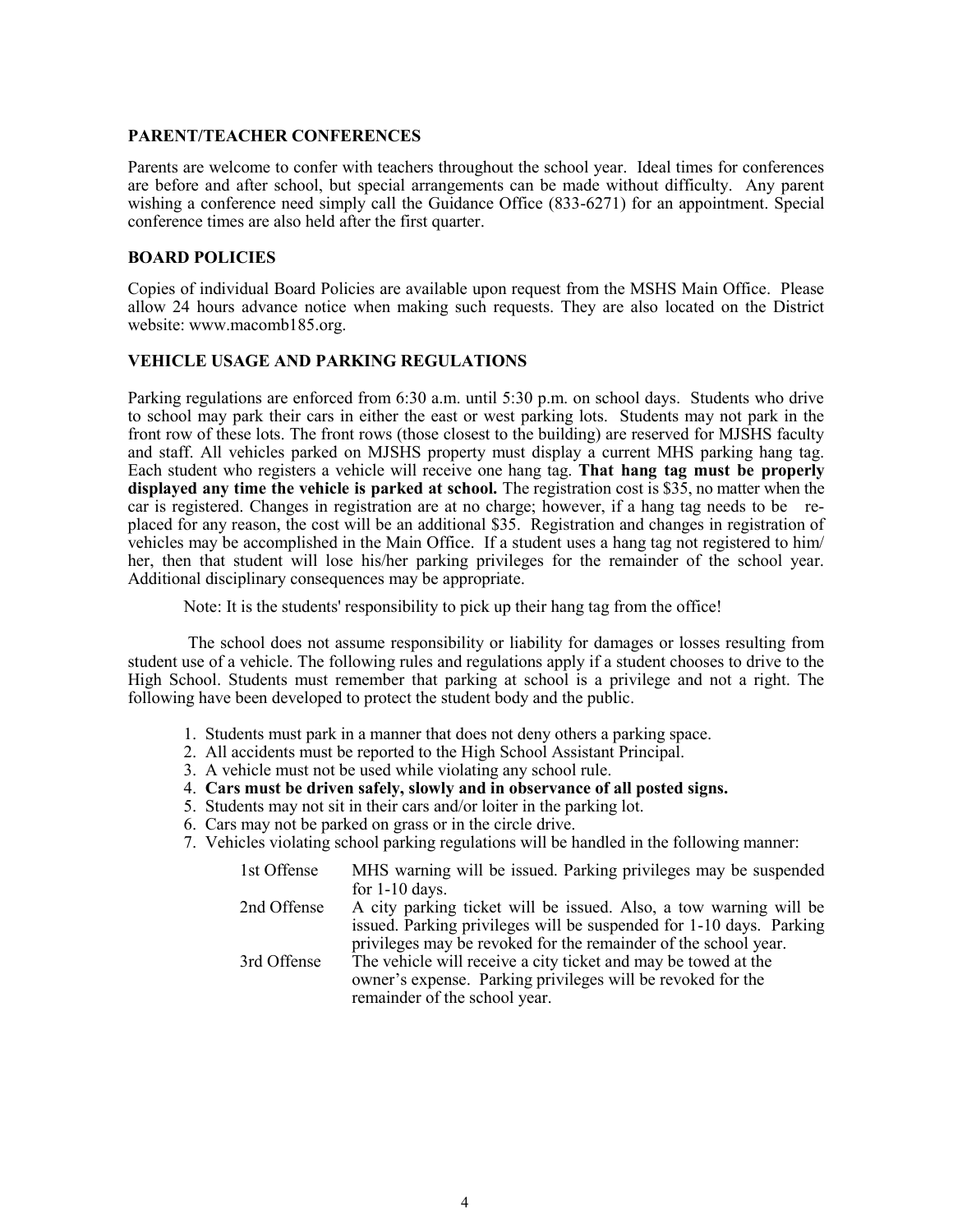In some instances, violations of parking regulations may result in city tickets being issued immediately. Any vehicle driven onto school property may be inspected by the principal or the principal's designee for the purpose of detecting the suspected presence of weapons, stolen objects, illegal, look alike or unauthorized drugs. This applies to both day and night activities.

Through the S.A.V.E. program, the Macomb Police Department and Macomb High School work together to encourage students to drive safely before school, during the school day, and after school. From approximately 7:00 a.m. until 4:00 p.m., any student ticketed for a moving or seatbelt violation loses parking privileges at Macomb High School. Repeated S.A.V.E. violations increase the length of the parking suspension and bring other consequences. Students should make themselves familiar with this program. Brochures describing S.A.V.E. are available through the office.

#### FAILURE TO COMPLY WITH THESE RULES MAY RESULT IN THE LOSS OF PARKING PRIVILEGES, FINES, SUSPENSIONS, AND/OR OTHER PENALTIES.

#### **ANIMALS**

In order to assure student health and safety, animals are not allowed on school property, except in the case of service animal accompanying a student or other individual with a documented disability. This rule may be temporarily waived by the building principals in the case of an educational opportunity for students, provided that (a) the animal is appropriately housed, humanely cared for, and properly handled, and (b) students will not be exposed to a dangerous animal or an unhealthy environment.

#### **BICYCLES**

All bicycles ridden to MJSHS are to be parked in the designated area on the south side of MJSHS. All bicycles are to be placed in a rack and locked. No bicycles are to be placed in any other location on school property. The school does not assume responsibility or liability for damages or losses resulting from student use of a bicycle.

#### **BOOK BAGS, BACKPACKS, SPORTS BAGS, & OTHER CARRIERS**

Students entering MJSHS on school attendance days **must leave all book bags, backpacks, sports bags, briefcases, or other types of carriers in their lockers** or designated areas. Excluded from this policy are totes/purses smaller than 8" x 10" x 4". Students in 10th, 11th, and 12th grades leaving the campus for lunch may exit MJSHS with these carriers, but students must return them to their lockers or designated areas before attending afternoon classes. Note: Totes/purses within the designated size are to be used for small personal items, pencils, pens, calculators, etc., not for textbooks and subject notebooks.

#### **SAFETY DRILL PROCEDURES AND CONDUCT**

Safety drills will occur at times established by the school board. Students are required to be silent and shall comply with the directives of school officials during emergency drills. There will be a minimum of three (3) evacuation drills, a minimum of one (1) severe weather (shelter-in-place) drill, a minimum of one (1) law enforcement drill, and a minimum of one (1) bus evacuation drill each school year. There may be other drills at the direction of the administration. Drills will not be proceeded by a warning to the students.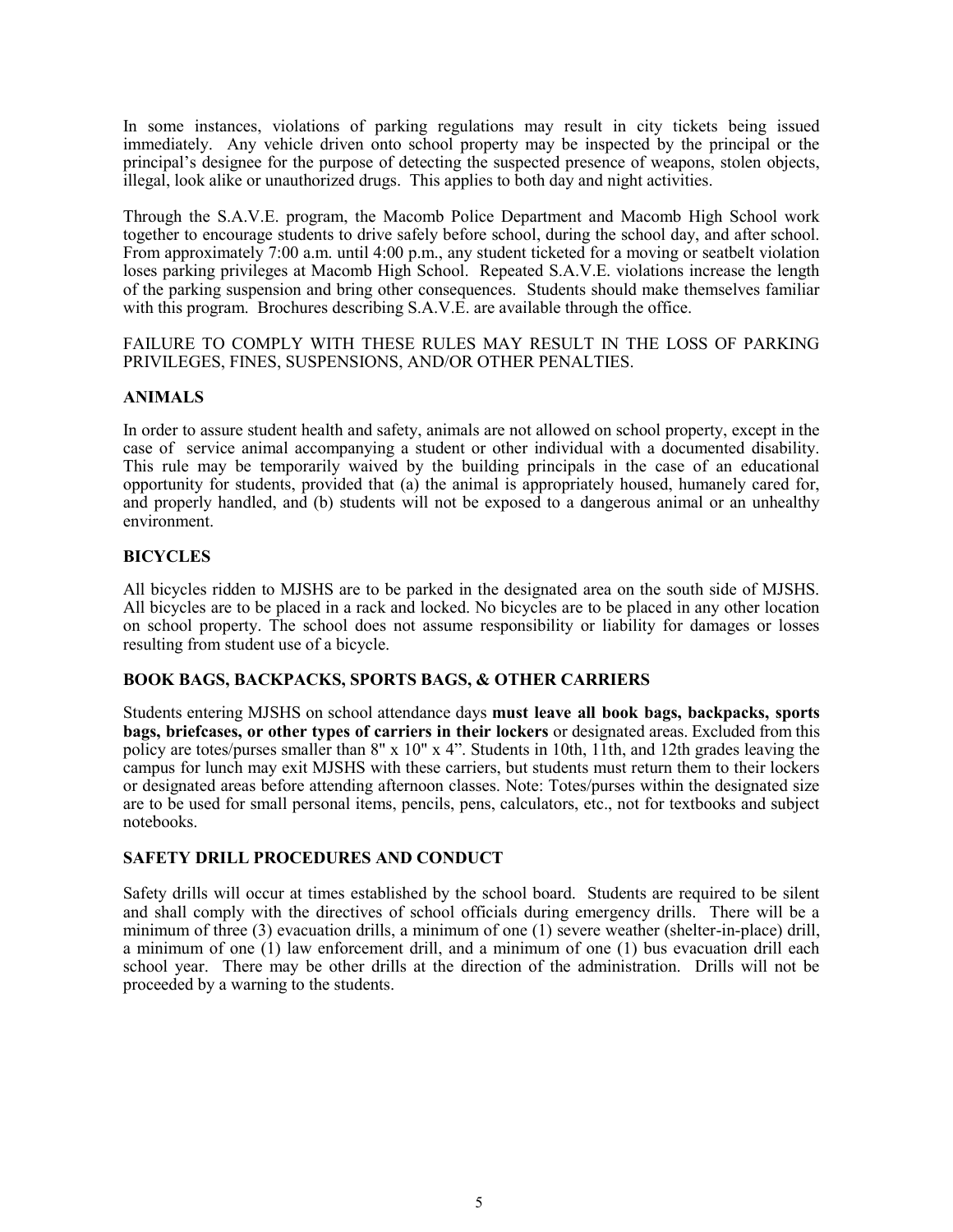#### **DRIVER EDUCATION**

Macomb High School recognizes that operating a motor vehicle correctly is a major responsibility which should not be taken lightly. Considering the maturity and wisdom required to safely operate a motor vehicle and the fact that the state mandates a high rate of attendance when a student is enrolled in Driver Education classes (30 clock hours in classroom instruction normally completed in one quarter), Macomb High School will adhere to the following guidelines when assigning its students into Driver Education classes: When a high school student meets the legal age requirements as identified in the Illinois School Code 27-24.2, he/she will be scheduled into Driver Education by age (oldest first) if:

1. The student has passed at least eight academic classes the previous two semesters and four academic classes the semester prior to enrolling in a Driver Education course.

2. The student has not been truant more than one time for the two quarters prior to Driver Education.

3. The student has not been disciplined for more than a total of two Level I and II infractions for the two quarters prior to Driver Education.

4. The student has not been disciplined for any Level III infraction for the two quarters prior to Driver Education.

5. The attendance and behavior expectations must be maintained during enrollment in the classroom segment of Driver Education courses.

Any exceptions to this policy must be approved by an Administrative Team consisting of the student's counselor, assistant principal, and the Driver Education Department/Division Chairperson.

#### **DROP/ADD PROCEDURES**

Students must be enrolled in a minimum of 6 classes (5 plus PE or 6 if PE waived) at all times. Drops will be allowed, in accordance with the guidelines listed below, only if 6 classes can be maintained.

1st Week of the 1st quarter/1st semester, a student may drop a class for a study hall only, without drop notation on transcript.

2nd thru the 9th week of the 1st quarter/1st semester, a student may drop a class with a W/P or W/F showing on the transcript.

Within 2 days after 1st quarter report cards are issued to students, drops may be made (W/P or W/F). After that time, no drops may be made until after the semester has ended.

Procedure starts over at the beginning of the 3rd quarter/2nd semester.

A student who struggles in a class and is determined to be inappropriately placed may be moved to a lower level class.

A student who provides documentation that he/she needs a particular class as an entrance requirement to a college, university, or technical school may make a class change, at an appropriate time, during the course of the school year.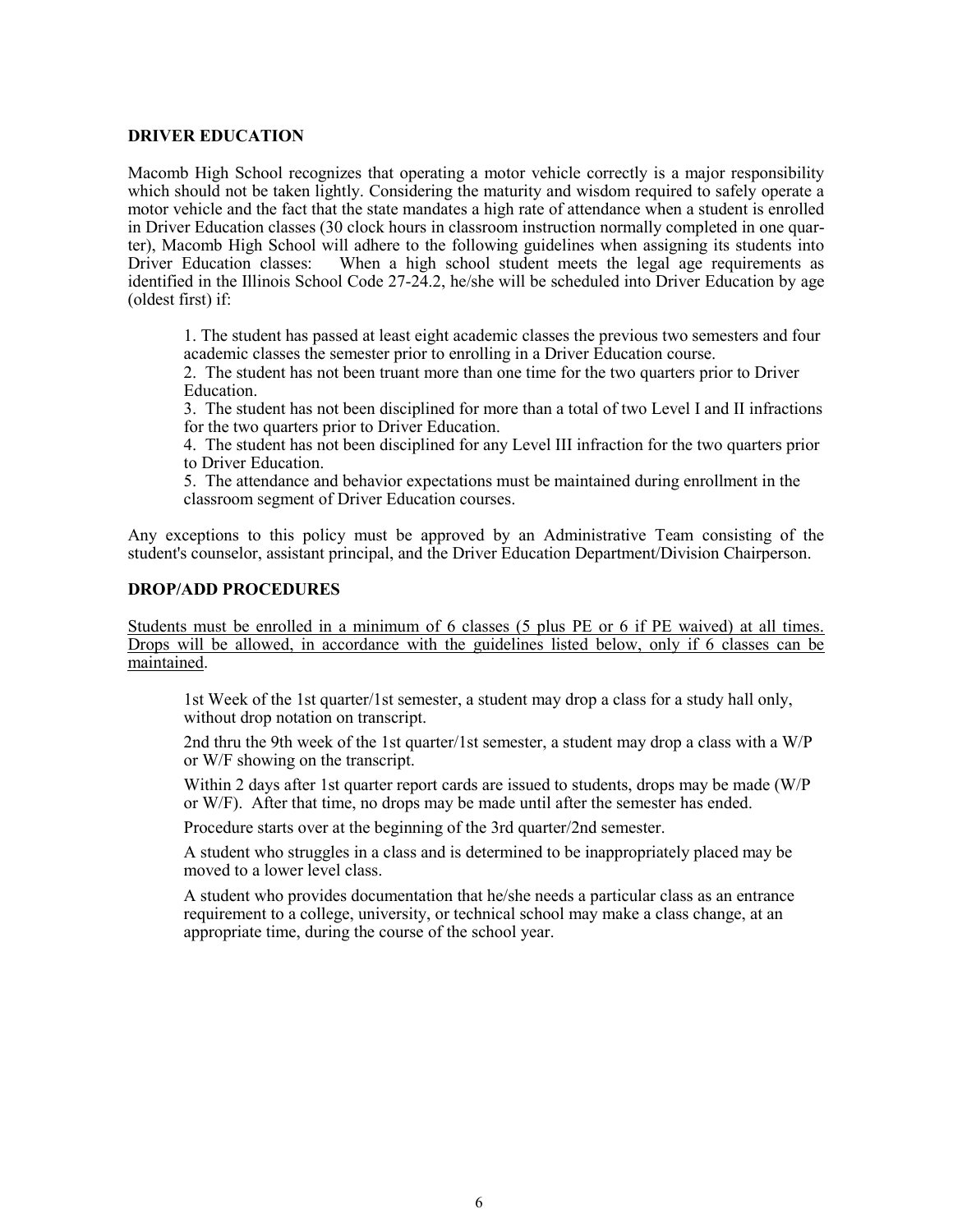#### **DAMAGED/LOST/STOLEN ITEMS**

The Macomb School District #185 and MJSHS shall not be responsible for theft, damage, or loss of personal property while students, parents, and other guests are at MJSHS.

#### **QUESTIONNAIRES AND SURVEYS**

Throughout the school year, Macomb High School students may be asked to participate in federal, state, and local questionnaires and surveys that provide data for research projects conducted by various groups and individuals**.** In each instance, the building principal or assistant principal reviews and approves any such instruments prior to their administration to MHS students. Only those instruments with valid educational purposes and guarantees of anonymity for the participants are approved. Should you wish for your son/daughter not to participate in these activities, please notify the Main Office.

#### **INTERNET POLICY**

Prior to using the Internet, a student will receive a copy of the Authorization for Electronic Network Access Exhibit from Board Policy #6:235 which includes a form that must be signed by both the student and the parent/guardian and then returned to the Main Office. The form states that the student agrees to abide by the terms of the Authorization and will be held accountable for failure to do so.

#### **PESTICIDE APPLICATION NOTICE**

The district maintains a registry of parents/guardians of students who have registered to receive written or telephone notification prior to the application of pesticides to school grounds. To be added to the list, please contact:

Randy Smith 323 W. Washington Street Macomb, IL  $61\overline{4}55$ 

Notifications will be given before application of the pesticide. Prior notice is not required if there is imminent threat to health or property.

#### **DISTRICT PROCEDURE FOR CONVICTED CHILD SEX OFFENDERS REQUESTING TO BE ON SCHOOL PROPERTY**

State law prohibits a child sex offender from being present on school property or loitering on a public way within 500 feet of school property when persons under the age of 18 are present, unless the offender is a parent/guardian of a student present on school property. Parent/guardian of such students must be registered with the Illinois State Police and must fill out a form at the school recording visits each time they are on the premises. Visits will be conducted under the direct supervision of the building principal or his/her designee.

*Note- Public Act 94-994 requires all schools to notify parents that information about area sex offenders and violent offenses against youth is available to the public. The following link will allow you to access that information: [https://www.isp.state.il.us/sor/contactsor.cfm](http://www.isp.state.il.us/sor/contactsor.cfm) and https://www.isp.state.il.us/cmvo/cmvo.cfm*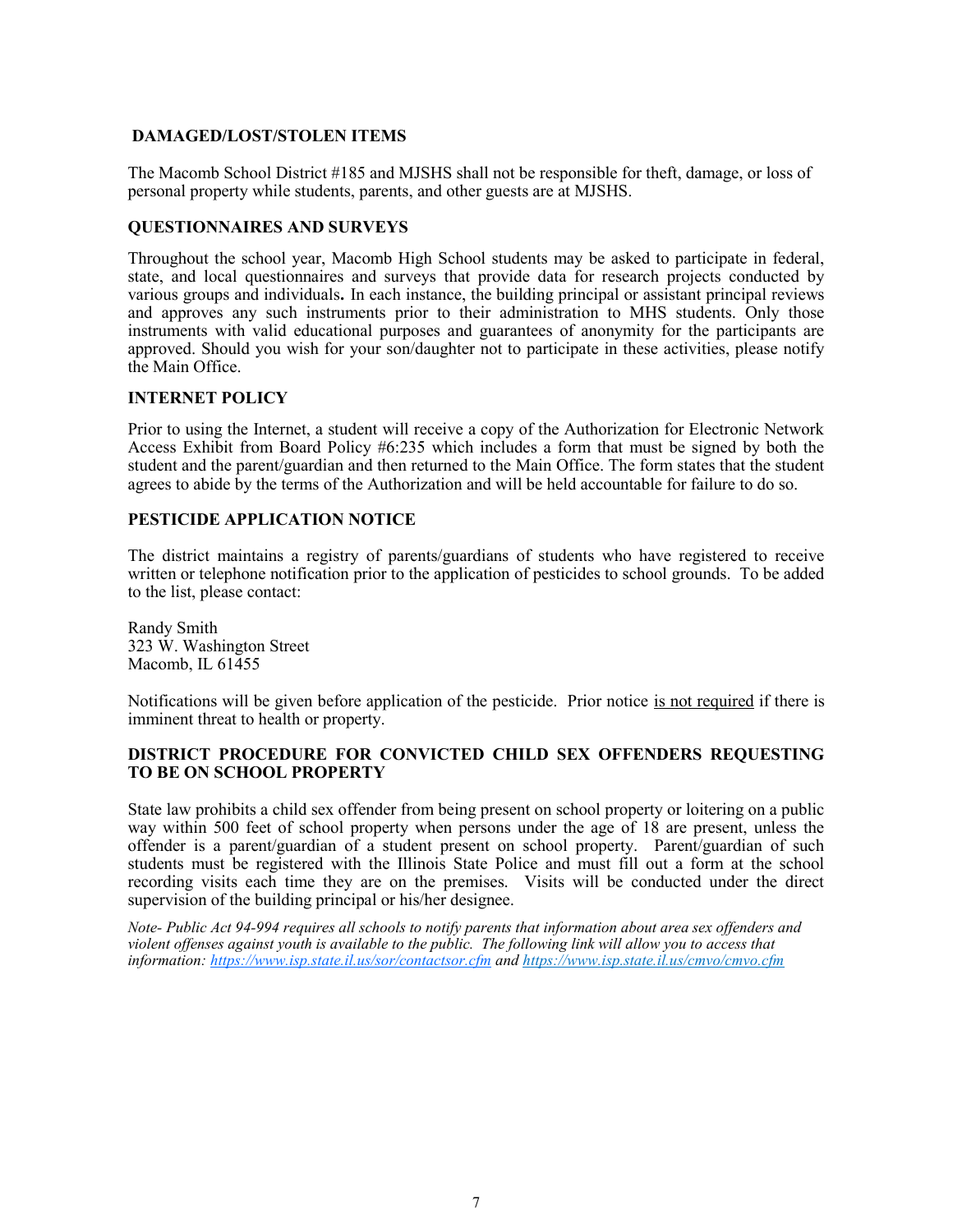#### **DANCES**

With the exception of the Junior-Senior Prom, which is sponsored for Juniors and Seniors and their dates, all school dances at MHS are exclusively for Macomb High students. Students who want to bring a guest must get approval from the administration by filling out and returning our MHS Guest Form for Dances/Activities. That form can be picked up in the Main Office. The deadline for submitting our form is usually one week prior to the dance or activity. The guest cannot be more than 20 years of age and must have photo identification in his/her possession. Appropriate dress is required along with appropriate behavior on the part of all students and their guests. All school rules concerning student behavior pertain to dances and will be enforced.

Junior high students (grades  $7 \& 8$ ) will not be allowed to attend high school (grades 9-12) dances. Additionally, high school students will not be allowed to attend junior high dances.

Doors close 15 minutes after they open for all informal dances and one hour after the dance begins for all formal dances. Anyone arriving after this will not be allowed to attend the dance unless escorted by a parent or legal guardian. **Once a student leaves a dance, he/she is not permitted to return.**

Announcements are made in advance of the dances as to the type of dress or attire that is appropriate for the attendees.

Mosh pits, moshing, slam dancing, grinding, twerking, and/or intentional physical collisions will not be allowed. Dancing or moving in a provocative or in a sexually suggestive manner will not be allowed. Students observed by the administration to be violating these rules may be removed from that dance and may not be allowed to attend any Macomb High School dances for the remainder of the school year. This applies to all informal and formal dances, including Homecoming and Prom.

Any students who signs up an non-MHS person as a guest will be held responsible for their guest's actions. An MHS student/host and his or her guest who violate the previously stated provision above or engage in other unsafe/inappropriate dancing may not be allowed to attend any future MHS dances; however, this would not apply to the MHS student if he/she was not observed participating in the above inappropriate actions. If the MHS student is required to leave, then his/her guest will be also.

# **SECTION III - ATTENDANCE**

#### **I. SUMMARY OF ILLINOIS SCHOOL LAW ON SCHOOL ATTENDANCE**

#### **Illinois School Code**

Section 26-1: "Whoever has custody or control of any child between the ages of 7 and 17 years shall cause such child to attend some public school in the district wherein the child resides the entire time it is in session during the regular school term."

Section 26-2: "Any person having custody or control of a child who is below the age of 7 years or above the age of 17 years and who is enrolled in any of grades 1 through 12 in the public school, shall cause him to attend the public school in the district wherein he resides when it is in session during the regular school term.

This statute defines a chronic truant as any child who has been truant from school 5% or more of the previous 180 school days.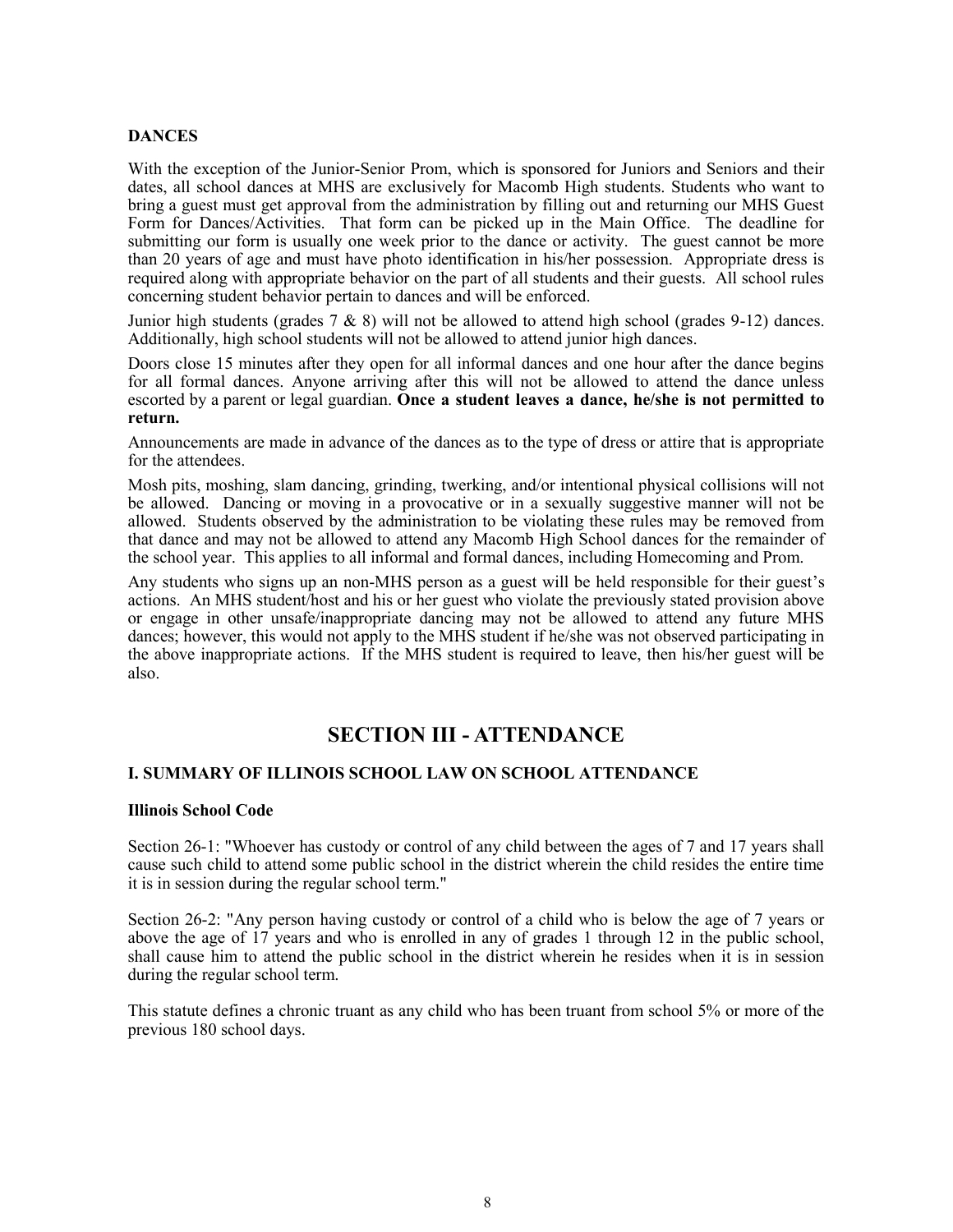#### **II. GENERAL RULES**

Regular school attendance is one of the most important habits that a student should develop. Attendance and academic performance are closely related. Instruction continues daily and experiences in the classroom can never be made up nor substituted through written assignments. Therefore, **all students are expected to attend school regularly and to be on time for their classes in order to benefit fully from the instructional program.** The attendance rules and procedures are designed to develop students' punctuality, self-discipline, and responsibility. School is the primary occupation of students, and, as in any occupation, regular attendance is expected.

Appointment cards for doctor and dentist appointments may be used to release a student from school only if the appointment is verified with an excuse slip from the doctor or dentist upon returning to school. Students returning from an appointment or arriving at school late must sign in at the Attendance Office. Should a student be out of school for any reason, a parent or legal guardian should notify the Attendance Office by calling **833-2484** by 10 a.m. Our Voice Mail system will receive calls made from the time the Attendance Office closes at 3:30 p.m. until it opens at 7:30 a.m. If the parents/guardians have not called by mid-morning, an attempt will be made to contact parents to check the validity of such absences. Even though the parents and school have been in verbal contact, a parental note is required on the next date of attendance. The note should be submitted to the Attendance Office before the student begins classes. An admit slip is not required for the student to enter class. If a parental note is not received within three days of an absence, the absence type will not be changed and the consequences must be served. A physician's medical note to excuse an absence should be submitted to the Attendance Office on the next date of attendance. If the medical note is not received within seven legal attendance days following an absence, the absence will not be designated an excused absence for medical reasons.

Students returning to school after a truancy or suspension must also report to the Attendance Office for an admit. Students are required to report to the Attendance Office before and/or after their doctor or dental appointments, depending on the time of the appointment. In the best interest of the students' education, parents and guardians should try to arrange all doctor and dental appointments after the school day.

When students are absent without valid cause, they cannot make up any missed work.

In accordance with Policy 7:70, **administrators may excuse students for up to 9 days annually (includes single periods)**. College visits (juniors and seniors only), other "pre-arranged" absences, non-medically verified absences, etc., are included in the 9 days. Written notification will be mailed to the parents after the 7th absence. Medical verification is then due on the 10th absence day. Situations not included within the 9 days are as follows: medically verified absences, religious holidays, or a death in the immediate family.

Should a student become ill during the day, he/she must report to the school nurse in the infirmary. **No student will be released from school without approval of a parent or guardian**. If a student becomes ill during the lunch hour while he/she is away from the school campus, the parent or guardian must contact the attendance office the same day in which the absence occurred for the absence to be excused. **Under no circumstances may a student leave school during school hours without securing permission from the school nurse or an administrator. After securing permission, the student must sign out in the Attendance Office or Infirmary.**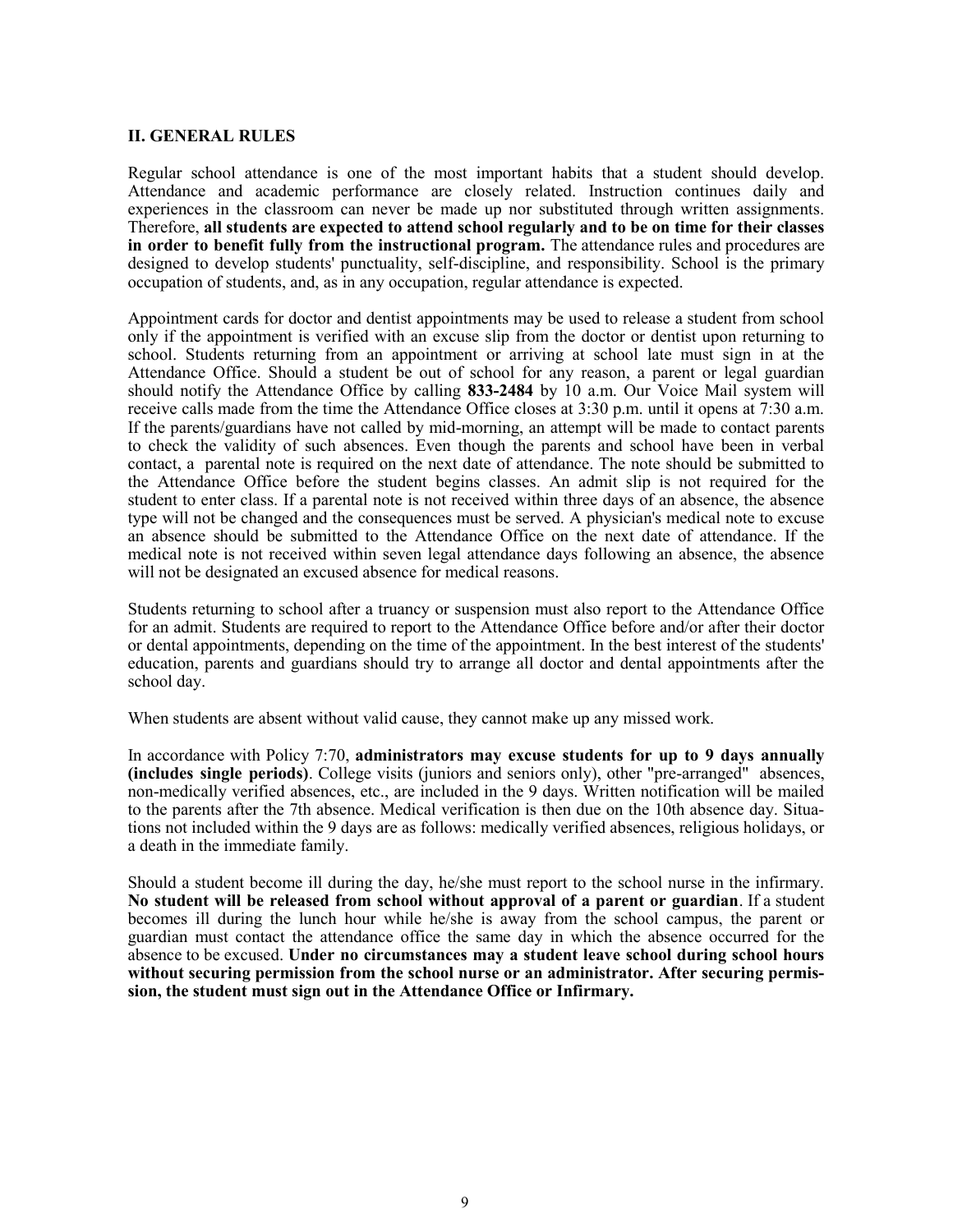Students who attend a school-sponsored sport or educational event either as a participant or a spectator and are under the direct supervision of a coach, sponsor, or teacher will not be considered absent for the day.

**Students who are absent after 11:00 a.m. will not be allowed to attend extracurricular events that afternoon or evening as a participant or a spectator.** If they do attend an extracurricular event, the absence will not be excused. Also, any student whose absence is not excused for any portion of a day may not participate or be a spectator that evening.

Appointment cards for doctor and dentist appointments may be used to release a student from school only if the appointment is verified with an excuse slip from the doctor or dentist upon returning to school. Students returning from an appointment or arriving at school late must sign in at the Attendance Office.

#### **PREARRANGED ABSENCE**

Whenever possible, students and parents should prearrange absences such as college visits.

1. **It is the student's responsibility to obtain** and/or complete (if required) any work prior to the prearranged absence. In the case of a test/quiz, the teacher may require the student to take it prior to the absence.

2. Prearranged absence forms are available in the Attendance Office. The Attendance Office and teachers should be notified in writing at least two days in advance of any known upcoming absences.

#### **SCHOOL RELATED ABSENCES (Reference Extracurricular Handbook)**

Absences of this type (field trips, concerts, contests, etc.) should be approved prior to leaving for any time period. Teachers of any classes that a student will miss must give approval for a school related absence to occur. All make-up work must be turned in the day that the student returns to class.

#### **MAKE-UP WORK**

Students will be allowed to make up work with credit for an excused absence. Work must be made up for classes or days missed within one day for one day missed or no more than two days for two days absence. When more than two days are missed, students should make arrangements with each teacher to complete make-up work in a reasonable amount of time. **In those cases where a project or test has been announced a few days in advance, the student is expected to turn in the project or take the test on the day returned. It is the student's responsibility to obtain the missed assignments**. Students who are truant cannot make up work for credit, but may still be required to complete the assignment(s). Teachers may require students to obtain assignments and /or turn in work in advance for prearranged and school related absences. Students who are absent the day a major project or paper is due, may still be required by the teacher to turn in the work either in person, by proxy, or electronically depending on the teacher's preference. The teacher will provide his or her preference in writing to the students at the beginning of the course or prior to the assignment.

#### **SECTION IV - DISCIPLINE**

#### **WEAPONS**

In accordance with Board Policy #7:190, the possession, sale, or use of weapons or look-a-likes at Macomb High School, or at any contests/activities involving Macomb High School students, is expressly prohibited. Any students found to be in violation of this policy will be dealt with accordingly. Additionally, local and/or state police will be notified, and charges filed, when applicable.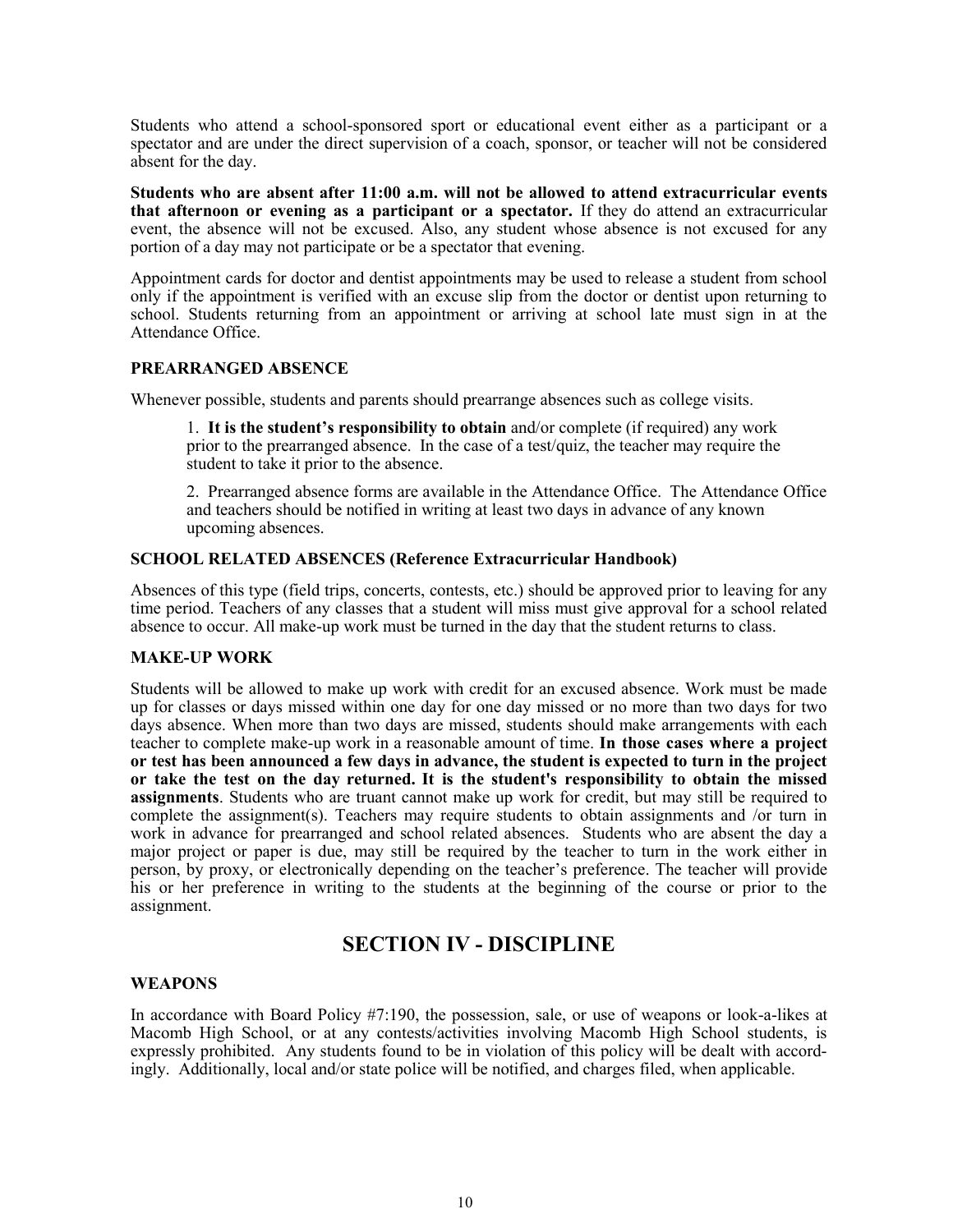#### **THREATS**

In accordance with Board Policy #7:190, all threats of violence will be considered as real! Any students found to be in violation of this policy will be dealt with accordingly. Additionally, local and/ or state police will be notified, and charges filed, when applicable.

#### **WEAPONS/THREATS STUDENT RESPONSIBILITY**

Any student who has knowledge of the presence of a weapon at Macomb High School has a responsibility to notify an administrator, teacher, or staff member of the presence of such a weapon. Similarly, any student who knows of a student who has made threats or threatening statements toward students or school personnel must notify school officials of these threats.

A license to carry a firearm does not permit an individual to carry a concealed firearm on or into any building, real property and or parking area under the control of an elementary or secondary school, or any bus paid for in whole or part with public funds.

#### **FIGHTING**

Any assault, battery, aggressive or hostile bodily contact or the active participation in any such event will result in a minimum of three days of out-of-school suspension and may result in an arrest by law enforcement officers at the time of the incident and a referral for appropriate charges against the student by the State's Attorney's Office. (Macomb Board Policy #7:190)

#### **HARASSMENT /CYBERBULLYING**

Threatening/harassing/intimidating/bullying/cyber bullying behavior includes but is not limited to the use of any intentional verbal, written, email or other electronic means, or physical act toward another individual for the purpose of tormenting, disturbing, worrying, or assaulting that person. Such behaviors include, but are not limited to, vulgar language, profanity, verbal abuse, physical abuse, or other physical acts that cause students to feel unsafe or threatened. Harassment issues outside of school must be reported to the police. **Students will be held accountable for actions brought into the school** that interrupt the safety and learning environment of others. Disciplinary action may include detention, suspension, expulsion, and/or police referral. (See Board Policy 6:235 and 7:180 for further information.)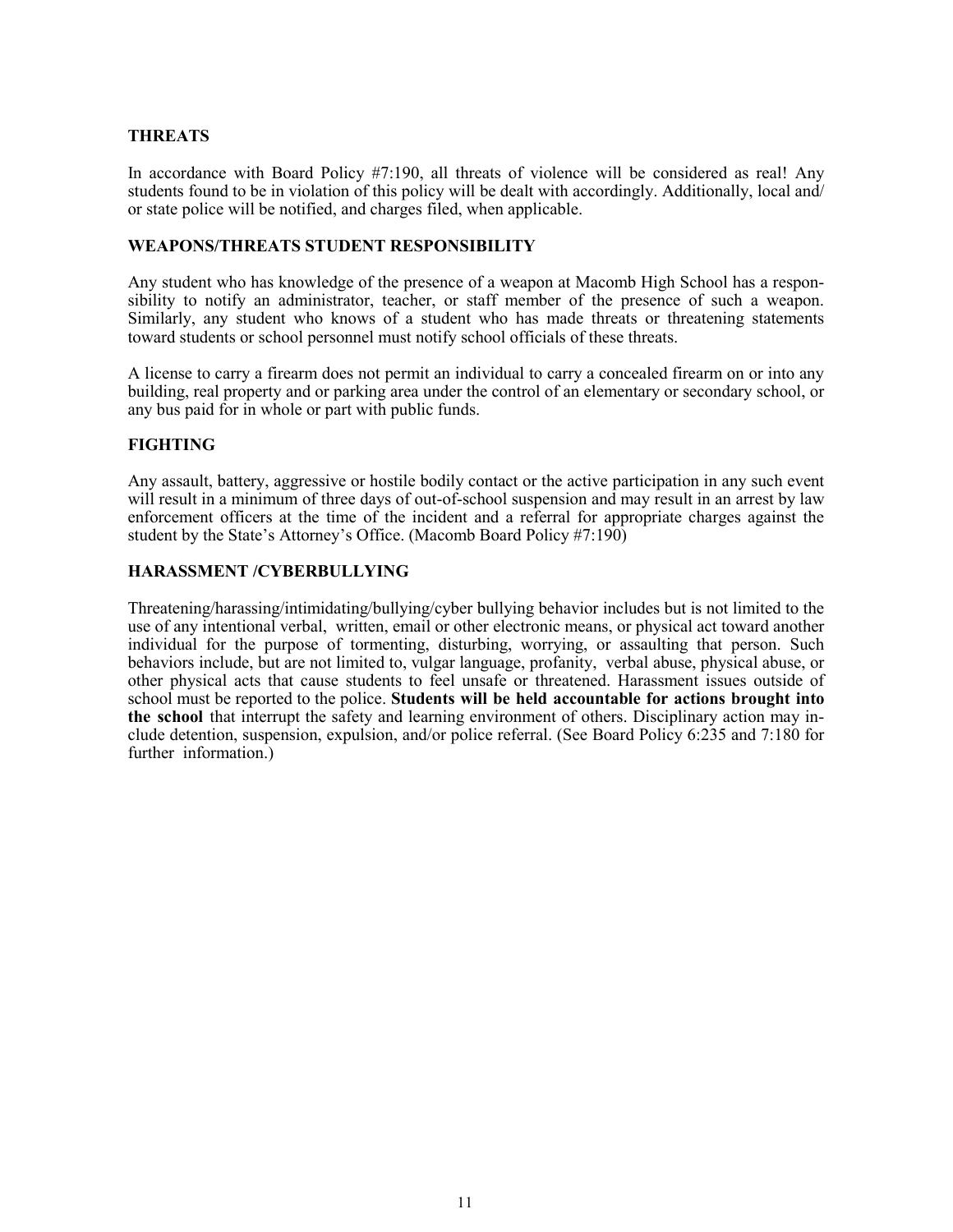#### **SEXUAL HARASSMENT /SEXTING**

It is a violation of State and Federal Law, as well as this District's discipline policy, for anyone to commit sexual harassment. Sexual harassment is defined as any unwelcome sexual advances, requests for sexual favors, and other verbal or physical conduct of a sexual nature which is repeated or severe, unwanted, and interferes with a student's ability to do schoolwork. Sexually harassing behaviors can include but are not limited to: unwanted touching, gestures with hands or body, sexual rumors, verbal comments, pressure for sexual activity, sexually oriented name calling, obscene T-shirts or other items of clothing.

Anyone believing that he/she has been sexually harassed, either by a student or a staff member, is encouraged to first seek informal resolution, when appropriate. This includes speaking directly to the harasser, informing him/her that the behavior is unwanted. Behavior that continues after an informal resolution, or behavior so severe that an informal resolution is inappropriate, should be reported directly to the school counselor, assistant principal, or principal. Individuals found guilty of committing sexual harassment will be disciplined in accordance with Board Policy. Retaliation against an individual who reports a violation or who assists in an investigation of a violation will also be subject to disciplinary measures.

Sexting, the act of sending sexually explicit messages or photos electronically, primarily between mobile phones will be addressed by school personnel only when done on school grounds or during a school activity. In other cases, it is suggested that the parties make a police referral. Disciplinary action will include confiscation of any device used and may include detention, suspension, expulsion, and/or police referral. (See Board Policy 6:235 and 7:180 for further information.)

#### **ADMITANCE OF UNATHORIZED INDIVIDUALS INTO SCHOOL BUILDINGS**

The act of knowingly and intentionally admitting or allowing an unauthorized person(s) into any school building, without expressed permission from an authorized person, through any unopened door or unmonitored point of entry in a manner that breaches any method of established security is prohibited.

#### **NOTIFICATION REGARDING STUDENT ACCOUNTS OR PROFILES ON SOCIAL NETWORKING WEBSITES**

State law requires the District to notify students and their parents/guardians that school officials may request or require a student or his or her parent/guardian to provide a password or other related account information to gain access to the student's account or profile on a social networking website. This request may be made only if there is reasonable cause to believe that the student's account contains evidence that he or she violated a school disciplinary rule or Board policy.

A copy of Board Policy 7:140-E (Exhibit Letter to Parents/Guardians Regarding the Right to Privacy in the School Setting Act) is included near the end of this handbook.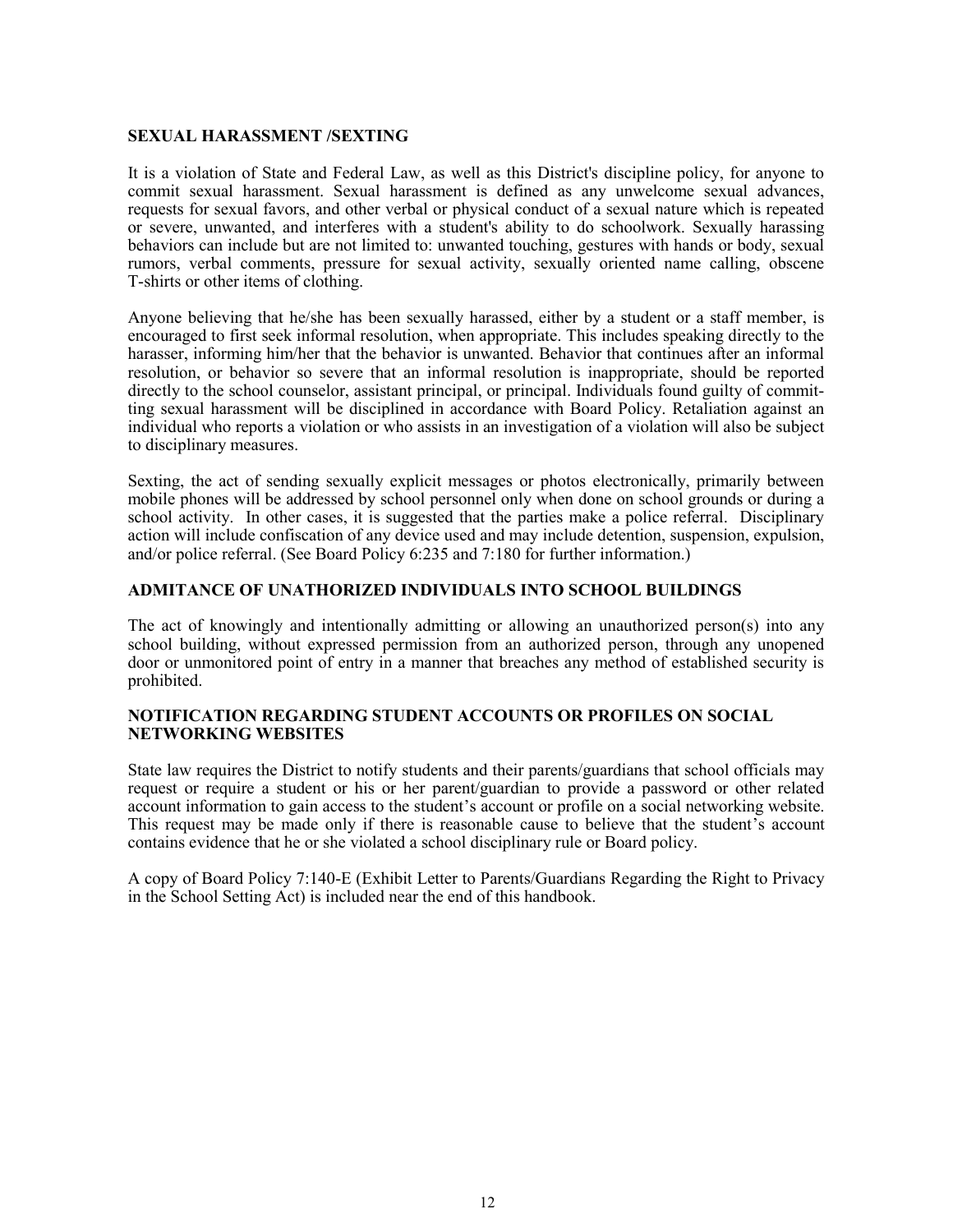#### **PUBLIC DISPLAYS OF AFFECTION**

Public displays of affection, other than holding hands, are not appropriate in school. Students should demonstrate respect for themselves and others by conducting themselves in a manner appropriate for public places. Displays of affection are also not appropriate at extra curricular and after school events. Violations will result in disciplinary action as provided in the handbook or policy manual.

#### **STUDENT EXPECTATIONS DURING ANY INCIDENT**

All students are expected to back-away and refrain from participating either verbally or physically during any incident or altercation. All students are expected to immediately follow the directives of any administrator, teacher, or staff member during such an incident. Failure to comply with these expectations will result in serious consequences that may include detentions, suspensions, expulsions, or police referrals.

#### **BEHAVIOR MONITORING PLAN**

#### **Level 1**

Tardiness to class - Students can be tardy twice to each class without getting a detention. On the third tardy and beyond, the student earns once ASD. (This is counted by **semester**.)

Creating classroom disturbances Dishonesty – Level 1 or 2 depending on severity, usually one ASD. Improper contact / conduct Littering Not dressing for PE – as per P.E. policy Not prepared for Class

#### **Level 2**

Allowing unauthorized person(s) into the school building Leaving class, building, or grounds without permission Misuse of school pass Stealing (minor) Disrespect/insubordination Truancy Verbal abuse Vandalism – (minor) Forging notes, excuses, or their use Misrepresentation Possession or use of tobacco products including e-cigarettes in school or on school property Disturbing class or study hall Failure to comply with a reasonable request Cheating/Plagiarism – In addition to potential for a zero (Names of students who have plagiarized will be kept on file for the remainder of high school)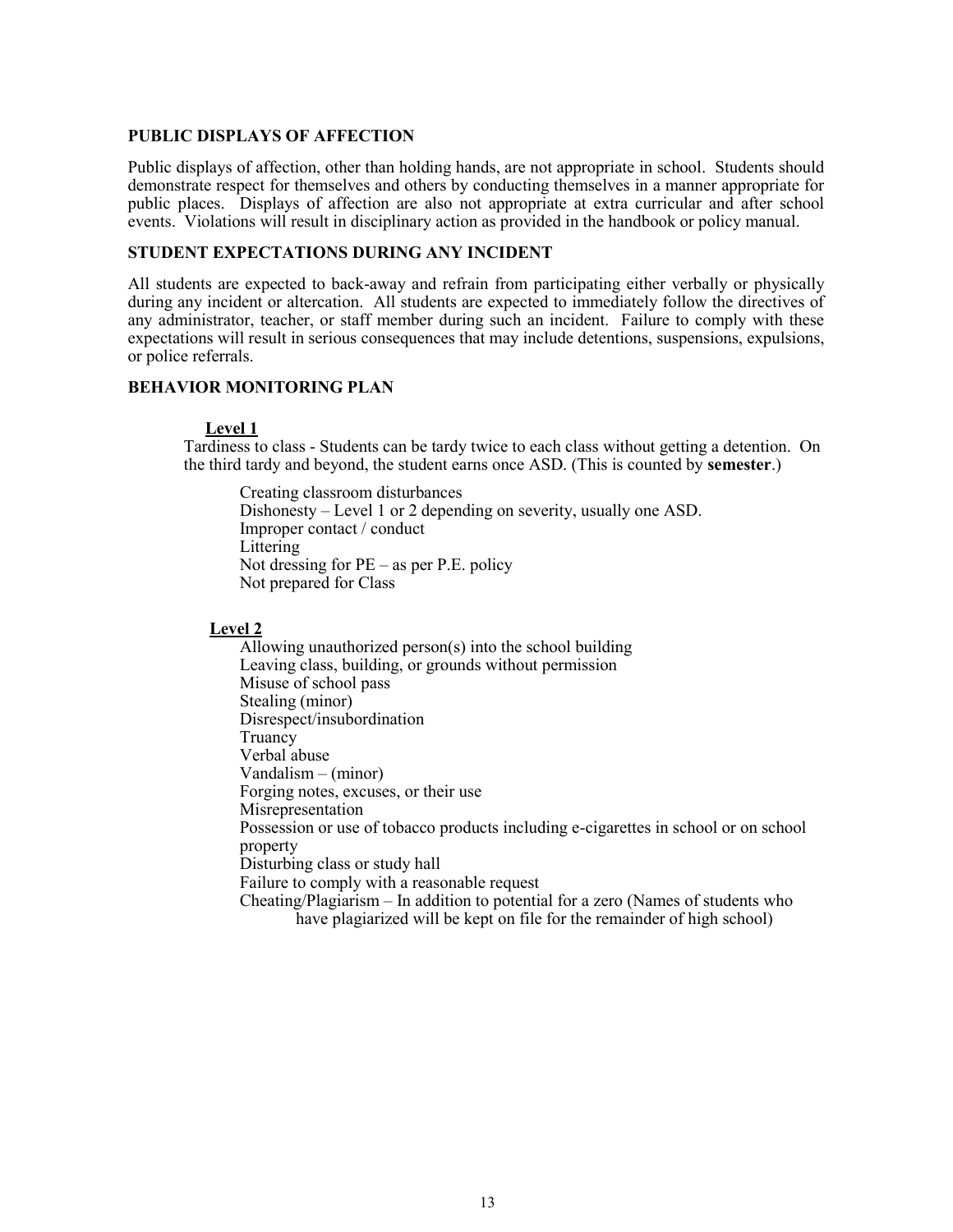#### **Level 3**

Alcohol – Board Policy 7:190 Drugs – Board Policy 7:190 (including the use of medical marijuana by students while at school) Threatening, intimidating others Stealing, possession and/or sale of stolen items Harassment Vandalism Fighting Extortion Cyber bullying Sexting Possession of Weapon

- B. After 3 Level I incidences of a particular behavior, that behavior becomes Level II. After 3 Level II incidences of a particular behavior, that behavior becomes Level III.
- C. Certain Level III behaviors and gang behaviors may result in recommendation to Board of Education for placement at the McDonough County Safe Schools Program or expulsion.

In the case of criminal behavior that is not safety related, the McDonough County Teen Court program may be implemented as an alternative constructive means of discipline. This program is housed at the ROE, made up of county youth volunteers, and is administered by a Board of Directors and a program coordinator. The program is only used when parents and students voluntarily sign up for the session. Students may only use this procedure once while in high school. Each case is confidential, adhered to by strict guidelines of Illinois law and Teen Court Procedures, and completed in a timely manner. Student's who currently have a case pending in court, are on probation, or who have previously gone through Teen Court, are not eligible.

#### **Special Education Adjustments**

If a change of placement is needed because of a disciplinary infraction, that placement will be determined by the IEP team based on the needs of the IEP student.

#### **TARDY POLICY**

Students should report directly to class when tardy to that class. Students are considered tardy if they are not in their seat when the bell rings. If another teacher causes them to be late, that teacher should give them a pass to enter class. First offense through multiple tardies will result in a series of disciplinary actions ranging from a verbal warning and/or teacher issued detentions to an office referral and other appropriate penalties. Tardies will be counted by semester.

Any student who is late for class by ten minutes or more and is not excused, and will be considered truant for the hour.

#### **Disciplinary Consequences:**

On the 3<sup>rd</sup> Tardy, the teacher will complete a referral. The student will serve one detention. On the  $6<sup>th</sup>$  Tardy, the teacher will complete a referral. The student will lose his/her off campus privilege at lunch until the end of the semester.

On the  $9<sup>th</sup>$  Tardy, The teacher <u>will</u> complete a referral. The student will lose his/her extra-curricular privilege until the end of the semester.

Freshmen, who do not have off campus privileges, serve two detentions on his/her sixth Tardy and will be required to stay in the Commons for Lunch. The administration will assign a seat for the student to sit in for the time period. On the 9<sup>th</sup> Tardy, this continues and he/she also loses his/her extra-curricular privileges.

All tardies are reset by the administration at the end of each completed semester.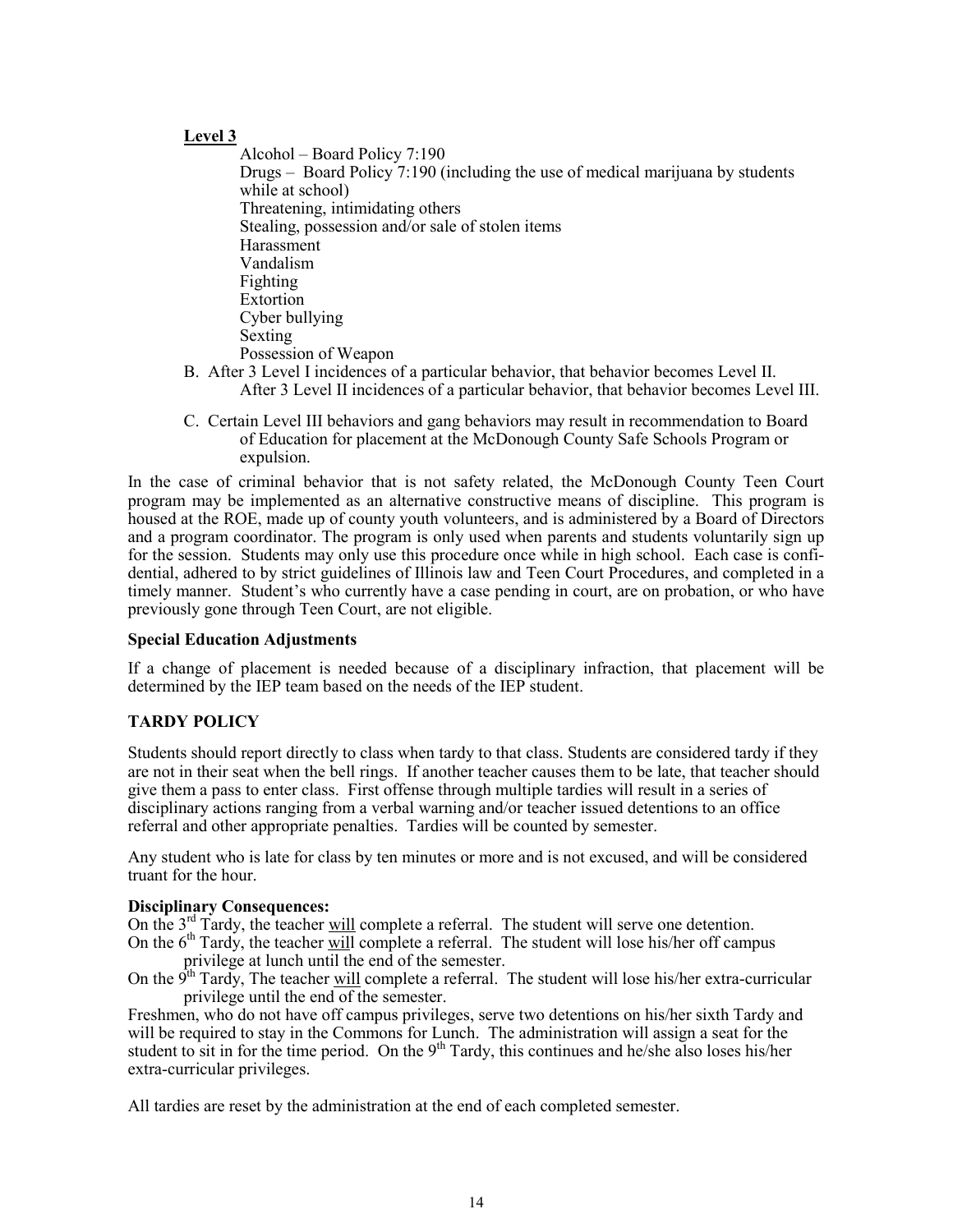#### **OUT-OF-SCHOOL SUSPENSION**

1. Suspensions and expulsions are in effect during all school sponsored activities. Students are not to be on school property during the time of their suspension. Suspended students who are on school property will be considered as trespassers and dealt with accordingly.

2. Students are not suspended until the principal or the assistant principal has a conference with them and tells them that they are suspended. The parents will be contacted by phone or in person.

3. Students who are on an out-of-school suspension may make up any missed work. It is the student's responsibility to ask the teacher for his or her assignments upon returning to school and to submit the work according to the guidelines for make-up work as specified in Section III - Attendance.

#### **IN-SCHOOL SUSPENSION**

1. These are served under the direction of the school administration. Students are expected to arrive on time, work through-out the day, cooperate with the ISS and office staff and be respectful.

2. ISS is for students who fail to live up to their responsibilities as school citizens. They will be assigned one or more days of In-School Suspension (ISS). This day, or days, must be satisfactorily completed before the student may resume their original schedule. Students will be in the ISS room all day and will eat their lunch in the ISS room.

3. ISS is also assigned to students that fail to attend ASC when assigned during the week or on SIP days.

4. Students assigned to an ISS are not allowed to have their cell pone, tablet, laptop, or other personal electronic devices. Failure to comply or cooperate will result in a more serious disciplinary consequence.

#### **AFTER SCHOOL, SATURDAY AND LUNCH DETENTIONS**

1. Students are required to bring appropriate schoolwork. No food, drink, radios, head phones, MP3s, music devices, smartphones, TVs, games, sleeping, etc. will be allowed.

2. Students assigned to after-school, Saturday or lunch detentions are expected to bring enough school work to keep them busy and not cause any disruptions while in the detention room!

3. Students must serve after-school detentions within three school days after the detention is issued. Saturday detentions must be served either the first or second Saturday after the detention is issued. Lunch detentions will be served on the day they are scheduled.

**4.** Since students are provided with ample time to serve detentions, only written medical excuses will be accepted from those who do not show. All other instances of failure to serve detention will result in serious disciplinary action. Failure to serve after-school detention will result in Saturday detention or in-school suspension of one or more days. **Failure to serve Saturday or lunch detention will result in a one-day in-school suspension.** Pending disciplinary consequences for seniors must be completed before graduation (or per semester for early grads). For all other students, any consequences not resolved by the end of the year will be carried over to the following school year! After-school detention is from 3:15 - 4:00 p.m. and Saturday detention is from 8:00 - 10:50 a.m. Lunch detention encompasses the entire lunch hour. Students will not be allowed to enter past the start time.

Please consult the Macomb District #185 Board Policy #7:190 for further rules and responsibilities. For students with identified disabilities, behavior management plans developed by MDC/IEP team(s) may supersede standard school discipline procedures.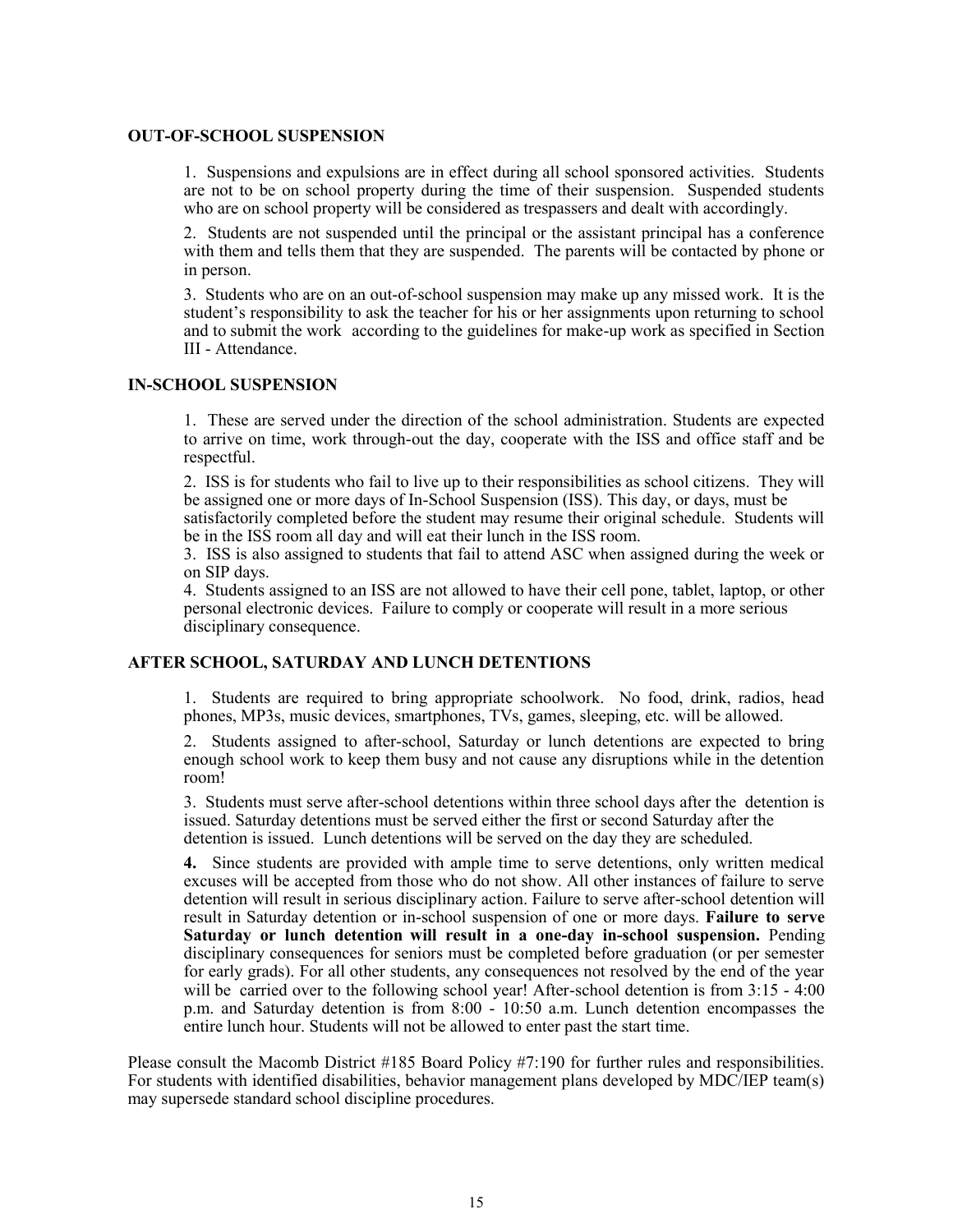#### **DISCIPLINE RECORDS**

Should a student transfer, quit school, or be expelled from MHS and then return during the same school year, any un-served detentions, suspensions, etc., previously a part of their record, shall be retained.

#### **SEARCH AND SEIZURE**

In order to maintain order, safety, and security in the schools, school authorities are authorized to conduct reasonable searches of school property and equipment, as well as of students and their personal effects. "School authorities" includes school liaison police officers.

#### School Property and Equipment as well as Personal Effects Left by Students

School authorities may inspect and search school property and equipment owned or controlled by the school (such as lockers, desks, and parking lots), as well as personal effects left there by a student, without notice to or the consent of the student. Students have no reasonable expectation of privacy in these places or areas or in their personal effects left there.

The building principal may request the assistance of law enforcement officials to conduct inspections and searches of lockers, desks, parking lots, and other school property and equipment for illegal drugs, weapons, or other illegal or dangerous substances or materials, including searches conducted through the use of specially trained dogs.

Lockdowns will not be proceeded by a warning.

#### Students

School authorities may search a student and/or the student's personal effects in the student's possession (such as, purses, wallets, knapsacks, book bags, lunch boxes, etc.) when there is a reasonable ground for suspecting that the search will produce evidence the particular student has violated or is violating either the law or the school or district's student rules and policies. The search will be conducted in a manner that is reasonably related to its objective of the search and not excessively intrusive in light of the student's age and sex, and the nature of the infraction.

#### Seizure of Property

If a search produces evidence that the student has violated or is violating either the law or the school or district's policies or rules, evidence may be seized and impounded by school authorities, and disciplinary action may be taken. When appropriate, evidence may be transferred to law enforcement authorities.

#### **DISCIPLINE OF STUDENTS WITH DISABILITIES**

The school will comply with the Individuals with Disabilities Education Act (IDEA) when disciplining students. Behavioral interventions will be used with students with disabilities to promote and strengthen desirable behaviors and reduce identified inappropriate behaviors. No special education student shall be expelled if the student's particular act of gross disobedience or misconduct is a manifestation of his or her disability as determined through a manifestation hearing. Any special education student whose gross disobedience or misconduct is not a manifestation of his or her disability may be expelled pursuant to the expulsion procedures.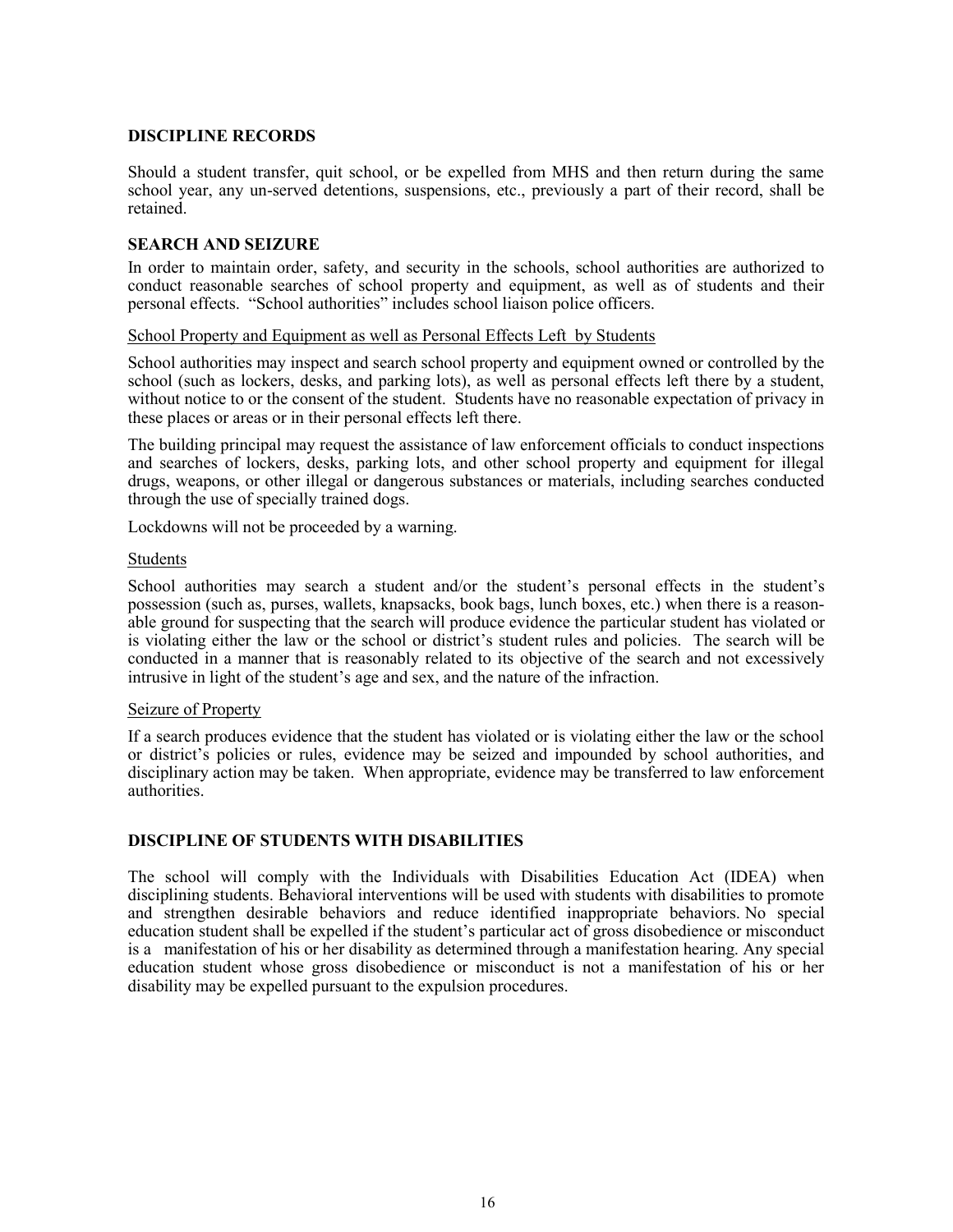# **SECTION V- ADMINISTRATIVE PROCEDURES**

#### **POSITIVE COMPONENT**

The administration will sponsor a program or programs each nine weeks for the purpose of rewarding students who have not been suspended or received any formal discipline notices.

#### **EQUALITY**

No pupil in the District is excluded from or segregated within any school because of his or her color, race, nationality, sex or religious affiliation.

The District does not discriminate on the basis of sex in the provision of educational and extracurricular programs, activities, services, and benefits.

#### **DRESS CODE**

Conventional dress and grooming of students shall be accepted as appropriate. Students should dress to bring pride and respect to themselves and the school community. Certain modes of dress are considered disrespectful to the normal educational process and will not be allowed. The following guidelines will be helpful.

- 1. Footwear must be worn.
- 2. Articles of wearing apparel displaying indecent patches, writing, pictures or obscene or suggestive slogans are prohibited. Some examples include but are not limited to the following:
- Advertises drugs, tobacco, or alcohol, (e.g. hemp, mushrooms, Camel cigarettes, Miller Beer)
- Symbolizes gangs or Satan worship
- Contains profanity, sexual innuendoes, or obscenity (e.g. Hooter, Sack Masters)
- 3. Sunglasses: there is no reason, other than medical, to wear sunglasses in the building with the present lighting system.
- 4. Examples of inappropriate clothing include but are not limited to the following: wearing of hoods, tank tops, fishnet clothing, halter-tops, spaghetti strap tops, tube tops, tops worn off the shoulder, short shorts, and mini-skirts.
- 5. Pants/shorts must be worn above the buttocks.
- 6. Clothing that allows undergarments or excessive amounts of skin to be viewed is prohibited.
- 7. Hanging chains, spiked necklaces/bracelets are prohibited.
- 8. Coats, hats, caps, hoods and other outerwear are to be placed in the student's lockers.

Any article of clothing that creates a disruption of the orderly process of a school function or creates an endangerment to health and safety is prohibited. Students wearing such clothing will be told to change. Class time missed due to a dress code violation is unexcused. Students told repeatedly to adjust or change clothing will be subject to additional disciplinary action as provided in the handbook or policy manual.

On special days, with administrative approval, such as during homecoming week, certain parts of the dress code (such as wearing hats in the building) may be waived.

A copy of Board Policy 7:160 R (Dress and Appearance Code) is included near the end of this handbook.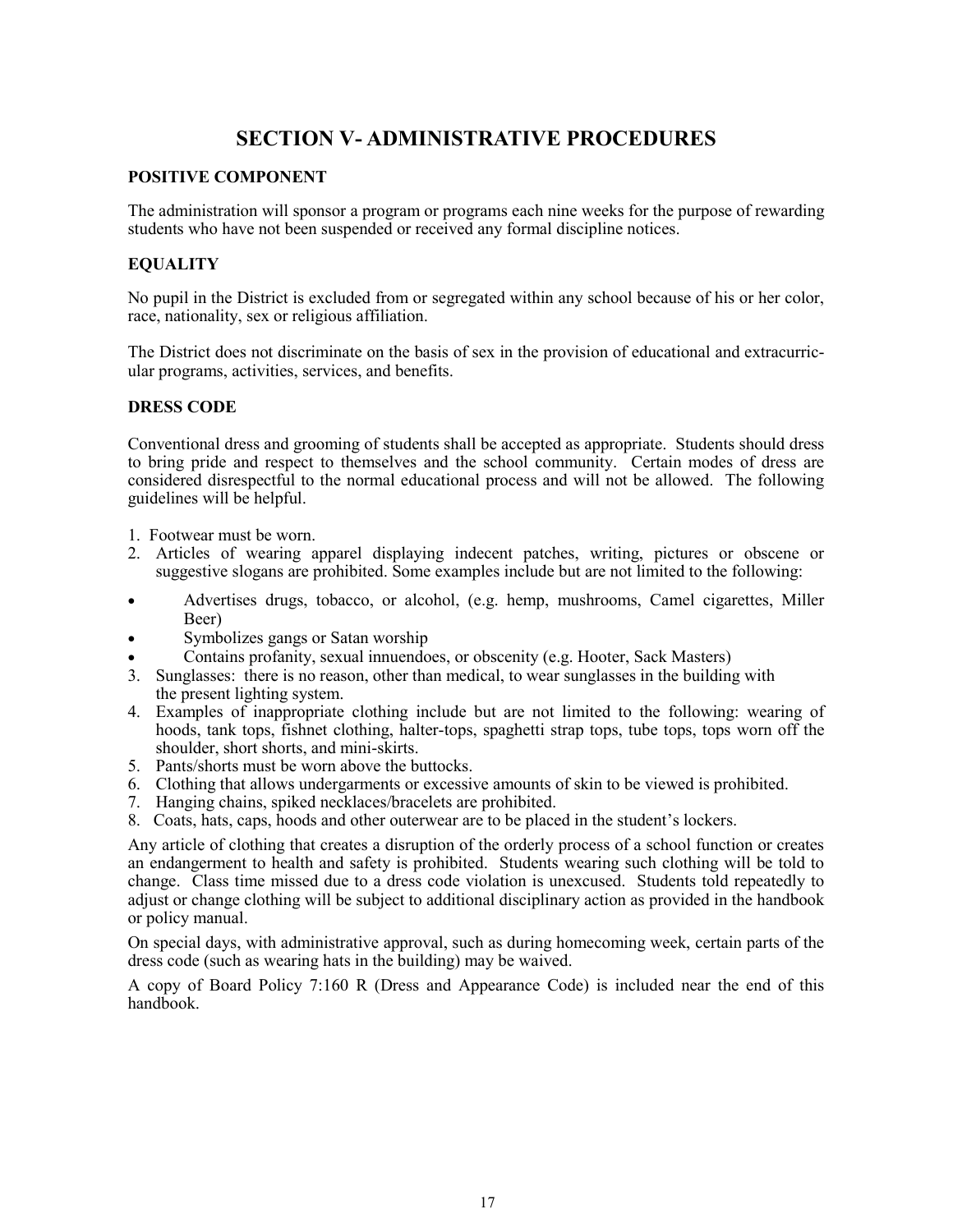#### **VIDEO CAMERAS/OTHER IMAGE RECORDING DEVICES**

No student shall use any video camera or other device that photographs and/or records images unless such equipment is used for an assignment supervised by a teacher or the student receives authorization from the building administrator or his or her designee. Violations will result in disciplinary action as provided in the handbook or policy manual. (See "CELL PHONES/CAMERA PHONES" for policy regarding the possession and use of camera phones.)

#### **CELL PHONES** /**CAMERA PHONES/ELECTRONIC PAGING /COMM. DEVICES**

Cell phones/camera phones/electronic paging/ear pieces/communication devices must not be visible and must be kept out of sight in areas such as a backpack, purse, or locker. These electronic devices must be turned off during the regular school day except when under the direct supervision of the classroom teacher or given permission by an administrator. Students are allowed to have his/her phone in use during lunch in the Commons or if the phone is needed during an emergency. Violations will result in school personnel confiscating the cell phones/camera phones/electronic paging/ communication devices or other similar communication devices and such other penalty as provided in the handbook or policy manual. Boom boxes, CD players, Gameboys, Nintendo DS, and other similar devices are prohibited in all classes and study halls. Additionally, playing cards are also prohibited.

On the first offense for any communication device infraction, the student's name will be recorded and the device may be returned at the end of the day. On the second offense, the student's name will be recorded in addition to the parent/guardian being required to pick up the device. On the third offense and beyond, a level II infraction will be recorded in addition to the parent/guardian being required to pickup the device. When allowed to leave during class time, teachers may require students to leave all electronic devices in the classroom. Students are expected to cooperate with this procedure when it occurs.

#### **BRING YOUR OWN TECHNOLOGY (BYOT)**

MHS students are able to use smartphones, tablets, laptops, and/or other electronic devices in their classrooms or lab settings for educational activities. In all classes, each classroom teacher may rescind, modify or extend this privilege on a daily or individual basis. Students are not allowed to use their electronics in the Main Office, the ISS Room or the Detention Room. There are occasions during the school day/year (PARCC, ACT, SAT or AP test days) that this privilege may be modified or rescinded by the test company.

Our students are expected to cooperate with his/her administrators, classroom teachers, program assistants, secretaries, custodians and bus drivers. Failure to do so may result in a loss of privileges and/or disciplinary action.

#### **ACADEMIC SUCCESS CENTER (ASC)**

The Academic Success Center is available during lunch and after school until 4:00 p.m. every day for students needing assistance with work completion, organizational help, etc. The ASC is supervised by a trained academic coach. We encourage all students who have missing assignments or have been absent from school to attend the ASC every day until he/she is caught up.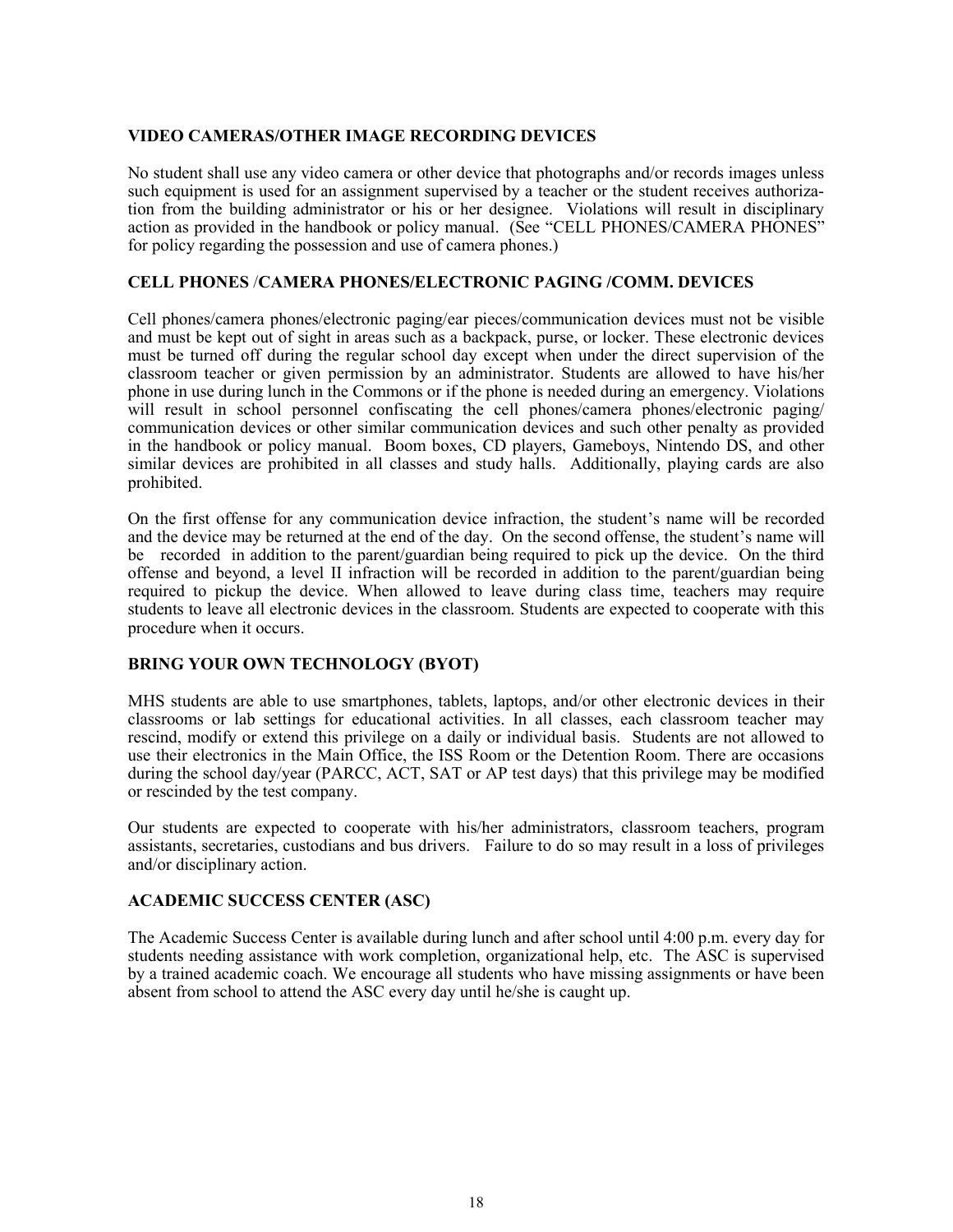#### **SCHOOL IMPROVEMENT DAYS (SIP)**

During SIP days, the Academic Success Center is open all afternoon for students who have missing work and/or need extra help on assignments. Students with missing assignments will be required to attend the ASC "Keeper List" by their classroom teachers. These students will be required to stay for the 35 minute lunch period rather than being dismissed at 11:33 a.m. The students who must stay are then dismissed at 12:05 p.m. Students with multiple missing assignments and/or D's and F's are strongly urged to stay until 3:00 p.m.

#### **STUDENT FUND RAISING ACTIVITIES**

All recognized school groups and organizations including classes are permitted to hold one fund raising activity per year. Any school group and organization soliciting funds in the community is required to perform a community service project in conjunction with the fund raising activity. All fund raising and service project plans should be presented to the Activities Director for approval by the end of the first week of September.

There will be one all-school fundraising activity per year. All profits from this fundraiser will go to the classes.

Simultaneous activities between school groups should be avoided.

Occasionally local business and/or organizations may present a school group with an opportunity to earn money by performing a service. This may be acceptable pending approval by the Activities Director.

Under no circumstances shall any Macomb High School student solicit funds on behalf of his/her activity/sport/club from the public unless it is a fund raising activity approved by the Activity Director. Any student soliciting funds without approval is subject to disciplinary action.

#### **GRIEVANCE**

Students who feel they have a grievance against any school employee may complete a Student Complaint Sheet. This form is available in the Guidance, Attendance, or Main Offices. The correct chain of command is teacher, assistant principal, principal, superintendent, Board of Education.

#### **MEDICATION**

A physician and parent must fill out, sign, and return a Medication Approval Form before medication will be administered by school personnel.

Please consult Macomb School District #185 Policy #7:270 for further rules and responsibilities.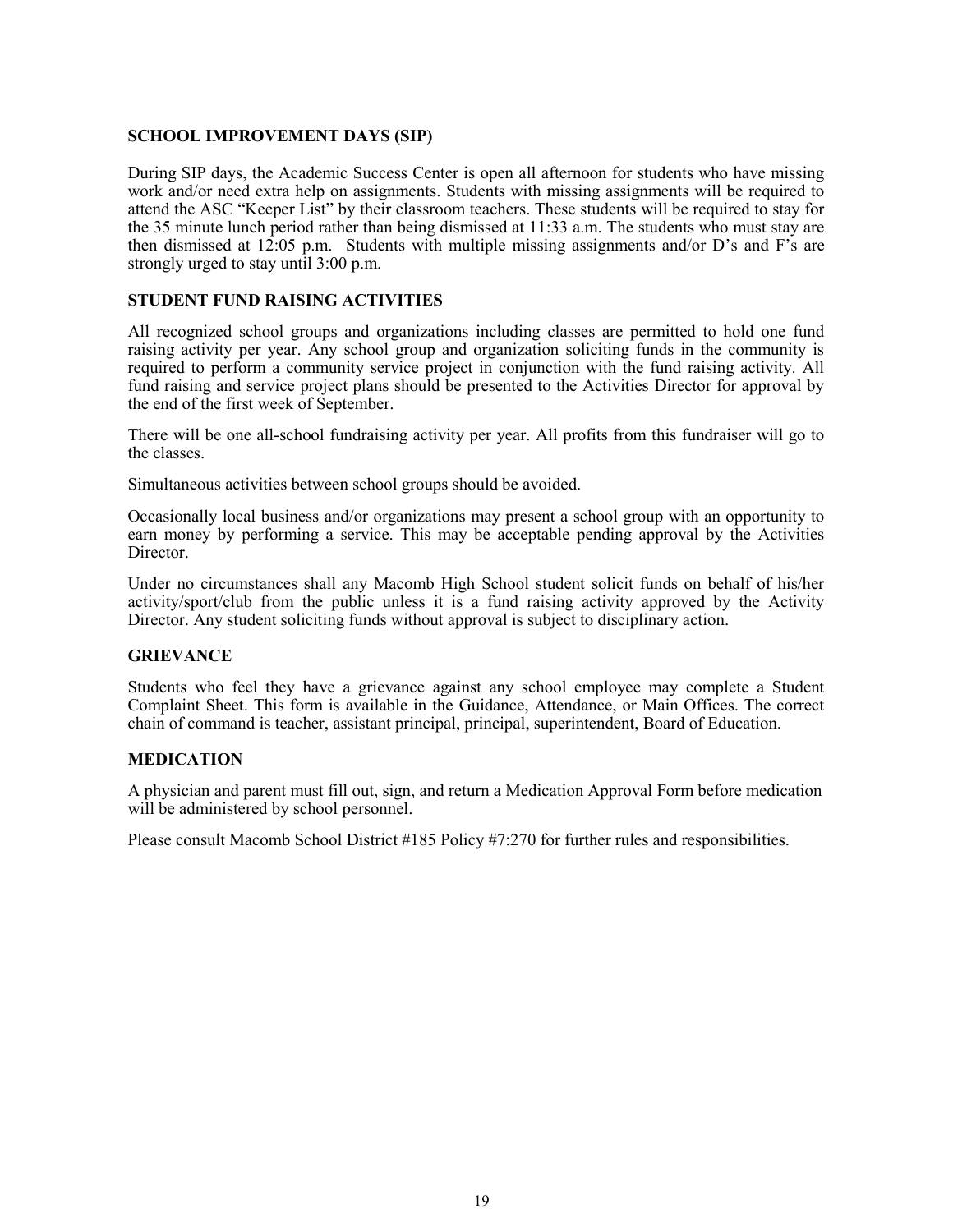#### **PASSES**

Every student needs a pass if he/she is in the corridor at any time during a scheduled period. Academic Success Center (ASC) teachers shall not permit students to go to another teacher's room unless that teacher has specifically requested the student to come and agrees to supervise during this time. Students who are leaving the building must exit during the four-minute passing period. Students who are returning from doctor appointments, etc. must re-enter through the main doors, sign in at the Attendance Office, and receive a pass to class from the Attendance Office.

Students returning from vocational or WIU classes must wait at the main doors for the passing period prior to their next class.

#### **SCHOOL VISITATION RIGHTS**

The School Visitation Rights Act permits employed parents/guardians, who are unable to met with educators because of a work conflict, the right to time off from work under certain conditions to attend necessary school functions such as parent-teacher conferences. Letters verifying participating in this program are available from the school office upon request.

#### **VISITORS**

The school welcomes adult members of the community who wish to visit MSHS. Adult visitors should report to the Main Office before the visitation.

Students cannot bring guests to Macomb Senior High School during the regular school day. Any exceptions to this should be approved in advance by the assistant principal.

#### **ACCOMMODATING INDIVIDUALS WITH DISABILITIES**

Individuals with disabilities will be provided an opportunity to participate in all school-sponsored services, programs or activities. Individuals with disabilities should notify the superintendent or building principal if they have a disability that will require special assistance or services and, if so, what services are required. This notification should occur as far in advance as possible of the schoolsponsored function, program or meeting.

#### **ENGLISH LANGUAGE LEARNERS**

The school offers opportunities for English Language Learners to develop high levels of academic attainment in English and to meet the same academic content and student academic achievement standards that all children are expected to attain.

Parents/guardians of English Language Learners will be: (1) given an opportunity to provide input to the program, and (2) provided notification regarding their child's placement in, and information about, the District's English Language Learners programs.

For questions related to this program or to express input in the school's English Language Learners program, contact the principal of MHS at 837-2331.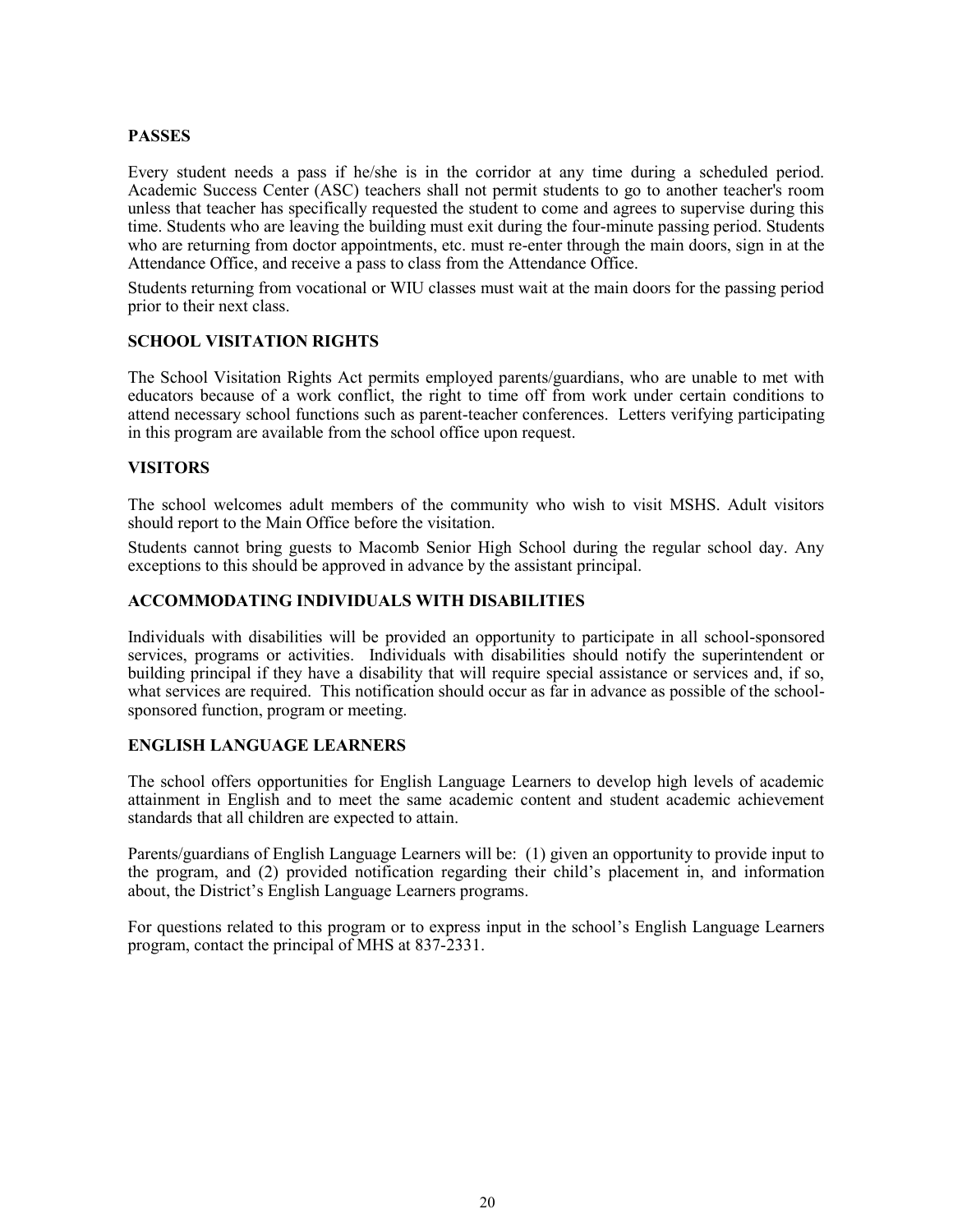#### **HOMELESS CHILD'S RIGHT TO EDUCATION**

When a child loses permanent housing and becomes a homeless person as defined at law, or when a homeless child changes his or her temporary living arrangements, the parent or guardian of the homeless child has the option of either:

(1) continuing the child's education in the school of origin for as long as the child remains homeless or, if the child becomes permanently housed, until the end of the academic year during which the housing is acquired; or

(2) enrolling the child in any school that non-homeless students who live in the attendance area in which the child or youth is actually living are eligible to attend.

Assistance and support for homeless families may be obtained by contacting the Regional Office of Education at 837-4821.

#### **SCHOOL VOLUNTEERS**

All school volunteers must complete the "Volunteer Information Form" and be approved by the school principal prior to assisting at the school. Forms are available in the school office. Some teachers utilize parent volunteers in the classroom. The individual teachers make this decision. Teachers who desire parent volunteers will notify parents. For school-wide volunteer opportunities, please contact the building principal.

Volunteers are required to check in and out at the main office and receive a visitor badge before going to their destination.

#### **REQUESTS FROM MILITARY OR INSTITUTIONS OF HIGHER LEARNING**

Upon their request, military recruiters and institutions of higher learning will be given access to students' names, addresses and telephone numbers. Parents who do not want their child's name to be released (or students over the age of 18 who do not want their name released) should contact the building principal.

#### **INSURANCE**

Students who participate in interscholastic athletics are required to carry insurance or provide a waiver of insurance signed by parent or guardian.

#### **LEAVING THE SCHOOL GROUNDS**

If the student has attended school and wishes to go home, he/she must report to the Attendance Office. Before the student is allowed to leave school property he/she must have a note from a parent/ guardian or a parent/guardian must be contacted by phone. No student will be allowed to leave school without contact with a parent/guardian, permission from the office and signing out. **Students who leave school without permission may not return that day unless accompanied by a parent/ guardian.** Upon returning to school, the student must sign in at the Attendance Office.

Failure to follow the above procedures will result in the absence being listed as a truancy. **Failure to sign out or sign in will result in disciplinary consequences.**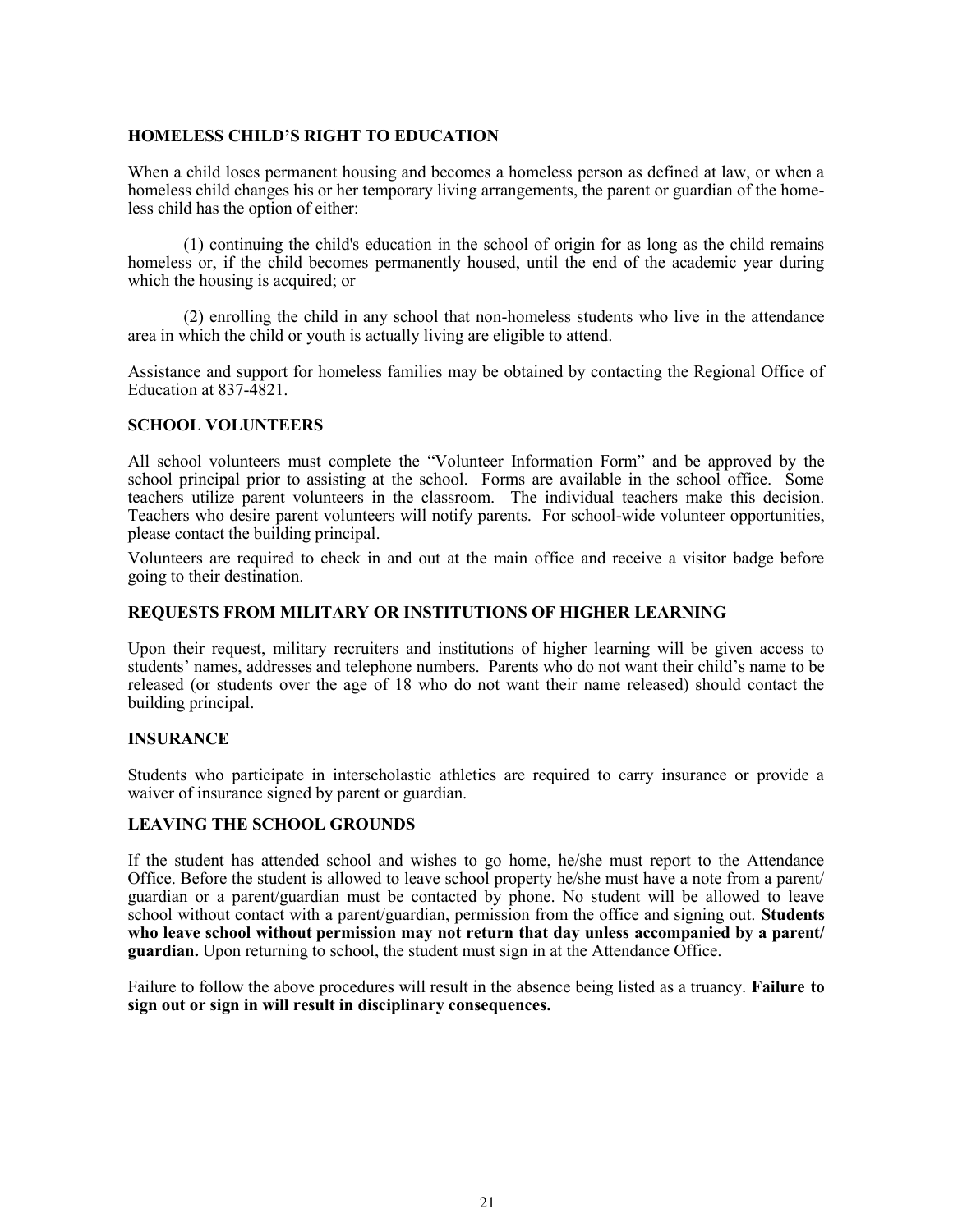#### **MANDATED REPORTERS**

All school personnel, including teachers and administrators, are required by law to immediately report any and all suspected cases of child abuse or neglect to the Illinois Department of Children and Family Services.

#### **SURVEILLANCE CAMERAS**

Use of video cameras in the public areas of the school building, grounds, and other property, including, but not limited to, entryways, hallways, outside the buildings on District property, may be used for the primary purpose of documenting disciplinary problems and vandalism on school grounds.

#### **LOCKERS/SEARCH & SEIZURE**

Student lockers will be assigned at registration. Each student is responsible for the appearance and contents of his/her locker. Student lockers are to be kept neat and clean and used to store books only. This means no opened food or drinks are to be kept in the lockers except a normal sack lunch. Students should not share their lockers or combinations with anyone. School issued locks must be used.

A student's locker is the property of the school and must be used for the purposes intended: a storage area for books, school supplies, and outdoor garments. If school officials believe that the student has placed illegal or dangerous materials or substances in the locker, school officials may search the locker, with or without the student's knowledge or consent. Lockers may be searched by school officials at any time for other reasons.

Students are cautioned not to bring large amounts of money, radios or cameras to school. Students are responsible for their personal property. If large amounts of money must be brought to school, there is a safe in the Main Office for students to use. At the end of the school year each student must clean out his/her assigned locker, this includes stickers. If your locker needs to be cleaned and/or repainted you may be assessed a clean-up fee.

#### **Macomb Community Unit School District #185 Search and Seizure Policy #7:140**

School authorities are authorized to conduct searches of students and their personal effects, as well as the property of the District.

Periodically safety drills and procedures are conducted to ensure the safety of all. This includes but is not limited to fire drill, bus evacuation, tornado drill, contraband search, evacuation drill, and intruder preparedness.

Please consult Macomb District #185 Board Policy #7:140 for further rules and responsibilities.

#### **FINES**

Fines will be assessed according to Board Policy.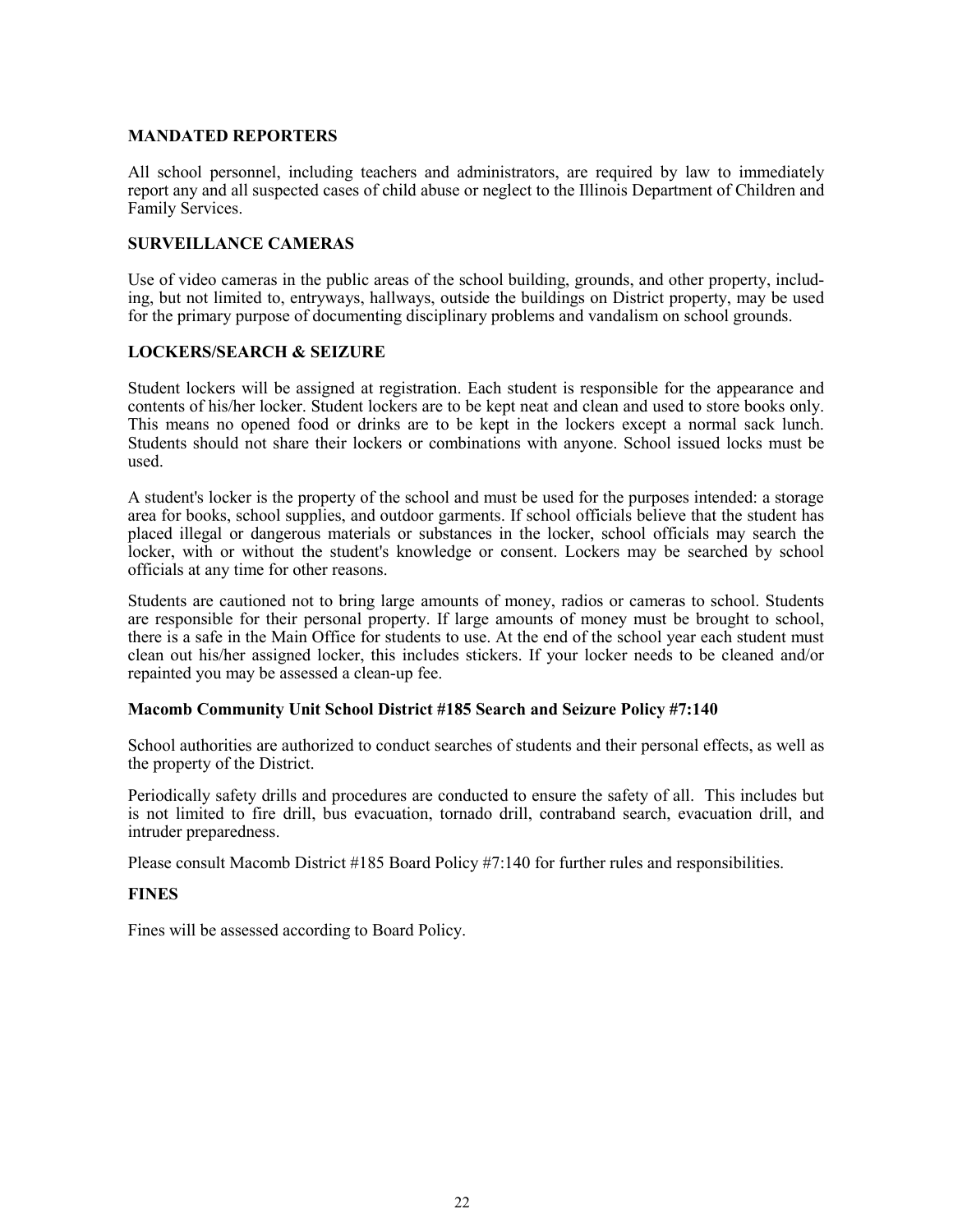#### **SCHOOL CANCELLATION**

The School District will post on the web page any cancellation information and will also send out automated text messages to your cell phones and calls to your house/cell phones. See the web page "notify me" tab to sign up for the text messaging service. Information will also be on the local radio stations and TV stations  $\overline{K HQA}$  (7) and WGEM (10).

It is important to note, when there is no school due to inclement weather, the day will be an Academic Engagement Day. Students will complete activities during their day off and the day will count as an instructional day for purposes of attendance. Activities or assignment will be posted on each teacher's eBoard or Team site or teachers may have provided a paper copy of the activity or assignment.

#### **SKATEBOARDS AND IN-LINE SKATES**

Skateboards and in-line skates shall not be used on MSHS property.

#### **SCHOOL STUDENT RECORDS**

School student records are confidential and information from them will not be released other than as provided by law.

The school and district routinely discloses "directory" type information without consent. Directory information is limited to: name, address, gender, grade level, birth date and place, parents' names and address; academic awards, degrees and honors; information in relation to school-sponsored activities, organizations, and athletics; major field of study; and period of attendance at the school*. Any parent/ guarding or eligible student (student 18 or older) may prohibit the release of directory information by delivering a written request to the building principal.*

State and Federal law gives parents and eligible students certain rights with respect to their student records. These rights are:

- 1. The right to inspect and copy the student's education records within 15 school days of the day the school receives a request for access. There may be a small charge for copies, not to exceed \$.35 per page. This fee will be waived for those unable to afford such cost.
- 2. The right to request the amendment of the portion student's education record that the parent/ guardian or eligible student believes is inaccurate, misleading, irrelevant, or improper.
- 3. The right to permit disclosure of personally identifiable information contained in the student's education records, except in certain circumstances. Disclosure is permitted without consent in the case of directory information and to school officials with legitimate educational or administrative interests. Disclosure is also permitted without consent to: any person for research, statistical reporting or planning, provided that no student or parent/guardian can be identified; any person named in a court order; appropriate persons if the knowledge of such information is necessary to protect the health or safety of the student or other persons; juvenile authorities when necessary for the discharge of their official duties who request information before adjudication of the student; and in other cases permitted by law.
- 4. The right to complain to the U.S. Department of Education if the school or district fails to comply with the above. Federal officials can be contacted at:

Family Policy Compliance Office U.S. Department of Education 400 Maryland Avenue. SW Washington, D.C. 20202-4605

Please consult Macomb District #185 Board Policy #7:350 for information on student records.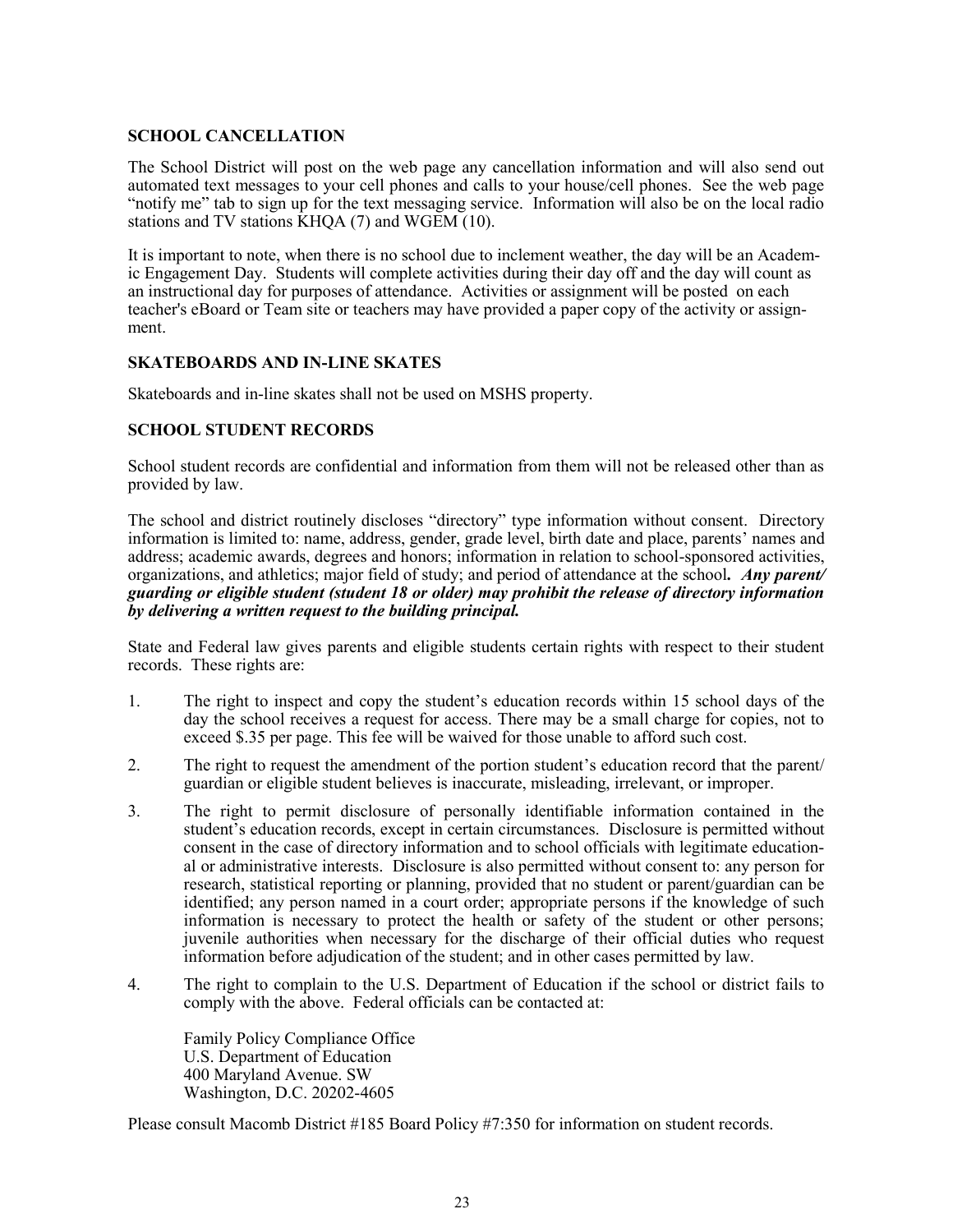# **SECTION VI- SERVICES**

#### **LUNCH PROGRAM**

Lunch should be a pleasant time of the day and cooperation with the supervisors will help create a desirable environment. Food should not be taken from the Commons without special permission. Breakfast items are available before school. The cost of breakfast is \$1.50. The cost of Type A lunch is \$2.65, both subject to change.

Students in grades 10-12 will have an open lunch, allowing them the option of leaving school during their lunch time. Abuses such as excessive tardiness, truancy, damage to property, etc., will result in the loss of open lunch for the offending student.

**The lunch hour is closed for students in grade 9.** These students will not be allowed to leave the school grounds **unless their parent or legal guardian personally picks them up**. Ninth grade students may use the circle drive tables during lunch, but the parking lot and athletic fields are off limits.

#### **LIBRARY**

The MSHS Library serves the students and faculty of Macomb Senior High and is open from 7:45 a.m. - 3:30 p.m. Its collection includes approximately 20,000 volumes, 70 magazine titles, three newspapers and college catalogs. The Library is networked with a mini-lab and is also equipped with CD-ROM's. A copy machine is available in the Library for student and faculty use at the cost of 10 cents per copy. Through orientation and class assignments, students are given instruction in the use of the Library and reference materials, which includes the use of an online computer to WIU's Library and Illinet.

To enter the Library during periods one through eight, students must present a signed pass to the librarian. Students who would like to use the Library for study or research during study hall must obtain a pass from a teacher or their study hall teacher and present it when they enter the Library. Students are to remain in the Library until the end of the period. No food or drink is allowed in the Library.

The procedures for checking out materials are presented during an orientation period, given to the students in writing and posted in the Library. While in the Library, students are to behave in a manner conducive to study. If these procedures are not followed, their privileges may be suspended. Lost books will be assessed at replacement costs and overdue books are assessed at a rate of 5 cents per day and reference books are .25 per day.

#### **POSTERS**

There shall be no advertising or printed material of any nature distributed or displayed on school property without prior approval of the administration. All posters must be approved and initialed by the principal or assistant principal before they may be displayed on school property. Posters are to be taken down at the close of the event by the individual or organization posting them.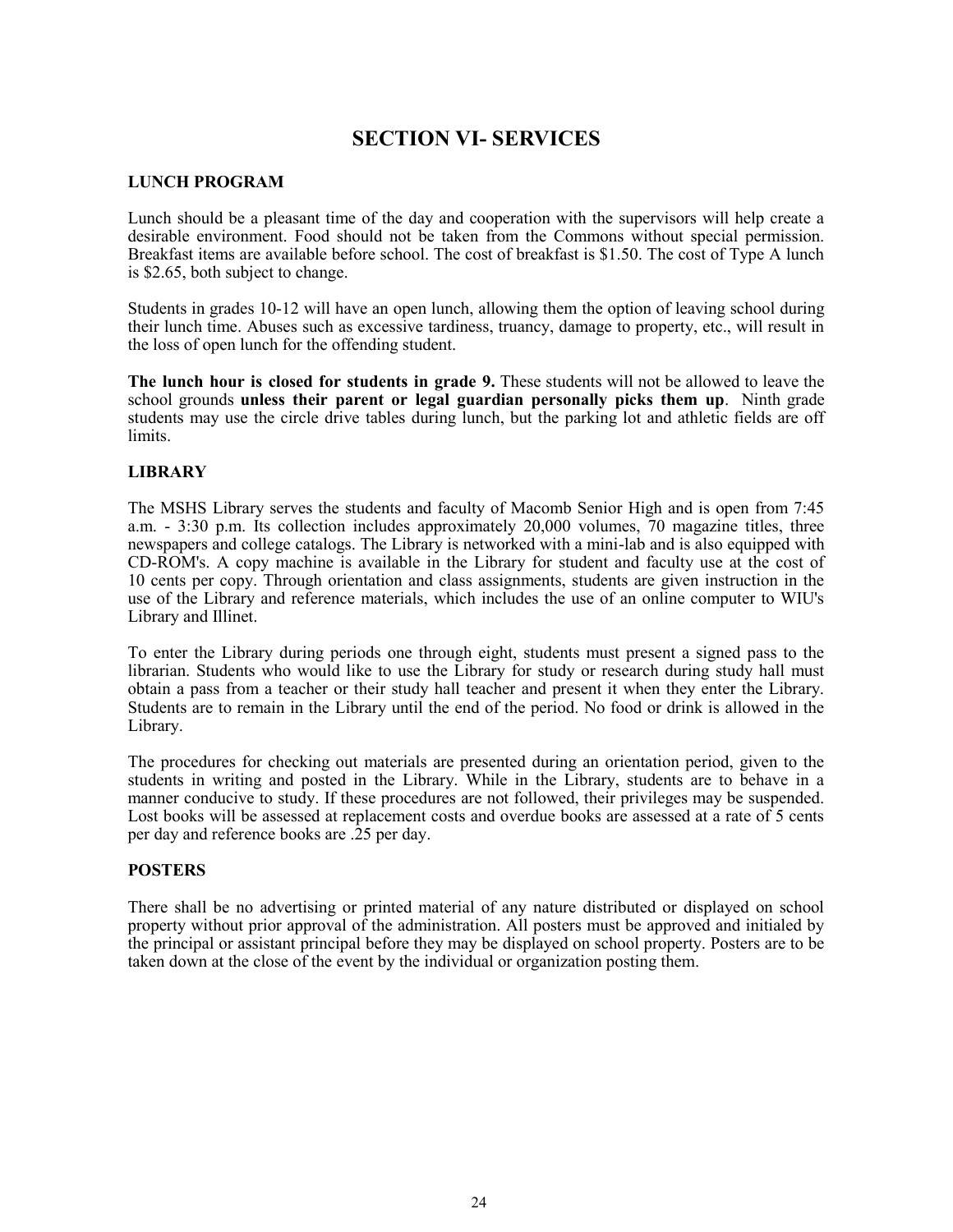#### **HEALTH SERVICES**

The school nurse or her assistant is on duty in the Infirmary at various times during each day. Students who become ill at school must be excused through the Infirmary after parents have been notified by the nurse or assistant. You must have a pass from the teacher in the class you will be missing.

The School Code of Illinois requires each student entering school in the ninth grade and all athletes to have a physical exam. The examinations must be on file with the school prior to the first pupil attendance day for the school year.

In addition to the physical examination, every child entering any public, private, or parochial school in the State of Illinois shall be immunized against: measles, rubella, tetanus, diphtheria, poliomyelitis, pertussis, and mumps. Further, the Department of Public Health may require immunization against any one or more of these diseases for pupils entering 9th grade. A record of such examination from another school system will be accepted.

Students will be excluded from school when there is failure to comply with these rules and regulations prior to the first pupil attendance day for the school year. Parents who feel that they cannot comply with this policy should follow the proper channels of communication through the building principal.

The district has a communicable disease policy. Those interested should request a copy from the Unit Office.

#### **COMMUNICABLE DISEASES**

The school will observe recommendations of the Illinois Department of Public Health regarding communicable diseases.

- 1. Parents are required to notify the school nurse if they suspect their child has a communicable disease.
- 2. In certain cases, students with a communicable disease may be excluded from school or sent home from school following notification of the parent or guardian.
- 3. The school will provide written instructions to the parent/guardian regarding appropriate treatment for the communicable disease.
- 4. A student excluded because of a communicable disease will be permitted to return to school only when the parent/guardian brings to the school a letter from the student's doctor stating that the student is no longer contagious or at risk of spreading the communicable disease.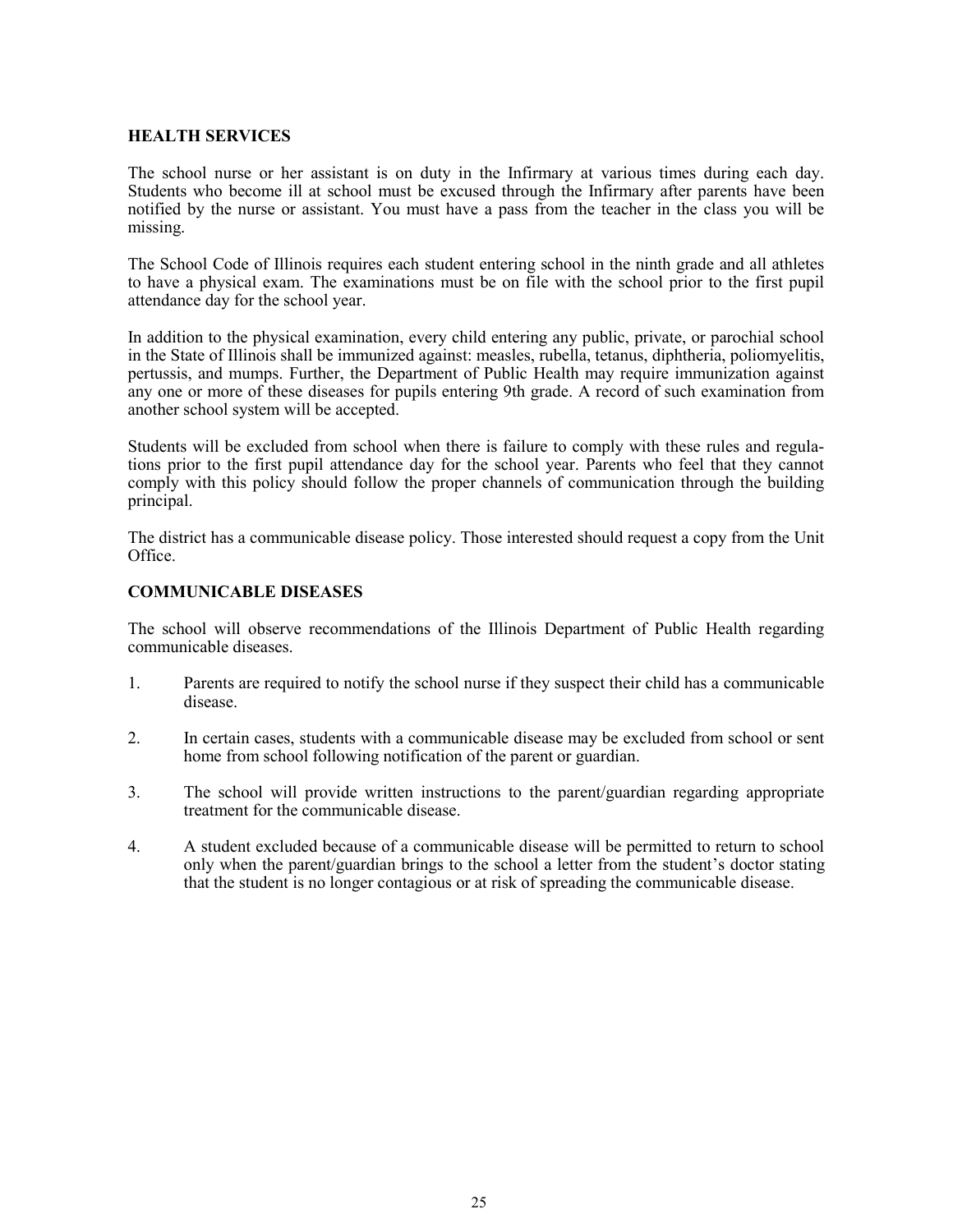#### **HEAD LICE**

The school will observe recommendations of the Illinois Department of Public Health regarding head lice.

- 1. Parents are required to notify the school nurse if they suspect their child has head lice.
- 2. Infested students will be sent home following notification of the parent or guardian.
- 3. The school will provide written instructions to parent or guarding regarding appropriate treatment for the infestation.
- 4. A student excluded because of head lice will be permitted to return to school only when the parent or guarding brings the student to school to be checked by the school nurse or building principal and the child is determined to be free of the head lice and eggs (nits). Infested children are prohibited from riding the bus to school to be checked for head lice.

#### **TELEPHONES**

The school telephones are for business purposes and should be used as such. Students will be called to the Office to take emergency calls. The Office phone may be used by students during the day only when it is necessary for the Office personnel to speak to their parents.

#### **VENDING MACHINES**

Soft drink and snack machines are available for student use after school and then only as long as the students keep the school area clean.

Repeated violations of these rules and/or complaints by teachers will force us to remove the machines from the premises. RESPECT THIS PRIVILEGE!!!

# **SECTION VII - TRANSPORTATION**

#### **BUS RULES**

The Macomb Community Unit School District provides transportation services to students as required by the Illinois School Code. Students are assigned by the District's contracted carrier to bus stops and buses. Students are not required to walk more than 1.5 miles to any bus stop (less distances are permitted for those students who reside in hazardous areas identified by the Illinois Department of Transportation). Students and parents are reminded that bus riding is a privilege extended to the student and family and is not a legal right. Bus riding privileges may be suspended for violations of established District rules and regulations and the Contracted School Bus Service Rules and Regulations. If a student is requesting to ride a bus other than the regularly scheduled one, he or she must have a bus pass issued from the building the student attends. Students must get on and off the bus at their assigned stops.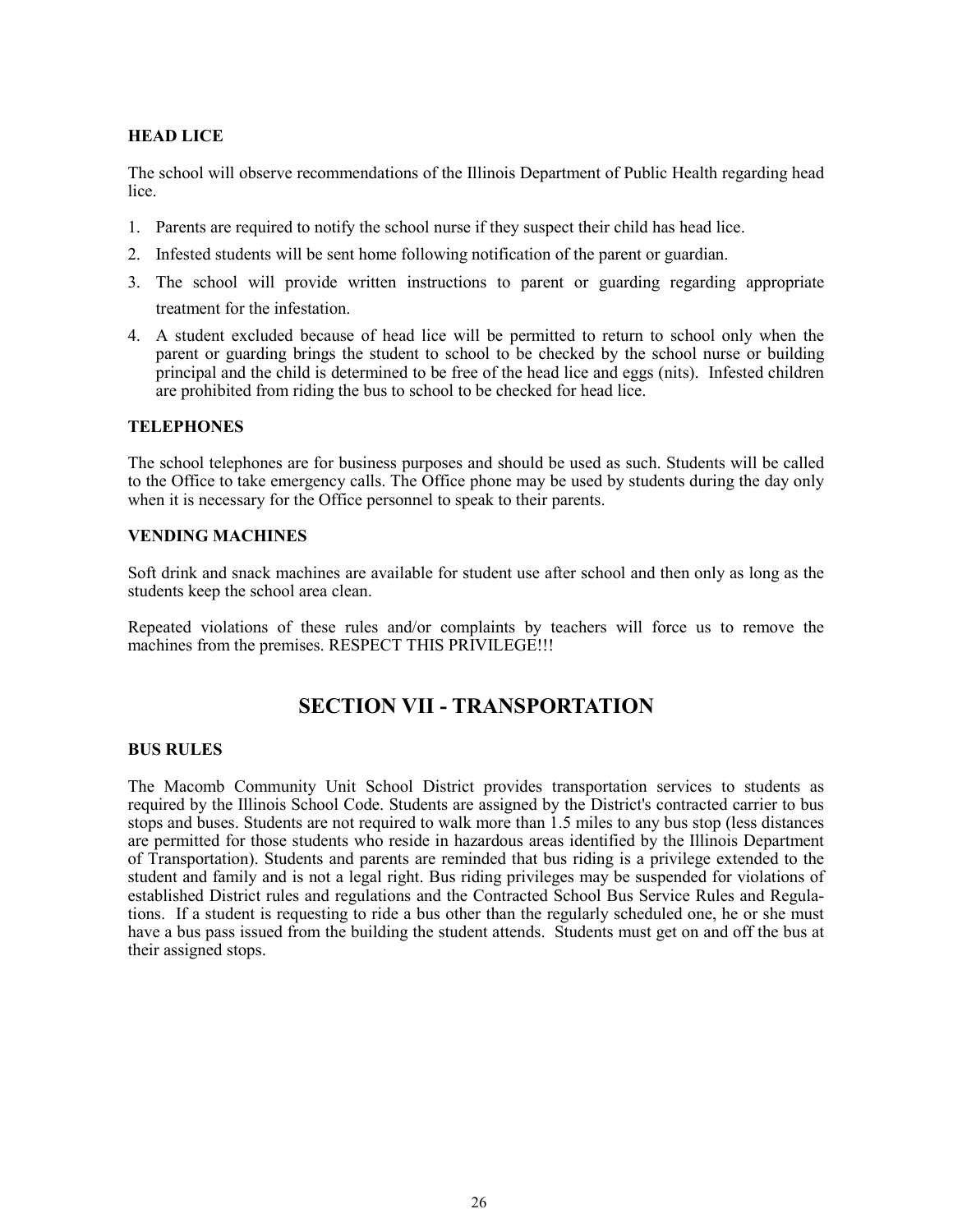The video cameras on school buses may be used to monitor student behavior, to maintain order on the school buses, and to promote and maintain a safe environment. The content of the videotapes may be used in a student disciplinary proceeding. Videotapes will be retained only if necessary for use in a student disciplinary proceeding or other matter as deemed necessary by the administration.

#### **Violation Categories**

#### **TYPE A VIOLATIONS:**

A BUS CONDUCT REPORT IS FILED IMMEDIATELY BY THE DRIVER AND GIVEN TO THE DISPATCHER WHO WILL LOG THE VIOLATION AND SEND THE BUS CONDUCT REPORT TO THE BUILDING PRINCIPAL VIA INTER-SCHOOL MAIL.

Behaviors that fall into this type of violation include, but are not limited to: fighting, destruction of property, disrespect to the driver, endangerment to passengers, reckless misconduct, hand/head/body hanging out of the window, abusive or obscene language or gestures, possession/use of tobacco products, drugs, or alcohol.

#### **TYPE B VIOLATIONS:**

Behaviors that fall into this type of violation include, but are not limited to: horseplay, eating food, drinking, bringing animals (with the exception of animals required to assist students with a vision disability), standing while the bus is in motion, crossing BEHIND the bus, or failure to follow the driver's instructions while unloading, crossing the street or road to board the bus, or crossing in front of the bus.

#### **PROGRESSIVE DISCIPLINE PROCEDURES USED BY THE BUS DRIVERS FOR TYPE B VIOLATIONS INCLUDE:**

- 1. **First Violation** Driver gives the student a verbal warning with the day and violation recorded in the driver's log.
- 2. **Second Violation** The driver gives the student an assigned seat, a second verbal warning, and violation is recorded in the driver's log.
- 3. **Third Violation** A Bus Conduct Report is completed and sent to the building principal for disciplinary action. The Bus Conduct Report will review the first and second violation and action taken previously by the driver.

Bus conduct reports completed by the driver shall be submitted in a neat and complete manner and turned in to the dispatch office for review at the end of his/her run. The dispatcher or Transportation Manager will record the Bus Conduct Report in the Transportation log prior to forwarding it to the building principal. Type A violations follow the same procedures with the addition of an immediate call to the building principal to alert the principal of the serious Type A violation so that immediate disciplinary procedures can be initiated.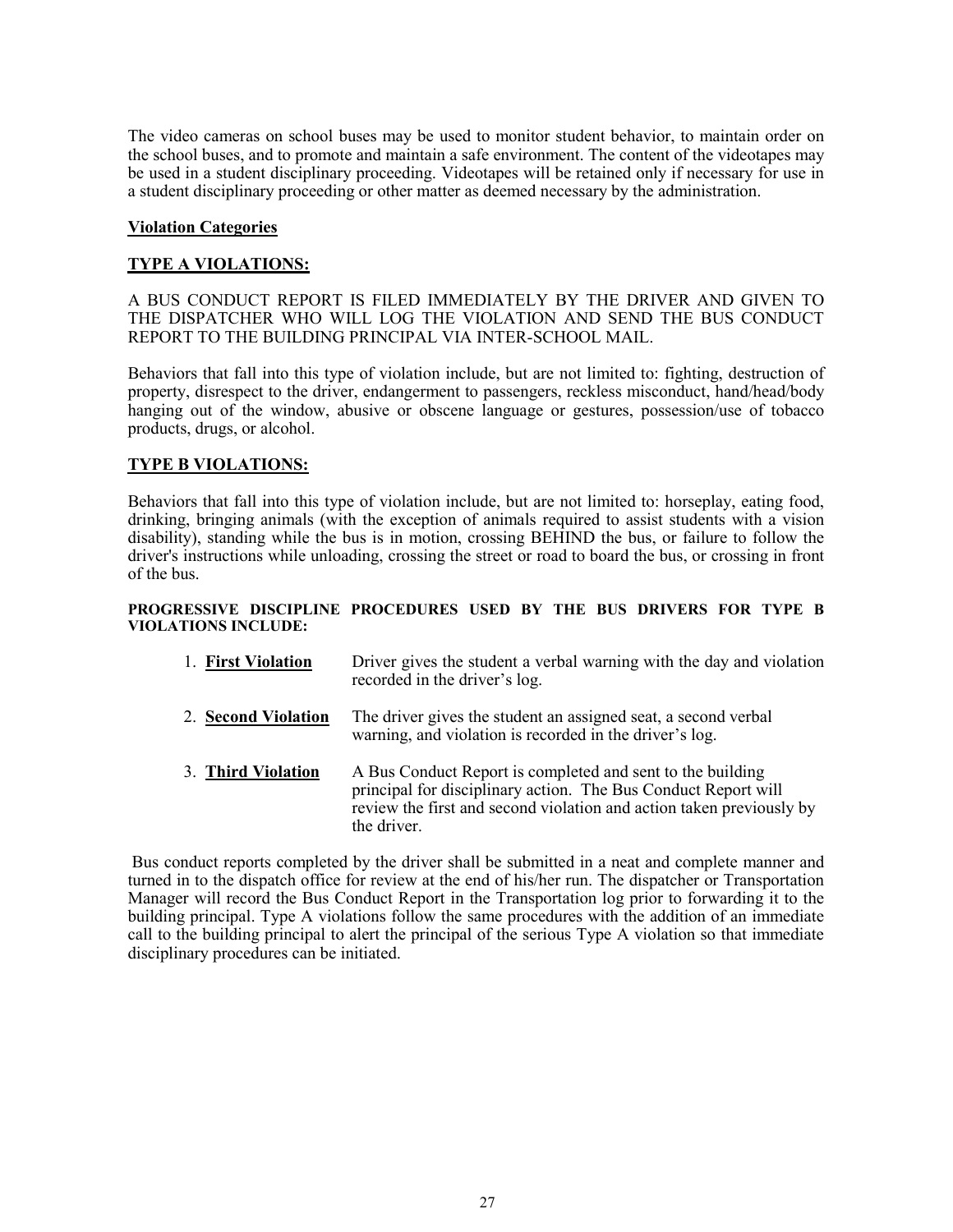#### **Procedures to be Followed by Building Principals When a Bus Conduct Report Has Been Filed**

The building principal or his/her designee is not required to follow the District's progressive discipline procedures for Type A violations. Students in violation of Type A or a series of Type B violations are subject to a suspension from the bus and may also be subject to an out-of-school suspension and/or a recommendation to the Board of Education for expulsion depending on the nature of the specific violation(s). District student discipline procedures and Board of Education policies are in force when a student is on the bus, on building grounds, in the building, or attending co-curricular activities.

#### **First Referral**

The building principal or his/her designee will meet with the student to review the Bus Conduct Report of a rule/regulation violation(s). The parent will be contacted to insure that the parent has been made aware of the violation and disciplinary action. All due process will be afforded to the student. **The student will be warned** that another violation will result in a suspension from the bus and other disciplinary action as required.

#### **Second Referral**

The building principal or his/her designee will meet with the student to review the Bus Conduct Report of a second rule/regulation violation(s). The parent will be contacted to insure that the parent has been made aware of the violation and disciplinary action. **A one-day suspension from the bus will be assigned.** All due process will be afforded to the student. The student will be warned that another violation will result in a three-day suspension from the bus and other disciplinary action as required.

#### **Third Referral**

The building principal or his/her designee will meet with the student to review the previous Bus Conduct Reports that have resulted in disciplinary actions and review the third rule/regulation violation(s). The parent will be contacted to insure that the parent has been made aware of the violation and disciplinary action. **A three-day suspension from the bus will be assigned.** All due process will be afforded to the student. A warning will be given to the student and parent that further violations will result in a ten- day suspension from the bus or the loss of bus riding privileges for the remainder of the school term and other disciplinary action as required.

#### **Fourth Referral**

The building principal or his/her designee will meet with the student and parent (a parent conference is required) to review the series of previous Bus Conduct Reports that have resulted in disciplinary actions and review the fourth rule/regulation violation. **A ten-day suspension from the bus will be assigned.** All due process will be afforded to the student. A warning will be given to the student and parent that further violations will result in a loss of bus riding privileges for the remainder of the school term and other disciplinary action as required.

#### **Fifth Referral**

The building principal or his/her designee will meet with the student and parent (a parent conference is required) to review the series of Bus Conduct Reports that have resulted in disciplinary actions and review the fifth rule/regulation violation. All due process will be afforded to the student. **The student will lose his/her bus riding privileges for the remainder of the school term and other disciplinary action as required.**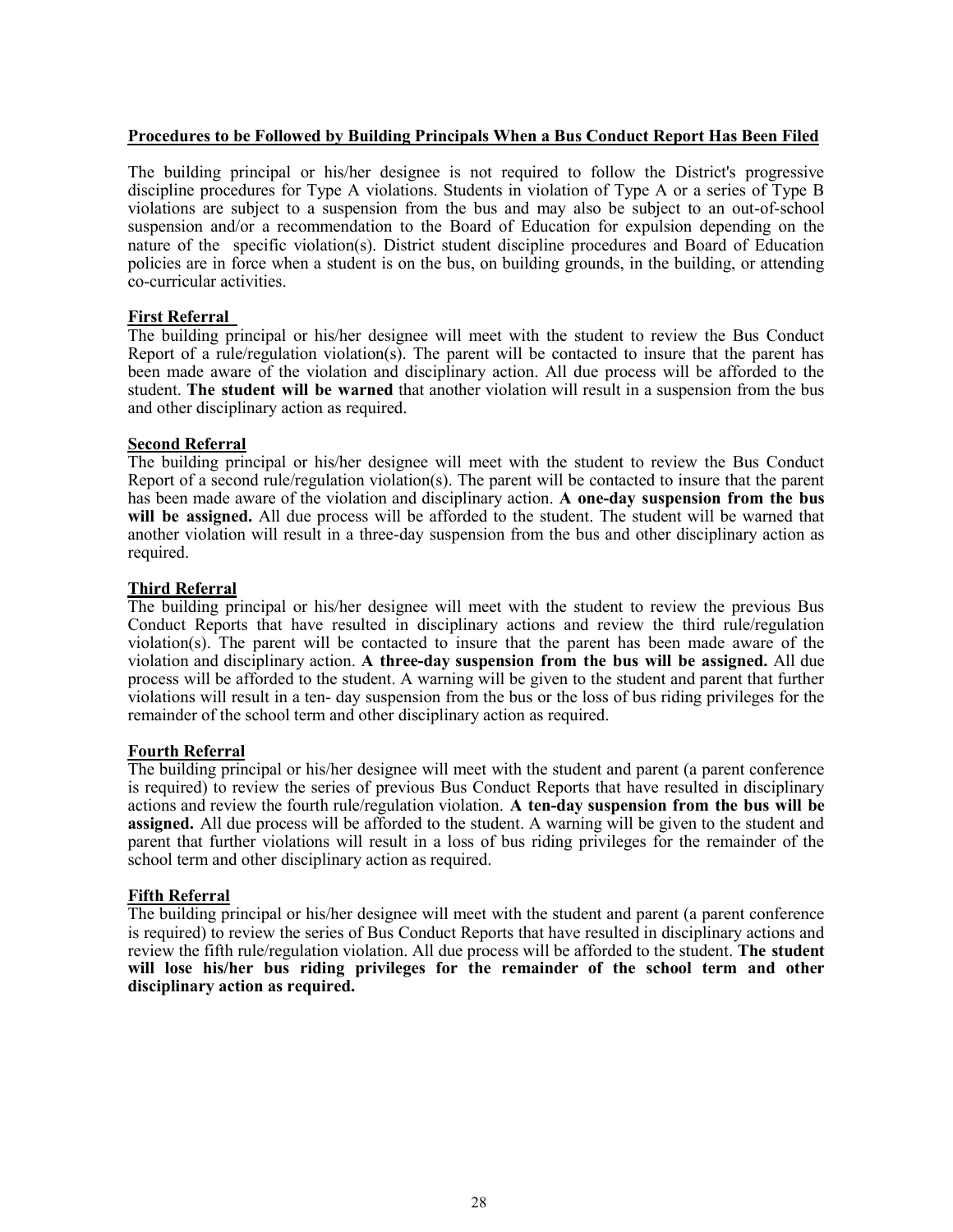# **SECTION VIII - ACADEMICS**

#### **GRADUATION REQUIREMENTS**

For your reference, a copy of the MHS graduation requirements is included in the back of this book under Policy #6:300 and in the Course Plan Bok which is available on the high school website at [https://www.macomb185.org/DocumentCenter/View/11980/Course](https://www.macomb185.org/DocumentCenter/View/11980/Course-Plan-Book-?bidId=)-Plan-Book-?bidId=.

Please spend some time reviewing these requirements. When transcript information for transfer students is incomplete, credit for work previously taken is to be determined by the principal working in cooperation with guidance counselors and subject-area teachers. Tests, oral examinations, and available information on previous schooling can be used to make this determination.

#### **Academic vs. Non-academic:**

All courses that meet once a day each day of the week will be considered academic courses with the exception of P.E. and the behind the wheel portion of driver education.

#### **CREDITS**

Classes meeting Monday through Friday, one period per day, for one semester are assigned one-half credit. One-quarter classes are assigned one-quarter credit. Exceptions include vocational classes which meet two periods per day, and are assigned one credit per semester.

#### **JUNIOR HIGH CREDIT**

A high school course taken by a Macomb Junior High (MJH) student, in (MJH) junior high classes, counts as Macomb High School (MHS) credit and will be on your student's (MHS) high school transcript. The grade counts toward Macomb High School class rank and GPA. However, it does not count toward the (MHS) Math graduation requirement.

MHS receives Semester 1 and Semester 2 Geometry grades from MJHS. MJH recalculates the MHS grade to include the semester exams that were taken in 8th grade but were not calculated into the MJH grade.

If a (MJH) student with a final 8th Grade grade of C– or below in Geometry at MJHS wishes to retake Geometry at MHS, his/her parents/guardians must notify the MJH and MHS principals no later than (5) school days after the last day of attendance.

The MJH students do not qualify for the MHS attendance incentive waiver.

#### **UNIVERSITY COURSES**

Senior students at Macomb High school may be permitted to take courses provided the student:

- 1. The building principal approves the institution and the course in advance
- 2. The student/family assumes responsibility for all tuition and fees.
- 3. The student/family provides official documentation of grades.

4. Grades earned in these courses will be on the MHS transcript, but will not be used to compute rank and grade point average. (With the exception of Composition 101 and 102 which are taught at MHS by an MHS teacher.)

5. A maximum of 4 credits may be counted toward the MHS graduation requirements.

Students considering these college courses should check with their high school counselor for additional details and information. Students choosing off campus courses are responsible for their own transportation to and from those locations and all tuition and/or fees associated with these classes.

A student must be in at least four academic classes at Macomb High School to qualify for honor roll.

Courses taken at Spoon River, WIU, or correspondence will not count as one of the four.

College credit may be earned by juniors in the summer between their junior and senior years.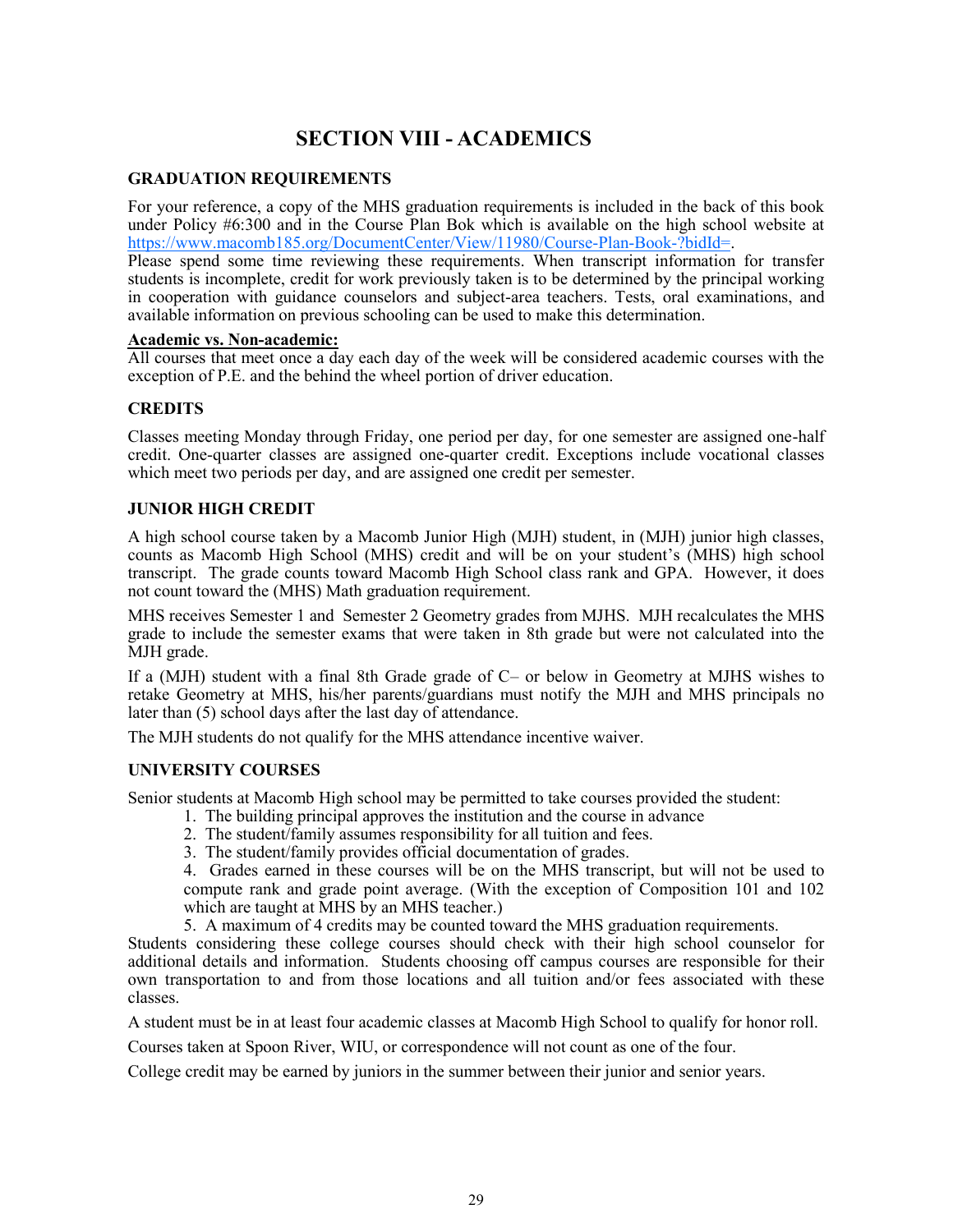#### **CAREER AND TECHNICAL EDUCATION (CTE)**

Students considering taking these classes should check with their high school counselor for additional details and information. Students choosing these classes have partial attendance hours in multiple buildings, additional fees and requirements, and possibly different attendance dates. Since transportation is provided by the district, all students must ride their bus daily unless they receive prior authorization from MHS administration. Students who have written permission from a parent or guardian on file with the office will be permitted to drive to off campus classes. Failure to comply may result in disciplinary consequences and/or removal from the program.

#### **DUAL CREDIT**

In conjunction with Spoon River College, and as part of our daily curriculum, MHS will be offering several dual credit courses, provided minimum enrollment numbers are met. Students should first sign up for these classes as part of our regular course registration process, and then **complete all Spoon River College requirements for admission and tuition. Administrative procedures for both Macomb Senior High School and Spoon River College will be enforced.** For additional information regarding dual credit, see the Course Plan Book at [https://www.macomb185.org/](https://www.macomb185.org/DocumentCenter/View/11980/Course-Plan-Book-?bidId=) [DocumentCenter/View/11980/Course](https://www.macomb185.org/DocumentCenter/View/11980/Course-Plan-Book-?bidId=)-Plan-Book-?bidId=.

#### **ADVANCEMENT**

The scale for advancement is as follows:

Freshman: 0 to 5.49 credits earned Sophomores: 5.5 to 10.99 credits earned plus one full year of attendance Juniors: 11.0 to 15.99 credits earned plus two full years of attendance Seniors: 16.0 and above credits earned plus three full years of attendance

#### **GUIDANCE**

The purpose of the guidance program is to help each individual student achieve his/her highest potential academically, emotionally, and socially. A counselor is available to assist students individually to support them as they learn to explore, understand and manage their own needs. Students may request to see the counselor by filling out a sign-up sheet in the counseling office. In addition, there can be teachers or teams that request a contact with a student or a parent/guardian request for the counselor to meet with their child.

The school counselor adheres to the American School Counselors Association's ethical code as well as pertinent state laws regarding confidential information. Examples of situations where the right to privacy and confidentiality must be broken are when a student is at risk of hurting self or others. This also may include consultation with other professionals to best assist the student.

There may be instances when a service that a student needs is above the scope of what a student can obtain in the school setting. The counselor will do his/her best to provide information to parents/ guardians about local social services available. The overall objective is to help students develop meaningful, responsible, and productive lives.

#### **TUTORING**

Students who encounter difficulty in any of their classes may request National Honor Society Tutoring. Whenever possible, students needing help with a class will be paired with a National Honor Society member who will help during a mutually-free period, after school, or in the evening. When monies are available, adult tutors are also available.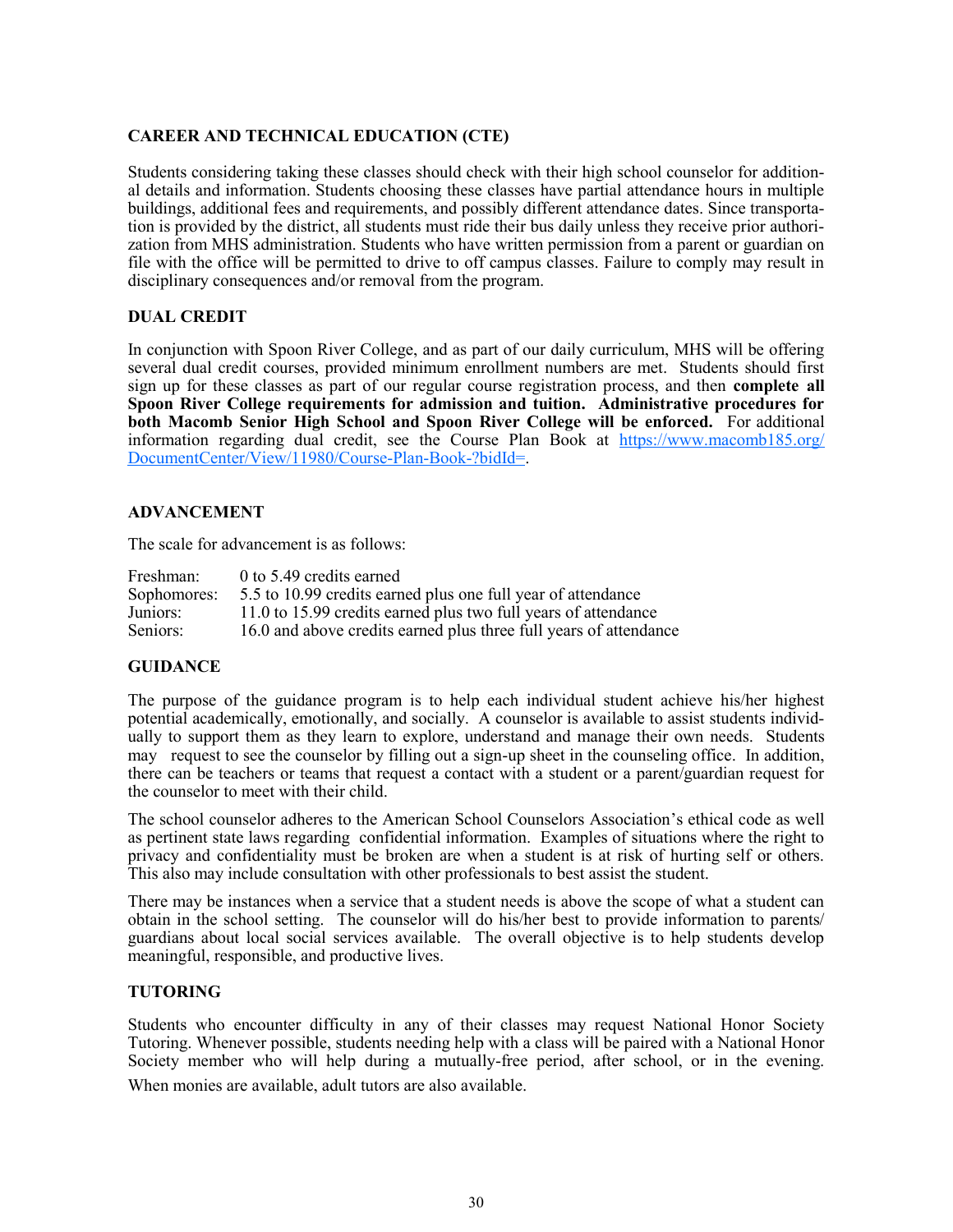#### **HOME AND HOSPITAL INSTRUCTION**

A student who is absent from school for an extended period of time, or has ongoing intermittent absences because of a medical condition, may be eligible for instruction in the student's home or hospital.

A student who is unable to attend school because of pregnancy will be provided home instruction, correspondence courses, or other courses of instruction before the birth of the child when the student's physician indicates, in writing that she is medically unable to attend regular classroom instruction as well as up to 3 months after the child's birth or miscarriage.

For information on home or hospital instruction, contact the school counselor.

#### **SEX EDUCATION INSTRUCTION**

Students will not be required to take or participate in any class or course in comprehensive sex education if his or her parent or guardian submits a written objection. The parent or guardian's decision will not be the reason for any student discipline, including suspension or expulsion. Nothing in this Section prohibits instruction in sanitation, hygiene, or traditional courses in biology.

#### **TEACHER QUALIFICATIONS**

Parents/guardians may request information about the qualifications of their child's teachers and paraprofessionals, including:

- Whether the teacher has met State certification requirements;
- Whether the teacher is teaching under an emergency permit or other provisional status by which State licensing criteria have been waived;
- The teacher's college major;
- Whether the teacher has any advanced degrees and, if so, the subject of the degrees; and
- Whether any instructional aides or paraprofessionals provide services to your child and, if so, their qualifications.

If you would like to receive any of this information, please contact the school office.

#### **FINAL EXAM SCHEDULE AND RULES**

Exams count at least ten percent, but not more than twenty percent, of the final grade. Seniors maintaining an "A" average in any course are exempt from taking a final exam in that course at the end of the 8th semester. Seniors graduating at the end of the 7th semester are also exempt from taking final exams providing they maintain an "A" average in a course. Once 7th semester early grads have completed their 7th semester, they are no longer eligible to participate in extracurricular activities at MHS.

#### **ATTENDANCE INCENTIVE**

To promote better attendance in general, we will offer an incentive based on student attendance. Students will not be required to take final exams in May if the student meets the following criteria:

1. All full-time MHS students with 4 or fewer non-school related absences will not have to take Semester 2 Exams.

This is per class/period. In addition, class periods where a student has arrived 10 minutes after the start of class are counted as absences.

- 2. The student must possess a "C" or better in each of his/her classes.
- 3. The student must not have more than 2 Level I or II Referrals.
- 4. The student must not have an OSS and/or a Level III Referral.
- The administration has the authority to review and alter the above incentive when multiple days of sickness or absence due to uncontrollable issues occur.

The student has a right to take each waived exam to better improve his/her grade.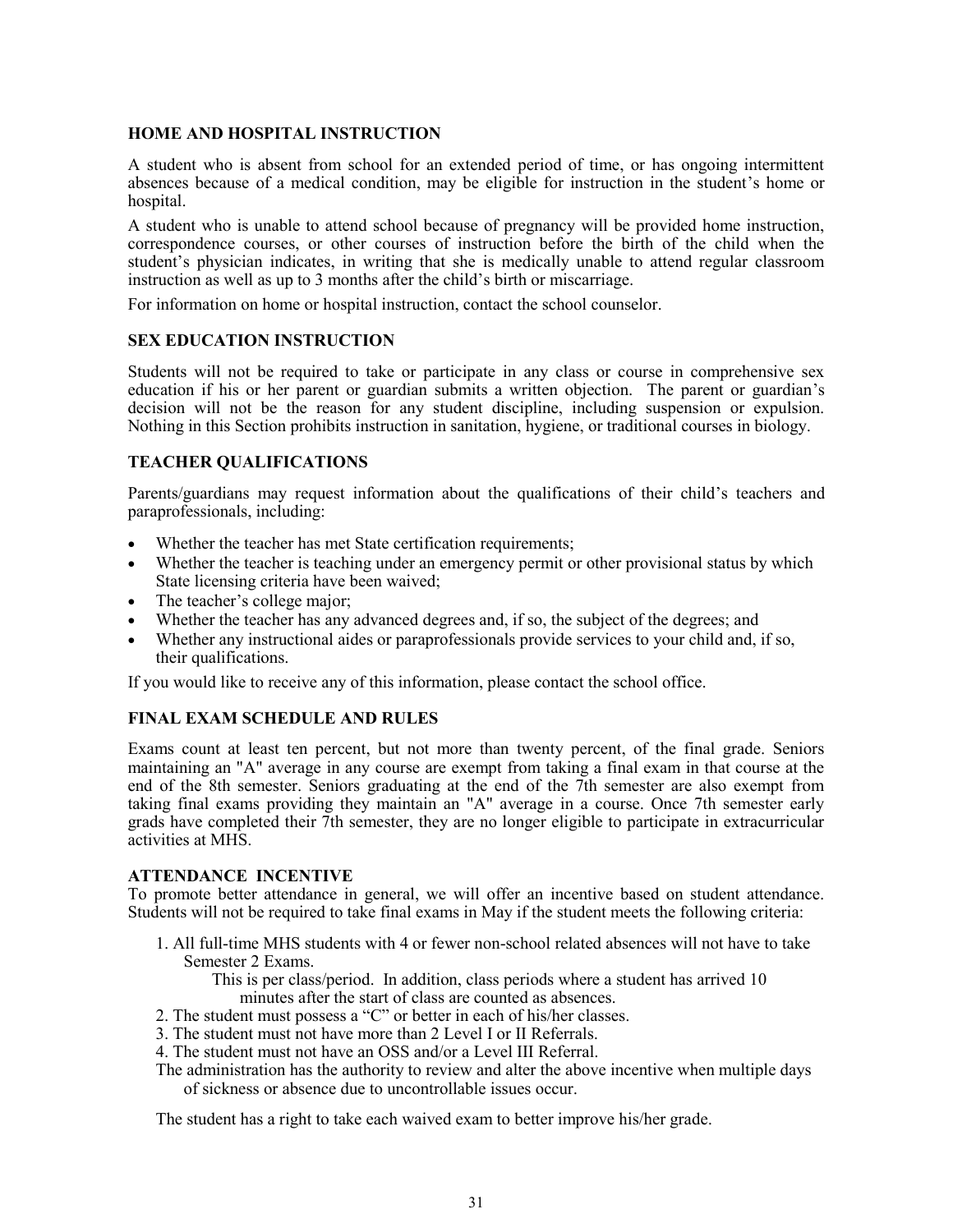#### **INCOMPLETE GRADES**

All incomplete grades should be made up within two weeks after each grading period. After the two week time limit has expired, all incompletes will be converted to a final grade using existing scores. Exceptions to this policy must be approved by the principal.

#### **EARLY GRADUATION**

Students planning to graduate early (prior to completion of eight semesters of attendance) must make the request in writing to the high school principal no later than September  $1<sup>st</sup>$  of the school year of the planned graduation and make all arrangements through the MHS Guidance Office. If approved, a conference involving parent(s), (when the student is less than 18 years of age), the student, and counselor will be required.

Students may graduate following the completion of at least seven semesters of attendance if they have met the minimum credit requirements for graduation. Parental consent shall be required for students less than l8 years of age who plan to graduate prior to the completion of eight semesters of attendance.

| Senior Advantages         | 7th Semester      | 9th Semester Plus |
|---------------------------|-------------------|-------------------|
| Graduation                |                   |                   |
| Project Graduation        |                   |                   |
| Prom                      |                   | $N^*$             |
| After-Prom                |                   | N                 |
| <b>Exempt from Finals</b> | $_{\mathrm{V}**}$ |                   |
|                           |                   |                   |

#### \*ONLY AS A DATE \*\* IF THEY QUALIFY

Seventh-semester early grads will be able to attend that year's prom and project graduation as MHS seniors. Early graduates will not be able to attend activities as MHS seniors (with the exception of prom, after-prom, graduation, and project graduation as listed above). Students enrolled at the Academy for Secondary Education are not Macomb High students and are not entitled to attend MHS activities. (Macomb ASE students may participate in graduation ceremonies.) West Central Illinois Special Education Coop students who are not from the Macomb District, are not allowed to attend any MHS activities. They may attend activities as a Macomb High School student's guest if approved by the Administration.

#### **GRADUATION EXERCISES**

The site and date of graduation exercises will be determined annually by the Board of Education. Attendance at graduation exercises is voluntary. Graduates who choose to attend and are under the influence of drugs/alcohol or are not dressed appropriately will not be allowed to participate.

#### **GOLD CORDS**

Members of each year's graduating class who have achieved a 3.333 or higher cumulative grade point average at the end of their 7th semester will receive a gold cord to be worn with their cap and gown at graduation. The gold cords traditionally signify honor graduates.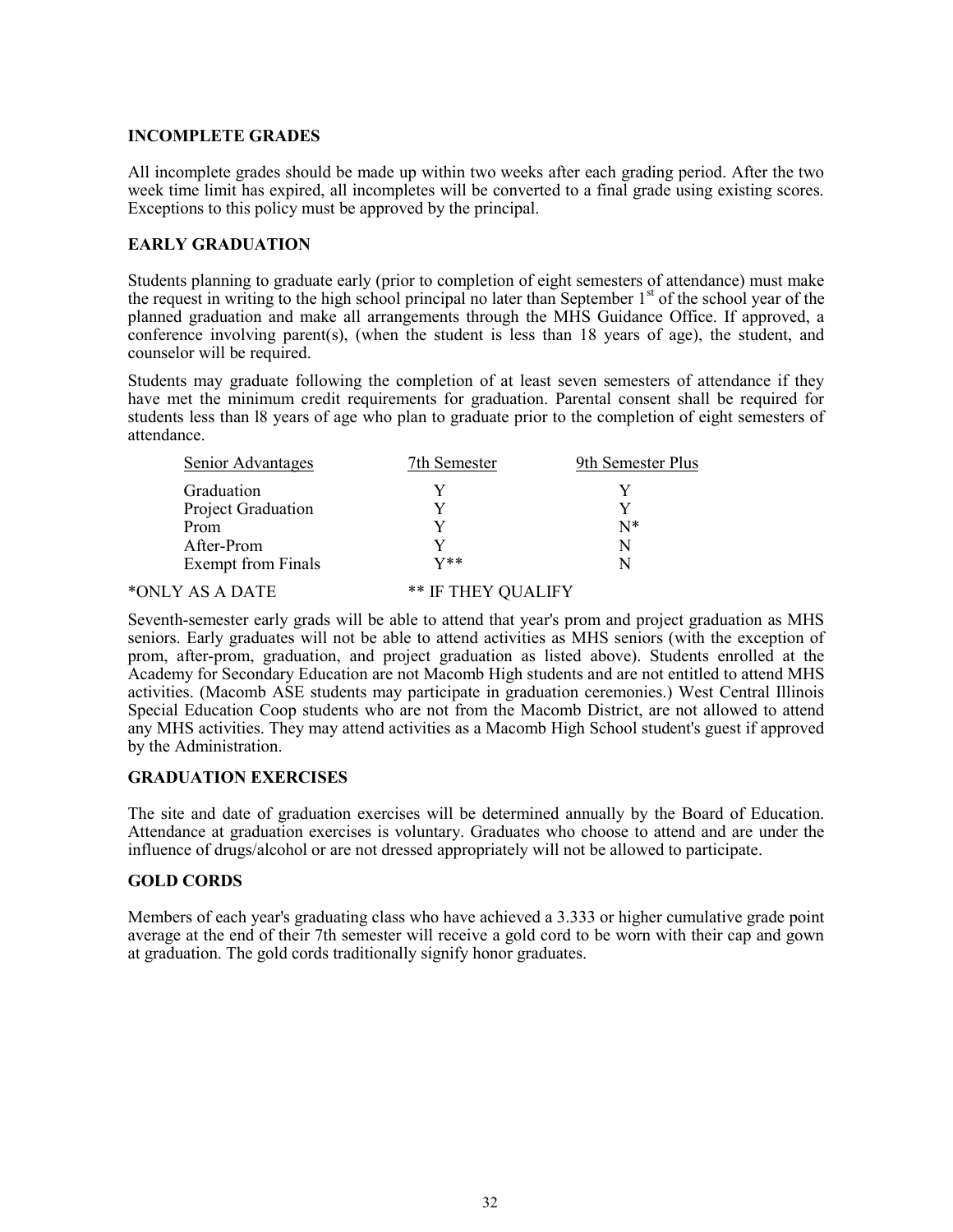#### **CAPS AND GOWNS**

All seniors, if they desire to participate in graduation exercises, must be measured for their caps and gowns in the fall of the year of their graduation. There is a payment due at that time. If seniors wish to purchase additional tassels, there is an additional fee.

#### **VALEDICTORIAN/SALUTATORIAN**

Cumulative grade point average is determined by grades earned beginning with the freshman year. The senior student(s) with the highest overall GPA is named Valedictorian. The senior student(s) with the next highest GPA is named Salutatorian. The Valedictorian and Salutatorian will be chosen at the end of eight semesters. In order to qualify for either award, a student must have been enrolled as a full-time student (at least four academic classes each term) at Macomb High School a minimum of any four semesters. If there is a tie for Valedictorian, the Salutatorian title will still be awarded. Off campus classes (WIU, Spoon River, Correspondence, etc.) will not count when determining if a student is a full-time student.

In calculating GPA for Valedictorian/Salutatorian honors, figures will be rounded to the nearest thousandth, based on eight semesters. Early graduates will be eligible for the Valedictorian/ Salutatorian award from the class with which they graduate.

#### **GRADING**

% - Letter Grade

| 94 - 100 = A $(4.0)$    | 74 - 79 = C $(2.0)$     |
|-------------------------|-------------------------|
| $92 - 93 = A - (3.666)$ | $72 - 73 = C - (1.666)$ |
| $90 - 91 = B + (3.333)$ | $70 - 71 = D+ (1.333)$  |
| $84 - 89 = B(3.0)$      | $64 - 69 = D(1.0)$      |
| $82 - 83 = B - (2.666)$ | $62 - 63 = D - (.666)$  |
| $80 - 81 = C + (2.333)$ |                         |

Grades earned at Macomb Senior High School and/or any accredited American high school will be used to compute students' GPA. An explanation of how a grade point average is figured is available in the Guidance Office. Credit from a foreign high school will be determined by the principal on an individual basis. Courses taken at Spoon River, WIU, or through correspondence will not be used to compute students' GPA. High school level courses taken prior to the 9th grade may appear on the transcript and count toward a student's GPA. If the course is repeated during grades 9-12, the junior high course will not appear on the transcript nor count toward the GPA.

Students who have taken a course at MHS and earned a grade lower than a C- may have the option of retaking the course at MHS to improve their grade and increase their knowledge. If a student agrees to retake the course for an improved grade, the following conditions will apply:

- 1. The original grade and the new grade will both be used in calculating the GPA.
- 2. Students will not receive double credit for the course. Students will receive credit as if they had taken the course only once.

#### **AP COURSES**

Students enrolled in AP courses receive additional points based on the number of AP courses completed. The bonus GPA formula is located on the Guidance eboard on the high school web page under course planning.

AP English 11 AP English 12 AP European History AP Calculus AP Spanish AP Chemistry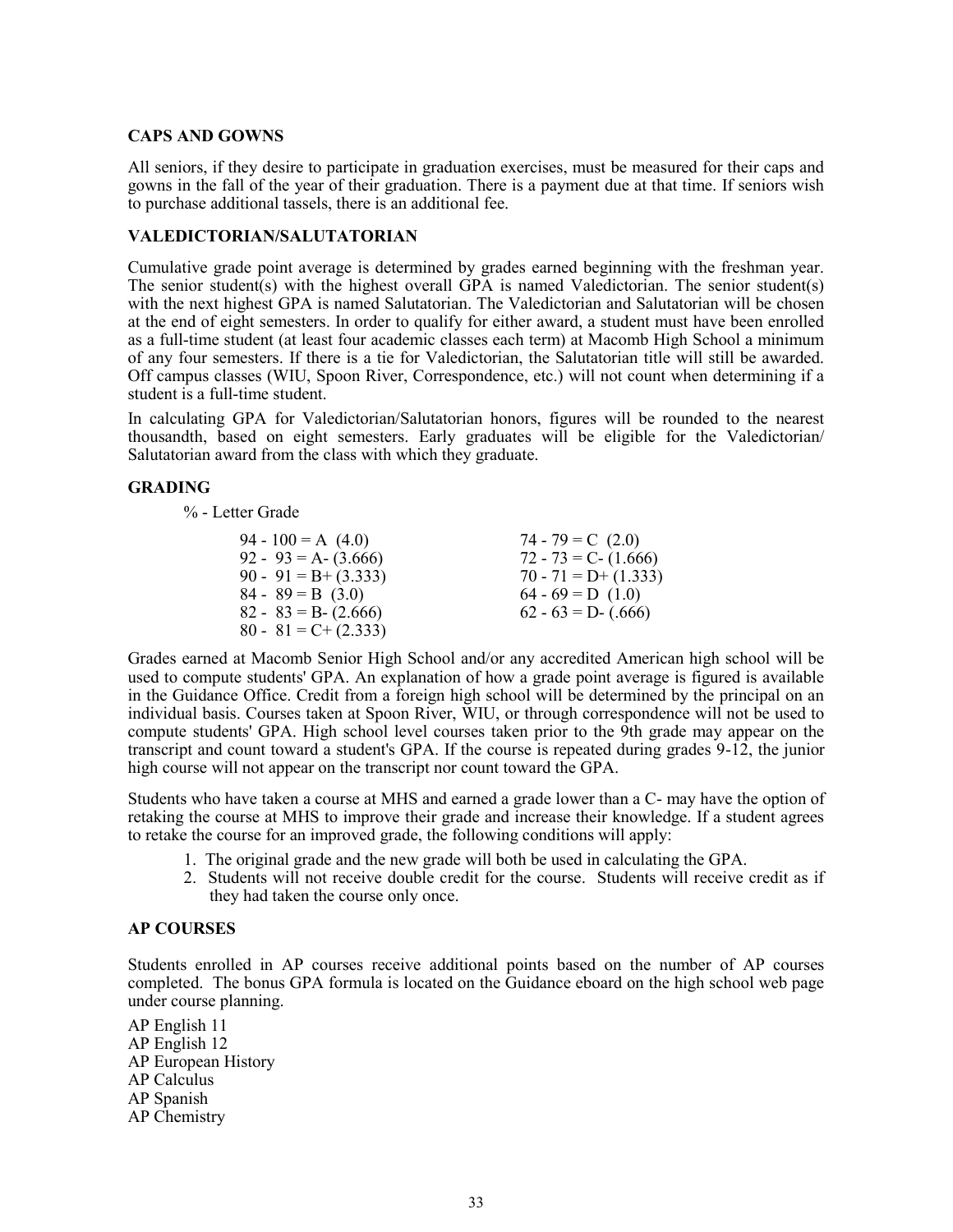#### **HONOR ROLL**

The honor roll is composed of those students who have achieved at least a 3.333 average. Those students who achieve a 3.666 or higher average will be designated as "high honors" on the honor roll. A student must be in at least four academic classes at Macomb High School to qualify for honor roll. Courses taken at Spoon River, WIU, or correspondence will not count as one of the four. The honor roll will be computed at the end of each nine weeks and each semester. Any student (foreign exchange, part- time, full-time, etc.) at MHS may qualify for the honor roll.

#### **CLASS RANK**

All students will be ranked according to cumulative GPA except self-contained special education students, foreign exchange students, and part time students.

Seventh semester early graduates will also be ranked for the 8th semester using their 7th semester cumulative GPA.

#### **MINIMUM COURSE LOAD**

To be considered full time, students must be enrolled in seven (7) attendance periods. Of the seven periods, at least five periods must be academic classes. One period can be physical education; one period can be an Academic Success Center. Students enrolled in less than seven attendance periods are considered part-time. Full-time and part-time status is not determined by the number of credits earned.

#### **AUTOMOBILE INSURANCE/GOOD STUDENT DISCOUNT**

Requested student academic information will be reported accurately. Qualifying statements giving more specific academic information may be provided by guidance counselors or administration when appropriate.

#### **FOREIGN EXCHANGE STUDENTS**

Foreign exchange students may participate in graduation if they wish. They will receive a certificate of attendance or a diploma if they have met all of District #185's requirements for graduation.

They can qualify for the honor roll.

They will not be ranked.

They will not be eligible for Valedictorian/Salutatorian or any other academic awards with the exception of honor roll.

They should have a working knowledge of English.

#### **PART TIME STUDENTS**

Do not qualify for honor roll.

They will not be ranked.

They will not be eligible for Valedictorian/Salutatorian or any other academic awards.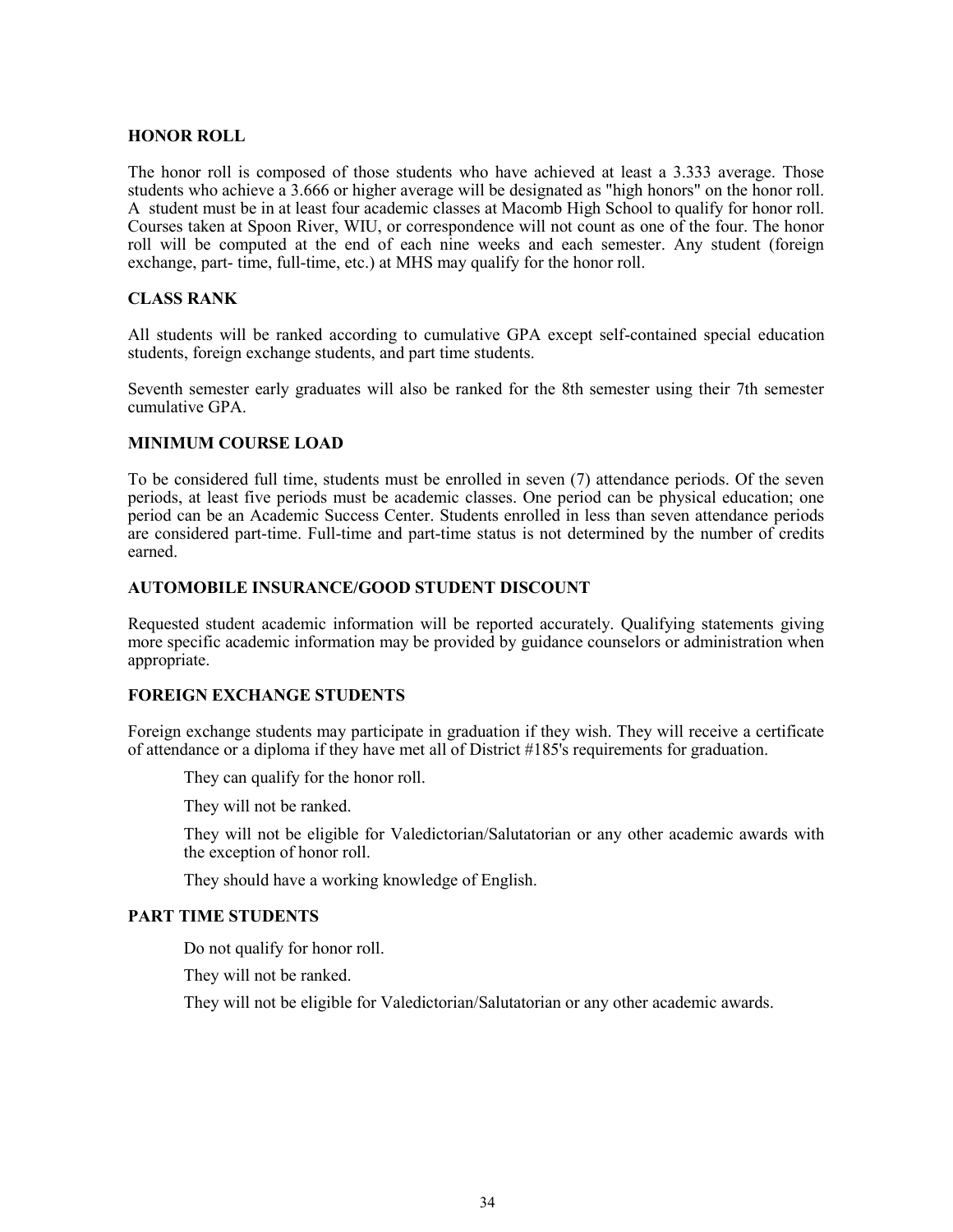# **SECTION IX - EXTRACURRICULAR ACTIVITIES**

#### **If a student is truant from school the day before a weekend activity or a holiday activity, then the student may not participate in activities during that weekend or that holiday.**

#### **ACADEMIC ELIGIBILITY REQUIREMENTS**

As per Board Policy #7:240, "In order to be eligible to participate in any school-sponsored high school athletic or high school extracurricular activity, a student must maintain a cumulative 1.5 grade point average (GPA), be enrolled in a minimum of five (5) academic classes, and be earning a passing grade in each course in which the student is enrolled. Any student-participant failing to meet these academic criteria shall be suspended from the activity for seven (7) calendar days (Monday— Saturday) or until the specified academic criteria are met, whichever is longer. In addition, any student-participant who fails to maintain the required 1.5 GPA for the semester or fails any class for the semester shall be declared ineligible for the following semester."

#### **ART CLUB**

Art Club provides a meeting place for Macomb High School students who are talented and interested in visual arts experiences beyond those offered in the classroom. To be a member, a student does not need to be enrolled in an MHS art class.

#### **BOMBER DANCE TEAM/CHEERLEADERS**

Any student at MHS may try out for the squad. This squad practices regularly and participates at home football and basketball games and other activities involving the Marching Band. There is one cheerleading squad for football and basketball. The squad is chosen in the spring.

#### **ECOLOGY CLUB**

This club is interested in improving the environment through education. Primary activities are centered around increasing the biological awareness of the student body and community. Display cases, speakers, petitions, and selling environmental T-shirts are used to implement this. Club members further their own knowledge through field trips and research. Activities include: Eagle watch, Wildlife Prairie Park, St. Louis Zoo, and night hike.

#### **COLOR GUARD**

Color guard works with the Marching Band at football games, field show competitions, and parades. This group practices regularly.

#### **JAZZ BAND**

The Jazz Band is formed from members of the Concert Band. It is considered extracurricular and rehearses and performs outside of the school day.

#### **JAZZ VOICES**

Jazz Voices is formed from members of the choir. It is considered extracurricular and rehearses and performs outside of the school day. This is an auditioned ensemble that sings the various types of music of the jazz genre.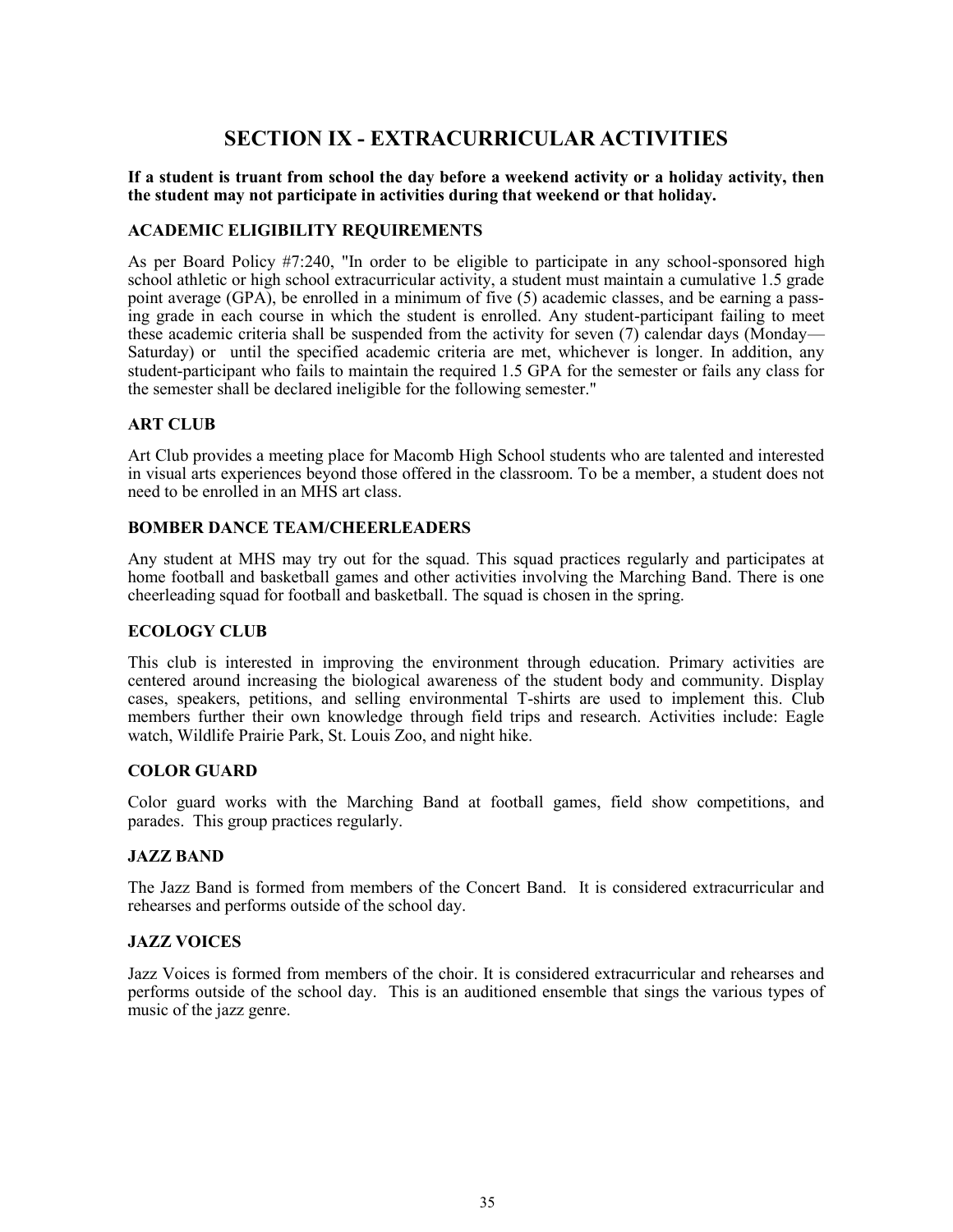#### **MADRIGAL SINGERS**

Madrigal Singers is formed from members of the choir. It is considered extracurricular and rehearses and performs outside of the school day. This is an auditioned ensemble that primarily sings acappella.

#### **NATIONAL HONOR SOCIETY**

The purpose of the National Honor Society is to create enthusiasm for scholarship, to stimulate a desire to render service, to promote leadership, and to develop character in students of secondary schools. At Macomb Senior High School, member selection is based upon the following method.

1. The guidance office will verify academic eligibility (cumulative GPA of 3.5) after the first semester of the sophomore, junior, or senior years.

2. A letter of invitation will be mailed to each eligible student. The letter will notify each academically eligible student of the procedures and deadlines to follow if they wish to seek National Honor Society selection. The responsibility for obtaining, completing, and returning the Student Activity Information Sheet and all other required materials by the deadline lies with the student.

3. Leadership, character, and service are the key components for selection in National Honor Society. A student's cumulative GPA simply makes him/her eligible for membership consideration. Teachers will be asked to provide input as to each student's observed leadership, character, and service.

The Faculty Council will meet after all information sheets and essays have been submitted by the students applying for membership. The advisor will also provide the council with the input received from the teachers. The Faculty Council will then review the information sheets, essays submitted, and teacher input in order to select those students who they feel meet the established standard for selection into the Macomb Senior High School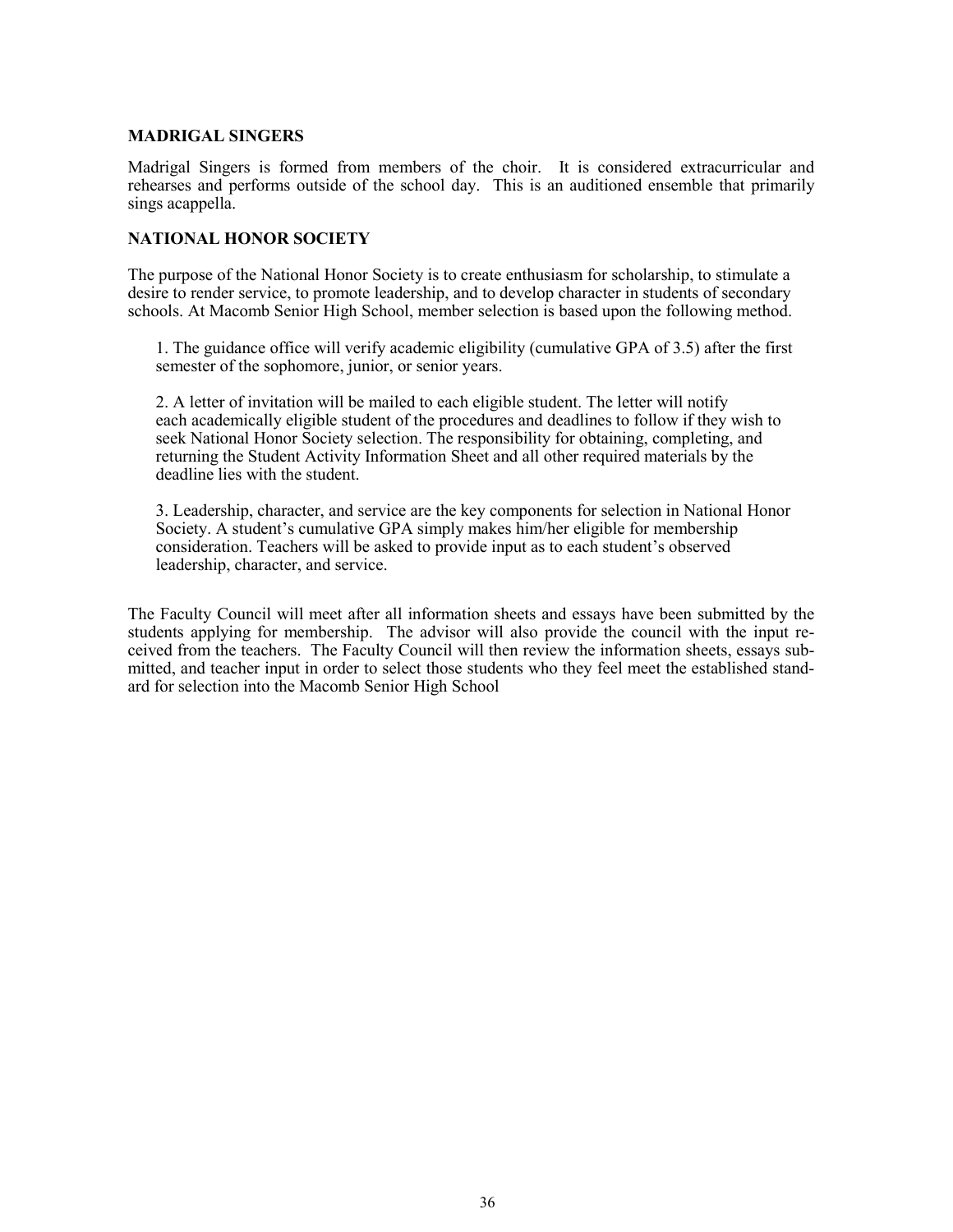#### **SCHOLASTIC BOWL**

Scholastic Bowl provides a show place for the academically talented students in Illinois school systems. The team meets each Wednesday and competitions are held on Saturdays beginning in October and ending in March with the IHSA state tournaments.

#### **SCIENCE CLUB**

The Science Club provides the opportunity for students to pursue science research beyond the classroom. The Club competes in several science shows in the spring and there is the opportunity to win a trip to the State or International shows. The Club meets regularly on Monday nights.

#### **SPEECH TEAM**

Speech team is a group of students who compete as individuals in a variety of speech performance activities: public speaking, radio news casting, comedy, interpretation of literature, and acting. The team meets after school in the fall to find and prepare material and to practice. Competitions with other schools are held on Saturdays and begin in December and continue through the IHSA state tournament which is the end of February. Our goal is to broaden appreciation of speech material and literature and improve poise and skill in presentation.

#### **STUDENT COUNCIL**

The Student Council serves as an intermediary between students and the administration and assumes much responsibility for organizing high school activities. Officers, representatives, and alternates are elected in the spring of each year. Student Council meetings are open to all students and staff.

#### **THESPIANS**

The goal of this organization is to promote theater arts at Macomb High School. To be a member, you must earn 20 Thespian points by working on or acting in productions.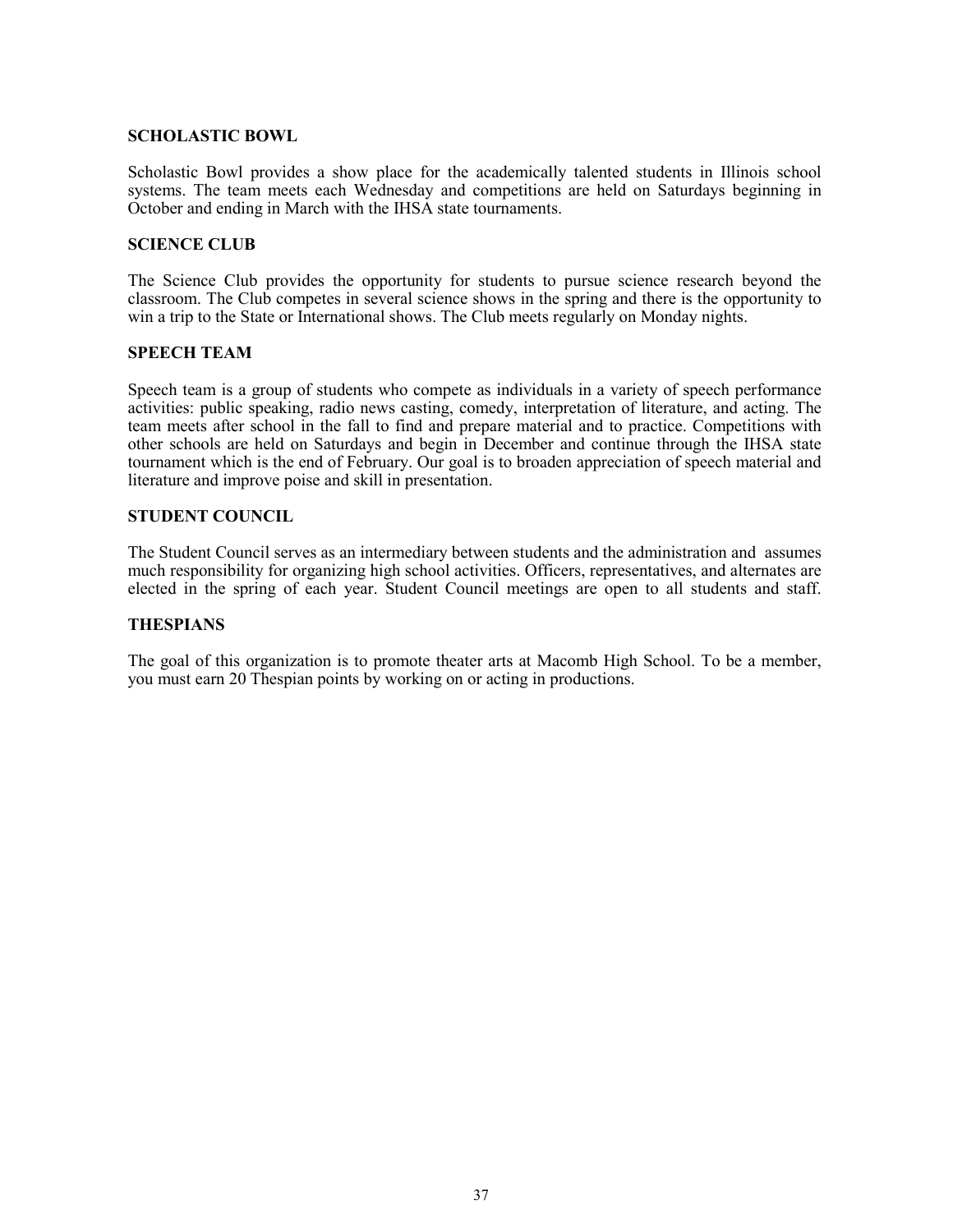#### **SPORTS**

#### **Fall**

(Boys) (Girls)

| Football             | Volleyball           |
|----------------------|----------------------|
| <b>Cross Country</b> | Swimming             |
| Golf                 | <b>Cross Country</b> |
| Soccer               | Golf                 |
|                      | Tennis               |

#### **Winter**

| Basketball | Basketball               |
|------------|--------------------------|
| Swimming   | Competitive Cheerleading |
| Wrestling  | Competitive Dance        |

#### **Spring**

| Baseball            | Softball            |
|---------------------|---------------------|
| Track               | Track               |
| Tennis              | Soccer              |
| <b>Bass Fishing</b> | <b>Bass Fishing</b> |

#### **EXTRACURRICULAR CONDUCT CODE FOR PARTICIPANTS AND SPECTATORS**

Guidelines for behavior of both participants and spectators at Macomb Community Unit School District #185 extracurricular events have been adopted by the Board of Education. Please consult Board Policy #7:240 for specific behavioral expectations at extracurricular events.

#### **SCHOOL SONG**

**On, Macomb, fight on You've got to keep your spirits strong Give out with all you've got today You've got to make those people say**

#### **RAH, RAH, RAH!**

**On, Macomb, fight on You've got to keep those banners waving You've got to keep those spirits high When you're reaching for the sky**

#### **FIGHT ON MACOMB, FIGHT ON!**

Please consult Macomb District #185 Board Policy #7:240 for further rules and responsibilities regarding extracurricular activities.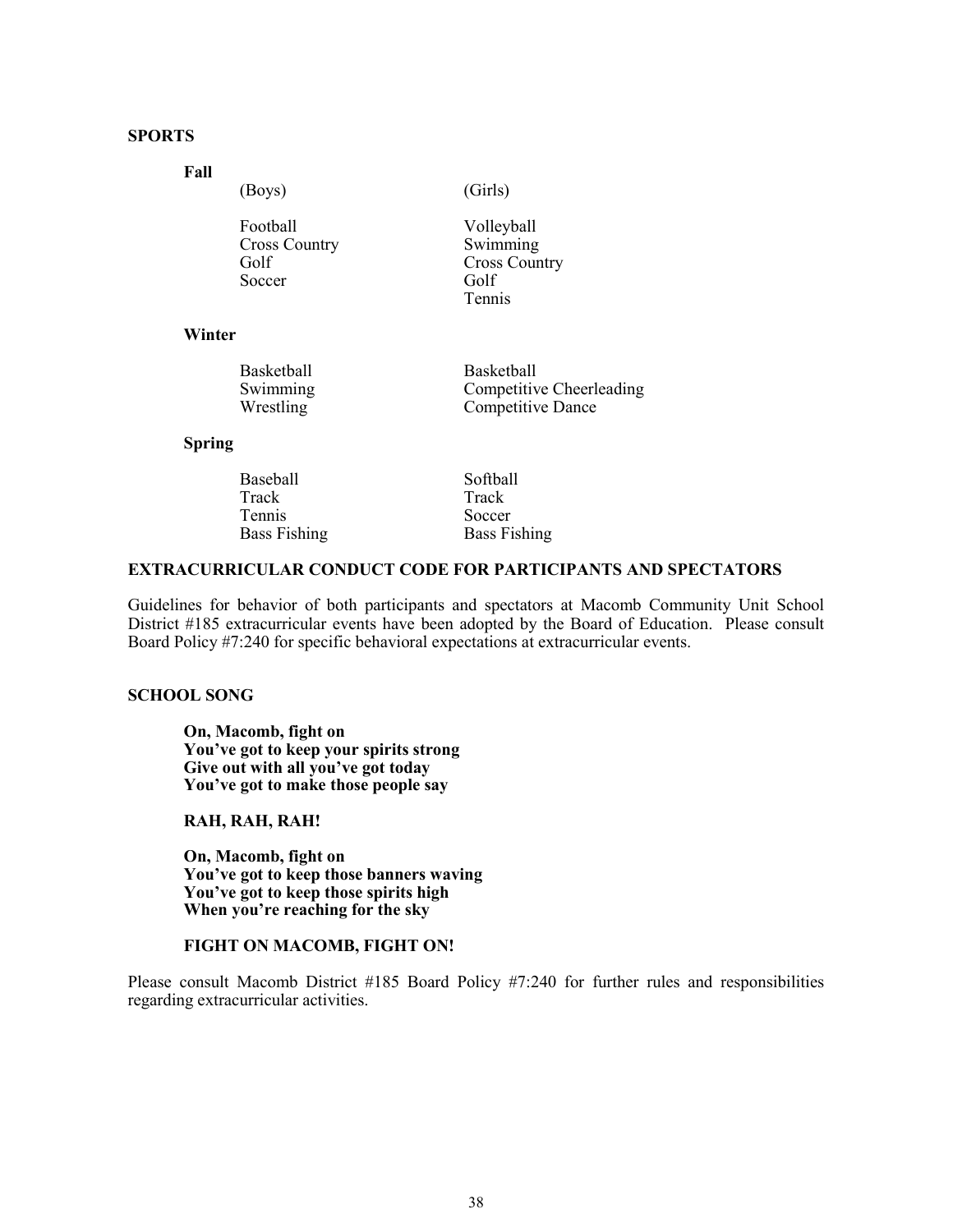## **ADMINISTRATIVE PROCEDURE**

#### **Dress and Appearance Code**

The Board of Education has determined that compliance with this Student Dress and Appearance Code is reasonable and necessary for the administration of an orderly school program. The Board of Education encourages parents/ guardians to help ensure compliance with this policy.

- 1. Students are not to attend school wearing:
	- a. clothes which endanger their health and safety (e.g. students may not walk barefoot);
	- b. clothes which endanger the health or safety of others (e.g. sharp objects);
	- c. clothes which cause damage to property (e.g. studded fabrics);
	- d. clothes which disturb or disrupt the orderly process of school functions.

This includes, but is not limited to, see-through clothing, bare-midriff tops, halter tops, underwear worn as outerwear, spandex or other "skin tight" clothing, beach apparel, and gang-related apparel or insignia. Clothing may not expose undergarments.

Students are expressly prohibited from wearing any clothing bearing logos which are obscene, prurient (tending to excite lust; lewd), sexist, racist, or have double meanings. Students are also expressly prohibited from wearing clothing bearing logos which advertise or promote in any way controlled/illegal substances, tobacco, or alcohol.

2. The clothing or any items of apparel must be clean, in good repair, and shall fit the student. Within the class, no students will wear garments primarily designed for outdoor wear. This includes hats, coats, gloves and headbands. Clothing or other items of apparel shall not be of a type that a reasonable student could anticipate would interfere with the educational process of the school.

A student violating this Dress and Appearance Code will be warned and/or assigned detention. The student may be sent home to change, or the parent will be instructed to bring the student a change of clothes. Repeated violations of this Code may result in additional disciplinary action in accordance with the District's student disciplinary policy and procedures.

All school rules and regulations apply equally to the school day, the school grounds, travel between school and home, and all field trips and school-sponsored activities.

Adopted 9-16-97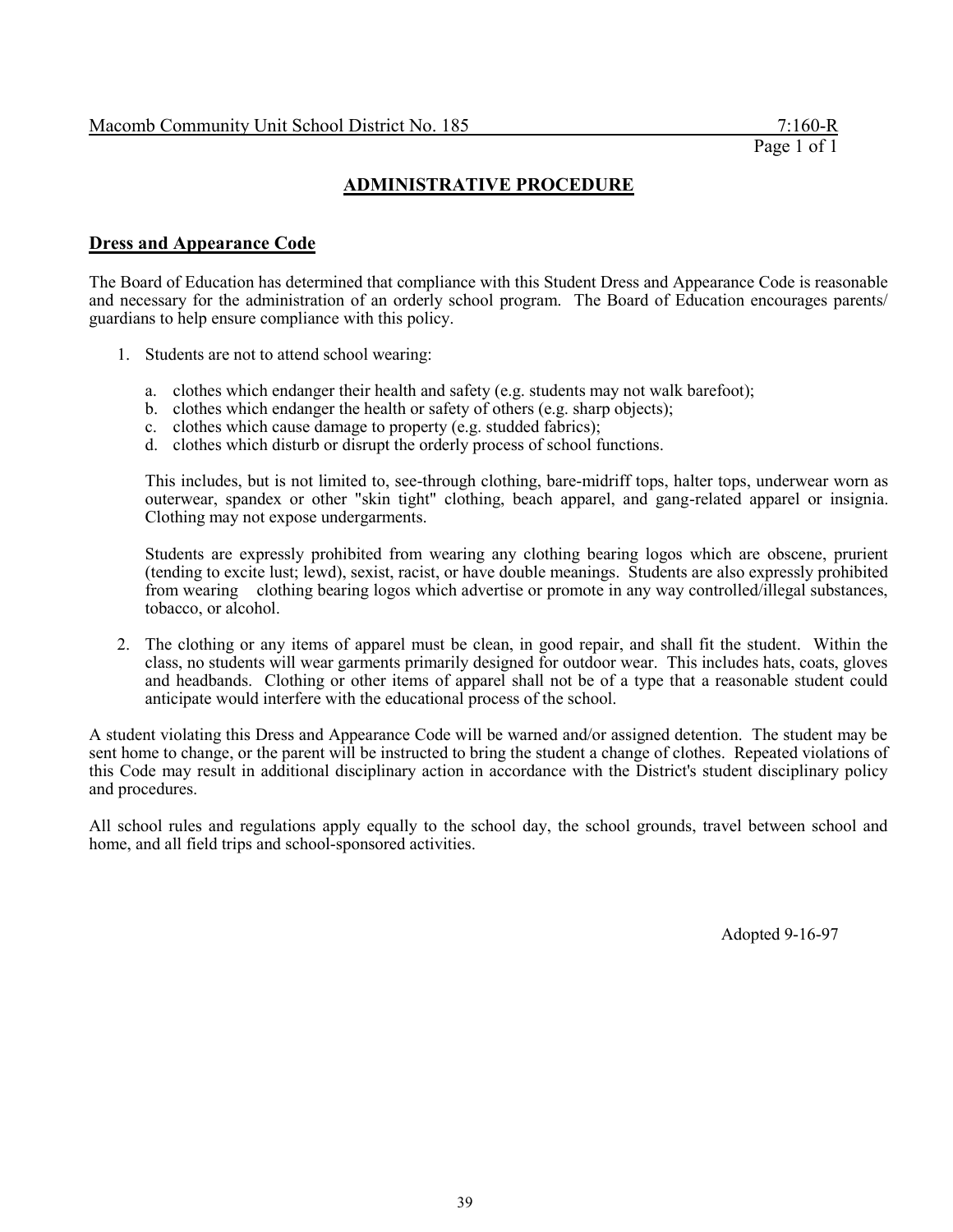#### **INSTRUCTION**

#### **Graduation Requirements**

To graduate from high school, unless otherwise exempted, each student is responsible for

1. Completing all District graduation requirements that are in addition to the State requirements, as noted in the MHS Student Handbook.

2. Completing all courses as provided in The School Code, 105 ILCS 5/27-22;

3. Completing all minimum requirements for graduation as specified by Illinois State Board of Education rule.23 Ill.Admin.Code &1.440;

4. Passing an examination on patriotism and principles of representative government, proper use of the flag, methods of voting, and the Pledge of Allegiance; and

5. Participating in State assessments that are required for graduation by the School Code, 105 ILCS 5/2-3.64a-5(c).

The Superintendent or designee is responsible for

1. Maintaining a description of all course offerings that comply with the above graduation requirements;

2. Notifying students and their parents/guardians of graduation requirements;

3. Developing the criteria for #4 above; and

4. Complying with State law requirements for students who transfer during their senior year because their parent(s)/

guardian(s) are on active military duty. This includes making reasonable adjustments to ensure graduation if possible, or efforts to ensure that the original (transferor) school district issues the student a diploma.

5. Taking all other actions needed or necessary to implement this policy.

#### Early Graduation

The Superintendent or designee shall implement procedures for students to graduate early, provided they finish seven semesters of high school and meet all graduation requirements.

#### Certificate of Completion

A student with a disability who has an individualized education program prescribing special education, transition planning, transition services, or related services beyond the student's four years of high school, qualifies for a certificate of completion after the student has completed four years of high school. The student is encouraged to participate in the graduation ceremony of his or her high school graduation class. The Superintendent or designee shall provide timely written notice of this requirement to children with disabilities and their parents/guardians.

#### Veterans of World War II , the Korean Conflict, or the Vietnam Conflict

Upon application, an honorably discharged veteran of World War II, the Korean Conflict, or the Vietnam Conflict will be awarded a diploma, provided that he or she: (1) resided within an area currently within the District at the time he or she left high school, (2) left high school before graduating in order to serve in the U.S. Armed Forces, and (3) has not received a high school diploma.

LEGAL REF.: 105 ILCS 5/2-3.64a-5, 5/22-27, 5/27-3, 5/27-22, 5/27-22.10, and 70/. 105 ILCS 70/, Educational Opportunity for Military Children Act. 23 Ill.Admin.Code §1.440.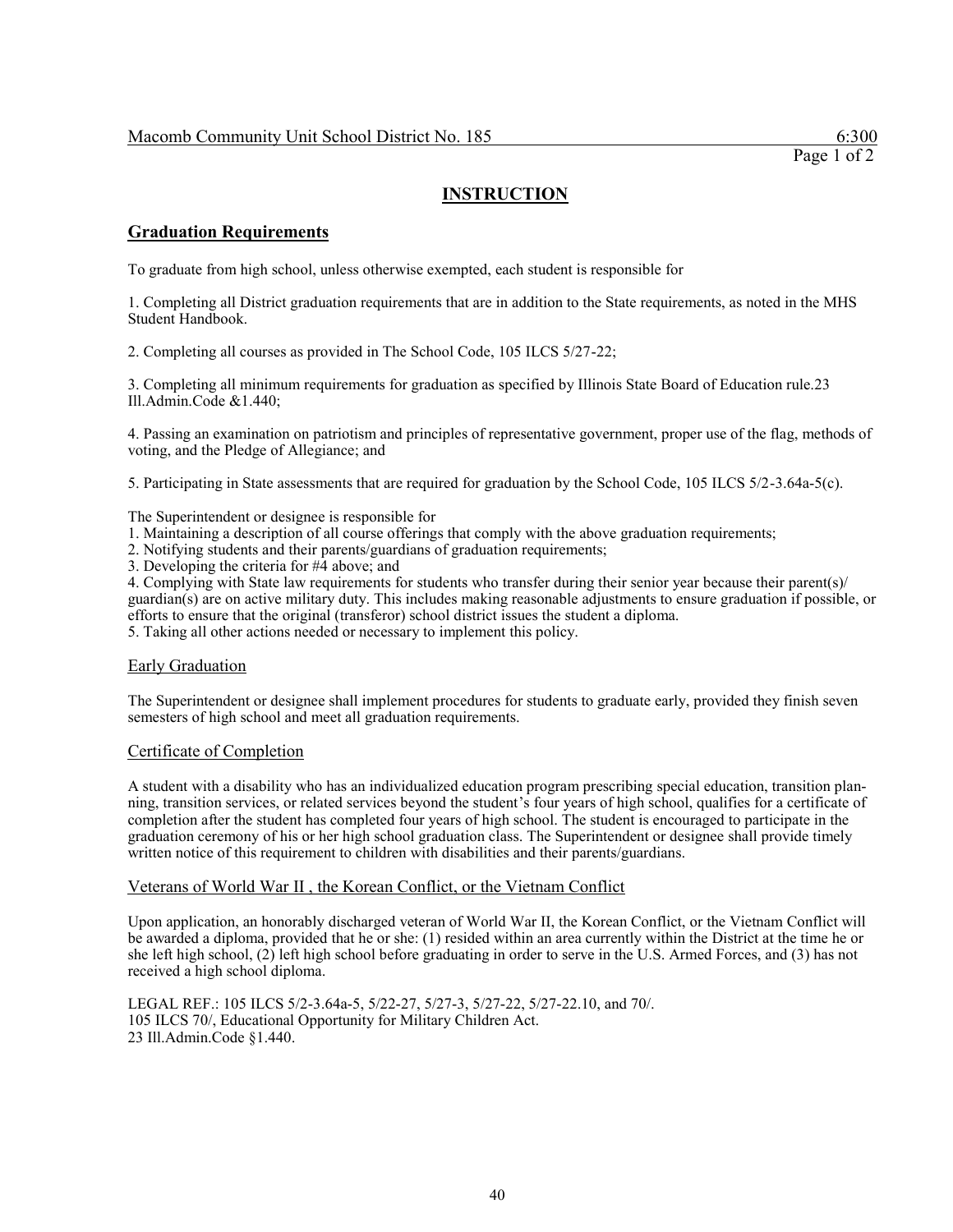#### **INSTRUCTION**

#### **Graduation Requirements**

CROSS REF.: 6:30 (Organization of Instruction), 6:300-E (Application for a Diploma for Veterans of WWII or the Korean Conflict), 6:310 (High School Credit for Non-District Experiences; Course Substitutions; Re-Entering Students), 6:315 (High School Credit for Students in Grade 7 or 8), 6:320 (Credit for Proficiency), 7:50 (School Admissions and Student Transfers To and From Non-District Schools)

> Adopted 9-16-97 Revised 6-10-02 Revised 12-15-03 Revised 01-18-05 Revised 02-22-05 Revised 01-23-06 Revised 11-19-07 Revised 02-18-09 Revised 02-17-10 Revised 02-23-11 Revised 06-15-15 Revised 10-17-16 Revised 06-18-18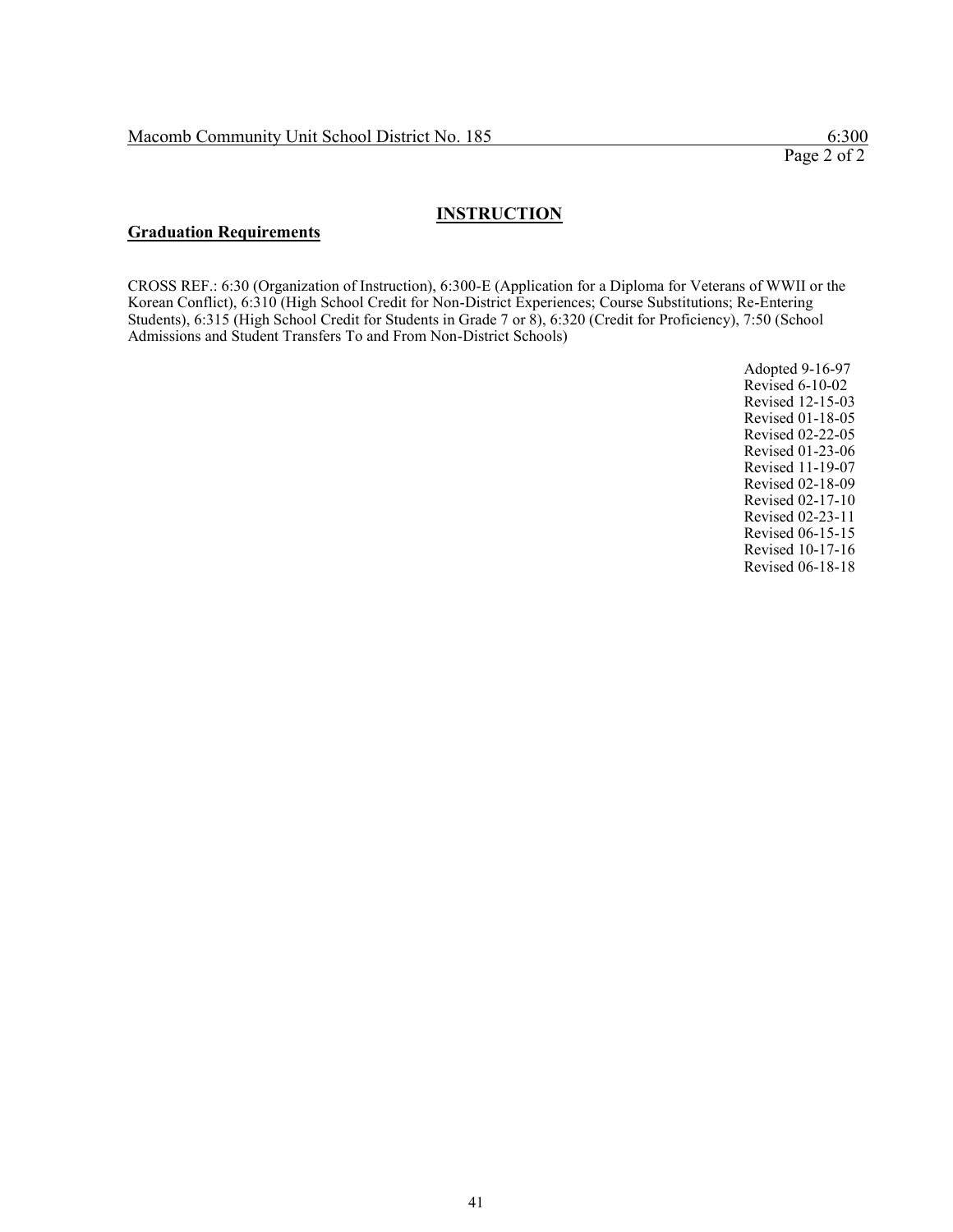Page 1 of 2

## **STUDENTS**

#### **Administering Medicines to Students**

Students should not take medication during school hours or during school-related activities unless it is necessary for a student's health and well-being. When a student's licensed health care provider and parent(s)/guardian(s) believe that it is necessary for the student to take a medication during school hours or school-related activities, the parent/ guardian must request that the school dispense the medication to their child and otherwise follow the District's procedures on dispensing medication.

No School District employee shall administer to any student, or supervise a student's self-administration of, any prescription or non-prescription medication until a completed and signed "School Medication Authorization Form" is submitted by the student's parent(s)/guardian(s). No student shall possess or consume any prescription or nonprescription medication on school grounds or at a school-related function other than as provided for in this policy and its implementing procedures.

#### **Self-Administration of Medication**

A student may possess an epinephrine auto-injector (EpiPen) and/or asthma medication prescribed for use at the student's discretion, provided the student's parent/guardian has completed and signed a "School Medication Authorization Form". The School District shall incur no liability, except for willful and wanton conduct, as a result of any injury arising from a student's self-administration of medication or epinephrine auto-injector or the storage of any medication by school personnel. A student's parent/guardian must indemnify and hold harmless the School District and its employees and agents, against any claims, except a claim based on willful and wanton conduct, arising out of a student's self-administration of an epinephrine auto-injector and/or medication or storage of any medication by school personnel.

#### **School District Supply of Undesignated Epinephrine Auto-Injectors**

The Superintendent or designee shall implement Section 22-30(f) of the School Code and maintain a supply of undesignated epinephrine auto-injectors in the name of the District and provide or administer them as necessary according to State law. Undesignated epinephrine auto-injector means an epinephrine auto-injector prescribed in the name of the District or one of its schools. A school nurse or trained personnel, as defined in State law, may administer an undesignated epinephrine auto-injector to a person when they, in good faith, believe a person is having an anaphylactic reaction. Each building administrator and/or his or her corresponding school nurse shall maintain the names of trained personnel who have received a statement of certification pursuant to State law.

#### **Void Policy; Disclaimer**

This section of the policy is void whenever the Superintendent or designee is, for whatever reason, unable to: (1) obtain for the District a prescription for undesignated epinephrine auto-injectors from a physician or advanced practice nurse licensed to practice medicine in all its branches, or (2) fill the District's prescription for undesignated school epinephrine auto-injectors.

Upon any administration of an undesignated epinephrine auto-injector, the Superintendent or designee(s) must ensure all notification required by State law and administrative procedures occur. Upon implementation of this policy, the protections from liability and hold harmless provisions as explained in Section 22-30(c) of the School Code apply.

No one, including without limitation parents/guardians of students, should rely on the District for the availability of an epinephrine auto-injector. This policy does not guarantee the availability of an epinephrine auto-injector; students and their parents/guardians should consult their own physician regarding this medication.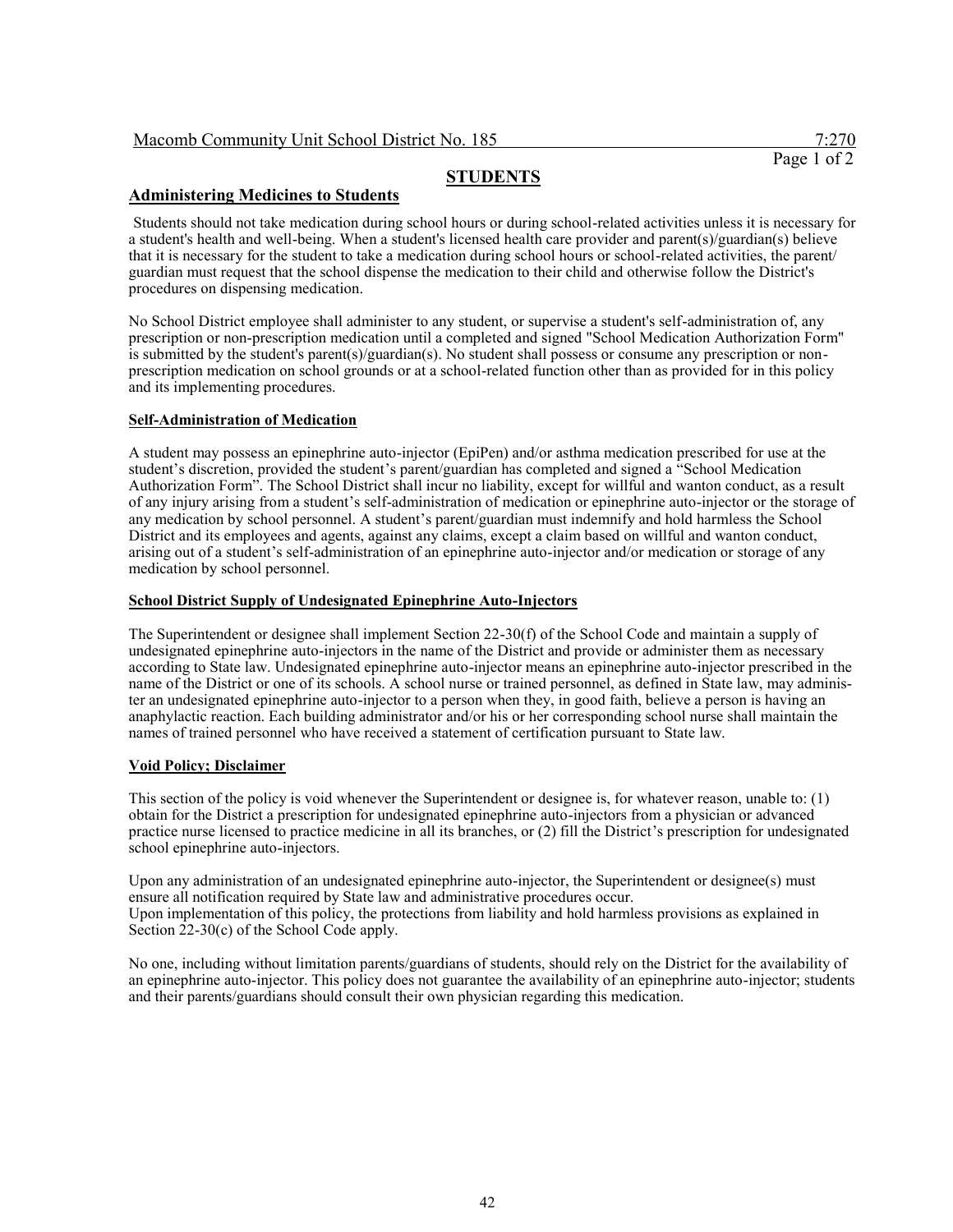Page 2 of 2

## **STUDENTS**

#### **Administering Medicines to Students**

Nothing in this policy shall prohibit any school employee from providing emergency assistance to students, including administering medication.

The Building Principal shall include this policy in the Student Handbook and shall provide a copy to the parent(s)/ guardian(s) of students.

LEGAL REF.: 105 ILCS 5/10-20.14b and 5/10-22.21b, and 5/22-30.

CROSS REF.: 7:285 (Food Allergy Management)

ADMIN.PROC.: 7:270-AP1 (Dispensing Medication), 7:270-AP2 (Checklist for District Supply of Undesignated Epinephrine Auto-Injectors), 7:270-E (School Medication Authorization Form)

> Adopted 9-16-97 Revised 12-20-99 Revised 11-20-00 Revised 12-17-01 Revised 01-16-07 Revised 02-23-11NA Revised 05-21-12 Revised 06-15-15 Revised 06-18-18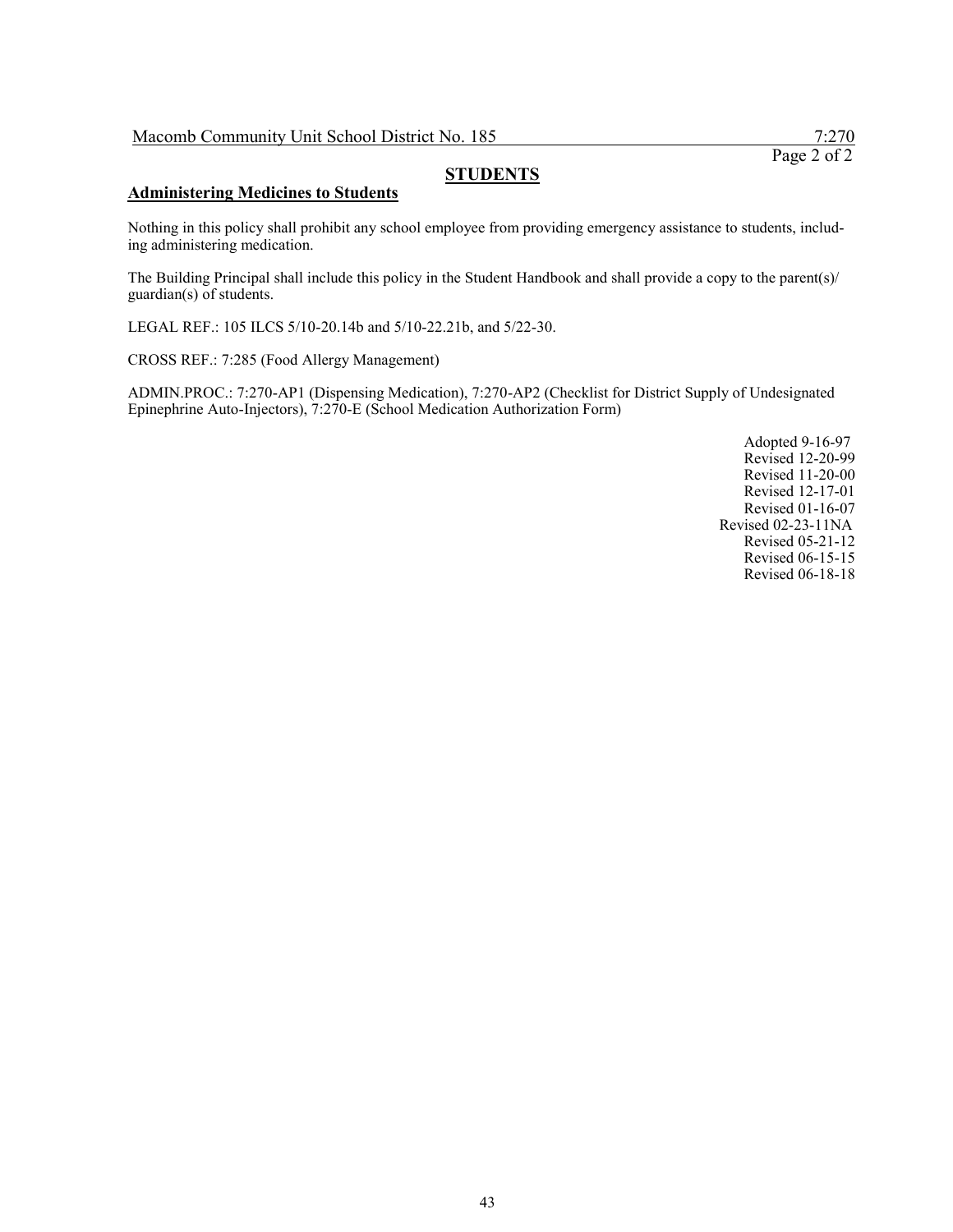#### Exhibit - Letter to Parents/Guardians Regarding the Right to Privacy in the School Setting Act

Re: When may school officials require a student to share the content from his or her account or profile on a social networking website?

Dear Parent(s)/Guardian(s):

State law require(s) the District to notify students and their parents/guardians of each of the following:

1. School officials may not request or require a student or his or her parent(s)/guardian(s) to provide a password or other related account information to gain access to the student's account or profile on a social networking website. Examples of "social networking website" include Facebook, Instagram, Twitter, and ask.fm.

2. School officials may conduct an investigation or require a student to cooperate in an investigation if there is reasonable suspicion about activity on the student's account on a social networking website that violates a school disciplinary rule or policy. In the course of an investigation, the student may be required to share the content that is reported in order to allow school officials to make a factual determination.

Please contact the school if you have any questions.

Sincerely,

Scott Sullivan Building Principal

> Adopted 05-19-14 Revised 05-16-16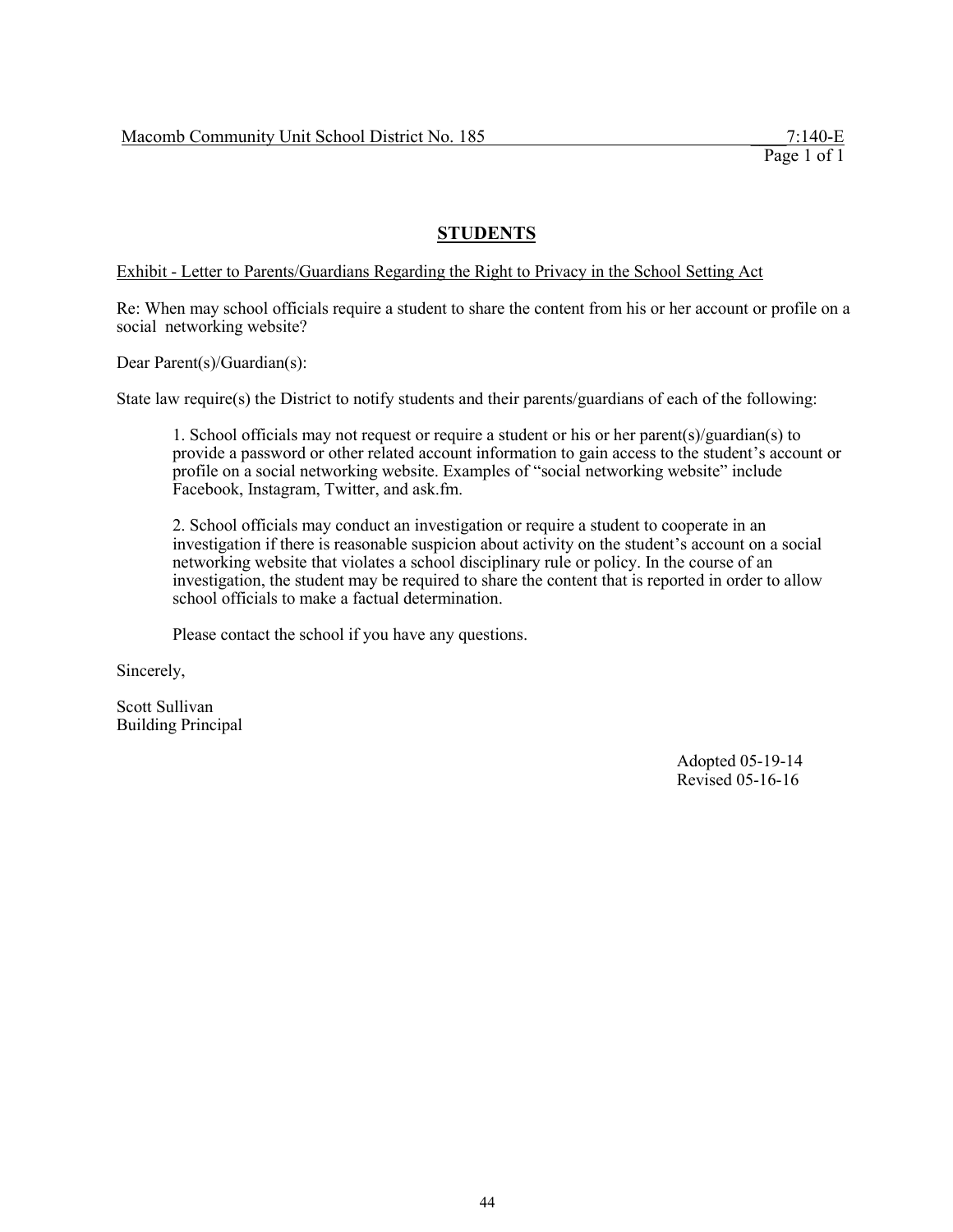#### **Exhibit - Memo to Parents/Guardians Regarding Bullying and School Violence**

Re: Bullying

Dear Parents/Guardians:

At our school, bullying of any kind, by any person, is unacceptable. All students should be free from worries about being bullied. Students who bully others must be taught other, appropriate ways of interacting with peers. The purpose of this letter is to provide you with information concerning the School District's anti-bullying program and to encourage you to help us identify students who are being bullied.

The School Board policy on bullying begins with this goals statement:

Bullying, intimidation, and harassment diminish a student's ability to learn and a school's ability to educate. Preventing students from engaging in these disruptive behaviors is an important District goal.

Bullying is defined as follows:

Bullying means any severe or pervasive physical or verbal act or conduct, including communications made in writing or electronically, directed toward a student that has or can be reasonably predicted to have the effect of one or more of the following:

Placing the student in reasonable fear of harm to the student's person or property.

Causing a substantially detrimental effect on the student's physical or mental health.

Substantially interfering with the student's academic performance.

Substantially interfering with the student's ability to participate in or benefit from the services, activities, or privileges provided by a school.

Bullying, intimidation, and/or harassment may take various forms, including without limitation: threats, stalking, physical violence, sexual harassment, theft, public humiliation, destruction of property, or retaliation for asserting or alleging an act of bullying.

I asked our school staff members to respond immediately and with compassion to a student who reports bullying or school violence. After evaluating the situation to determine if an immediate referral to my office is needed, a staff member will give the student our form for reporting bullying, 7:180-AP1, E5, *Report Form for Bullying*. I will inform you whenever your child is involved in a bullying report.

I also asked our staff members for their feedback and concerns specifically regarding locations that may be bullying *hot spots* needing additional supervision or monitoring or if there are any known bullies or targets of bullying in our building. I want to ask you to do the same thing. Please inform me if you know of any bullying *hot spots* in or around our school, or if you are aware of a known bully or target of bullying.

Finally, I requested our staff members to intervene immediately to stop a bullying incident. They will immediately contact building security and or law enforcement if the incident involves a weapon or other illegal activity.

Below are some of the signs that a young person is being bullied:

- Does not want to go to school and refuses to explain the reason
- Talks about not having any friends
- Has unexplained bruises, cuts, scratches, or abrasions
- Has unexplained damage to clothing, possessions, books, etc.
- Frequently loses money or possessions
- Loses interest in school and/or has declining grades

Becomes withdrawn and/or has stress or depression symptoms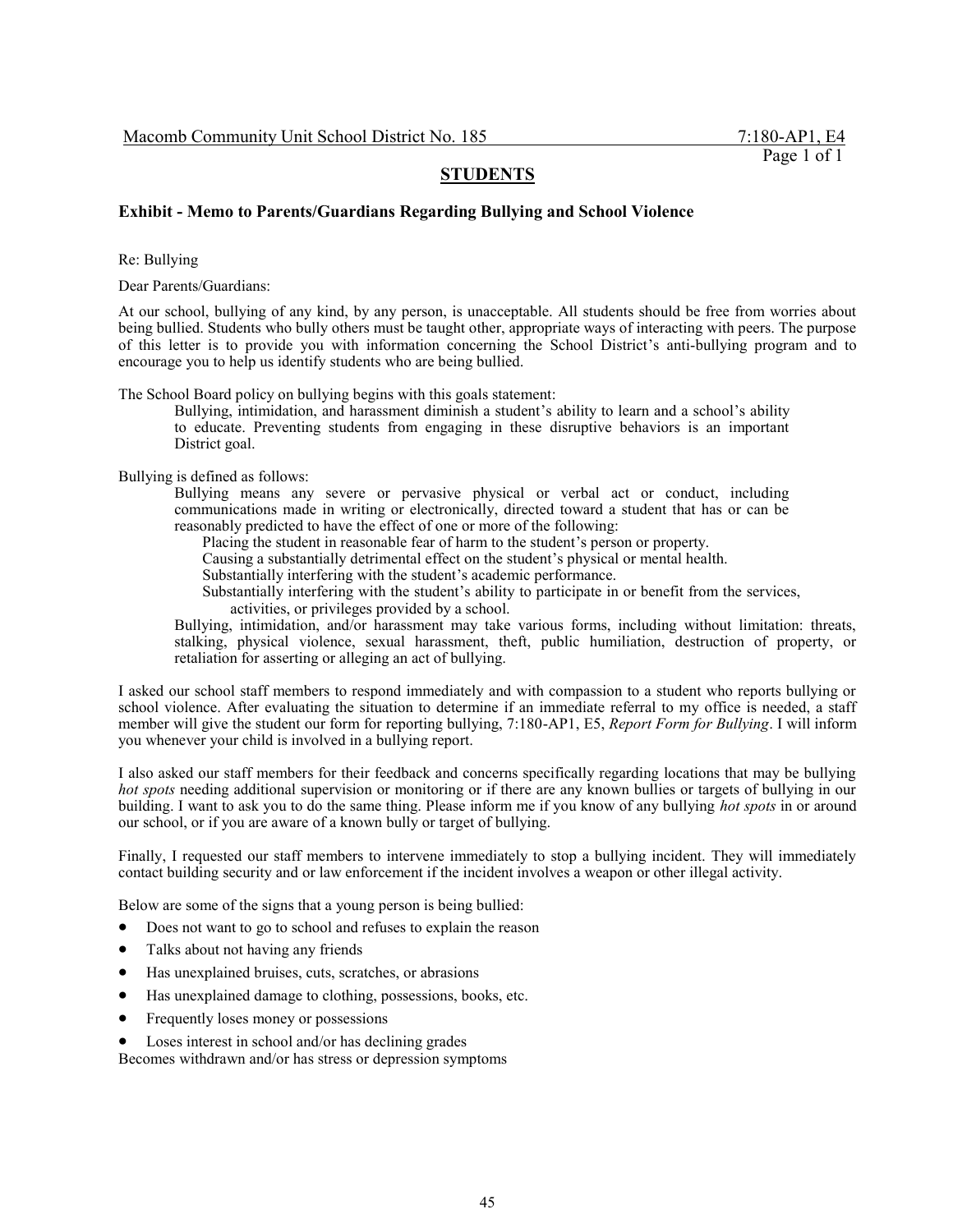#### **Exhibit - Memo to Parents/Guardians Regarding Bullying**

These signs do not necessarily mean your child is being bullied, but if present, ask your child whether he or she is being bullied.

If you notice major unexplained changes in your child's behavior, please talk with them to determine if incidents of bullying might be the cause.

Please let me know if you have any questions or concerns.

Sincerely, Scott Sullivan

Building Principal

Adopted 12-16-13 Revised 03-18-19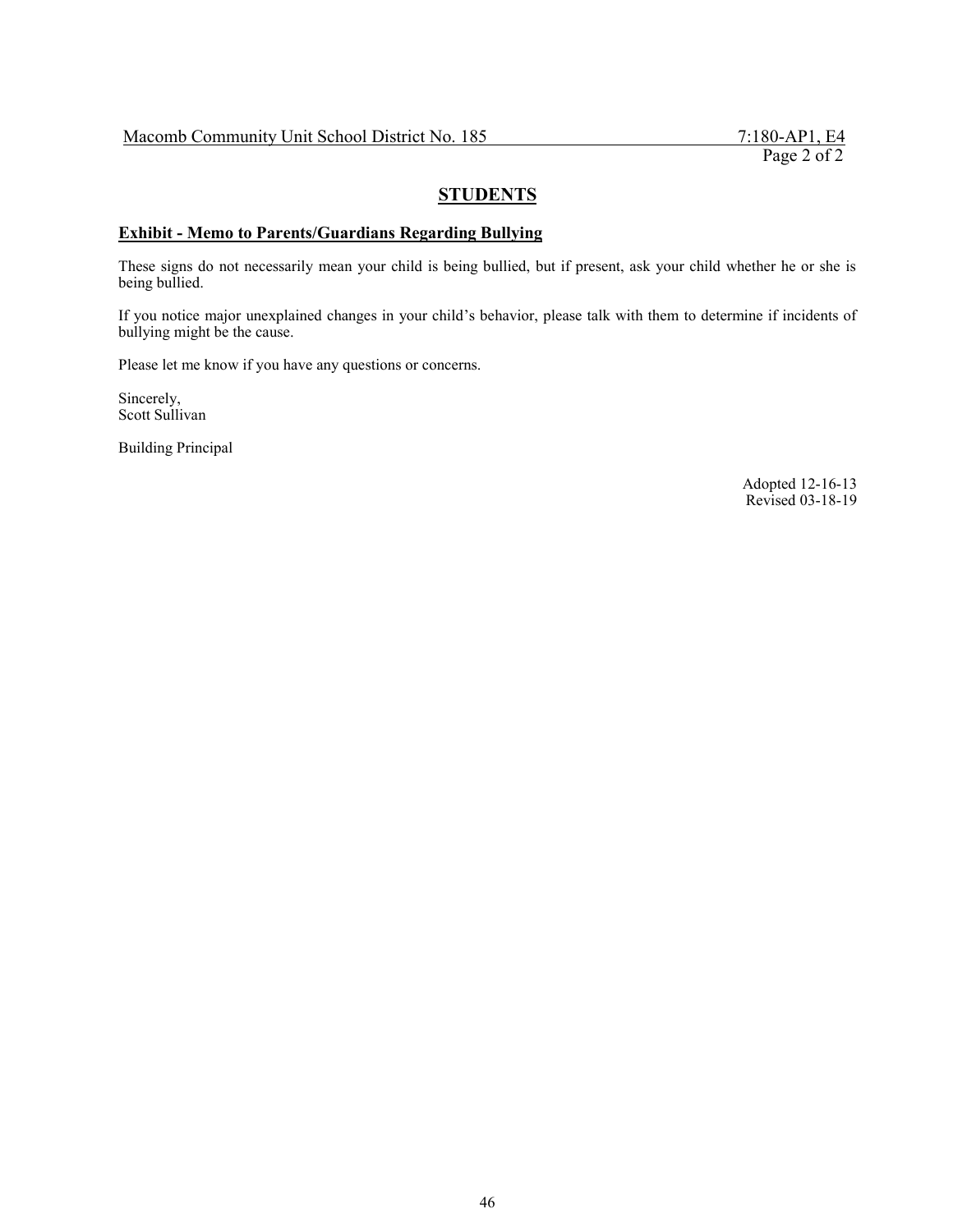#### **Exhibit - Memo to Parents/Guardians Regarding Teen Dating Violence**

Re: Teen Dating Violence

Dear Parents/Guardians:

At our school, teen dating violence is unacceptable. We are committed to providing our students with a school environment where they can learn free from worries about school violence. The purpose of this letter is to inform you of School Board policy, 7:185, Teen Dating Violence Prohibited, which is a component of the District's anti-bullying program.

Research has shown that teen dating violence can form lifelong, unhealthy habits during young adults' formative years. Educating parents/guardians, students, and staff about teen dating violence can help us identify incidents of teen dating violence at school or school-related activities. The Board's policy states that teen dating violence occurs whenever a student uses or threatens to use physical, mental, or emotional abuse to control an individual in the dating relationship; or uses or threatens to use sexual violence in the dating relationship.

Students in grades 7 through 12 will receive age-appropriate instruction on teen dating violence including its warning signs and prevention. School staff will also receive training on handling the signs and incidents of teen dating violence. I have asked our school staff members to respond immediately and with compassion to a student who reports teen dating violence. After evaluating the situation to determine if an immediate referral to my office is needed, a staff member will give the student our form for reporting bullying, 7:180-AP1, E5, Report Form for Bullying.

Finally, I have directed staff members to intervene immediately to stop incidents of teen dating violence occurring at school. They will proceed under our District's procedures for responding to incidences of bullying and school violence.

Below are some warning signs that your child may be involved in teen dating violence:

- Name-calling and put-downs. Does one individual in the relationship call the other person names? Does he or she use insults to put the other person down?
- Extreme Jealousy. Does one individual in the relationship act incredibly *overly* jealous when the other talks to peers? Does one person accuse the other of flirting even when it's innocent conversation?
- $\Box$  Making Excuses. Does one individual in the relationship make excuses for the other? Does he or she have to apologize for the other person's behavior?
- $\Box$  Canceling or changing plans. Does one individual cancel plans often, and at the last minute? Do the reasons make sense or sound untrue?
- $\Box$  Monitoring. Does one person call, text message, or check up on the other constantly? Does he or she demand to know the other person's plans or with whom the other person was with?
- $\Box$  Uncontrolled Anger. Have you seen one individual lose his or her temper? Does he or she throw things or break things – when angry? Does one person in the relationship worry a lot about upsetting the other?
- $\Box$  Isolation. Has one individual in the relationship given up spending time with friends? Has that individual stopped doing activities that used to be important?
- $\Box$  Dramatic Changes. Have either of the individuals in the relationship had appearance changes? Has he or she lost or gained weight? Have his or her grades dropped? Does he or she seem depressed?
- $\Box$  Injuries. Does one person in the relationship have unexplained injuries, or does he or she give explanations that don't make sense?
- $\Box$  Quick Progression. Did the relationship get serious very quickly?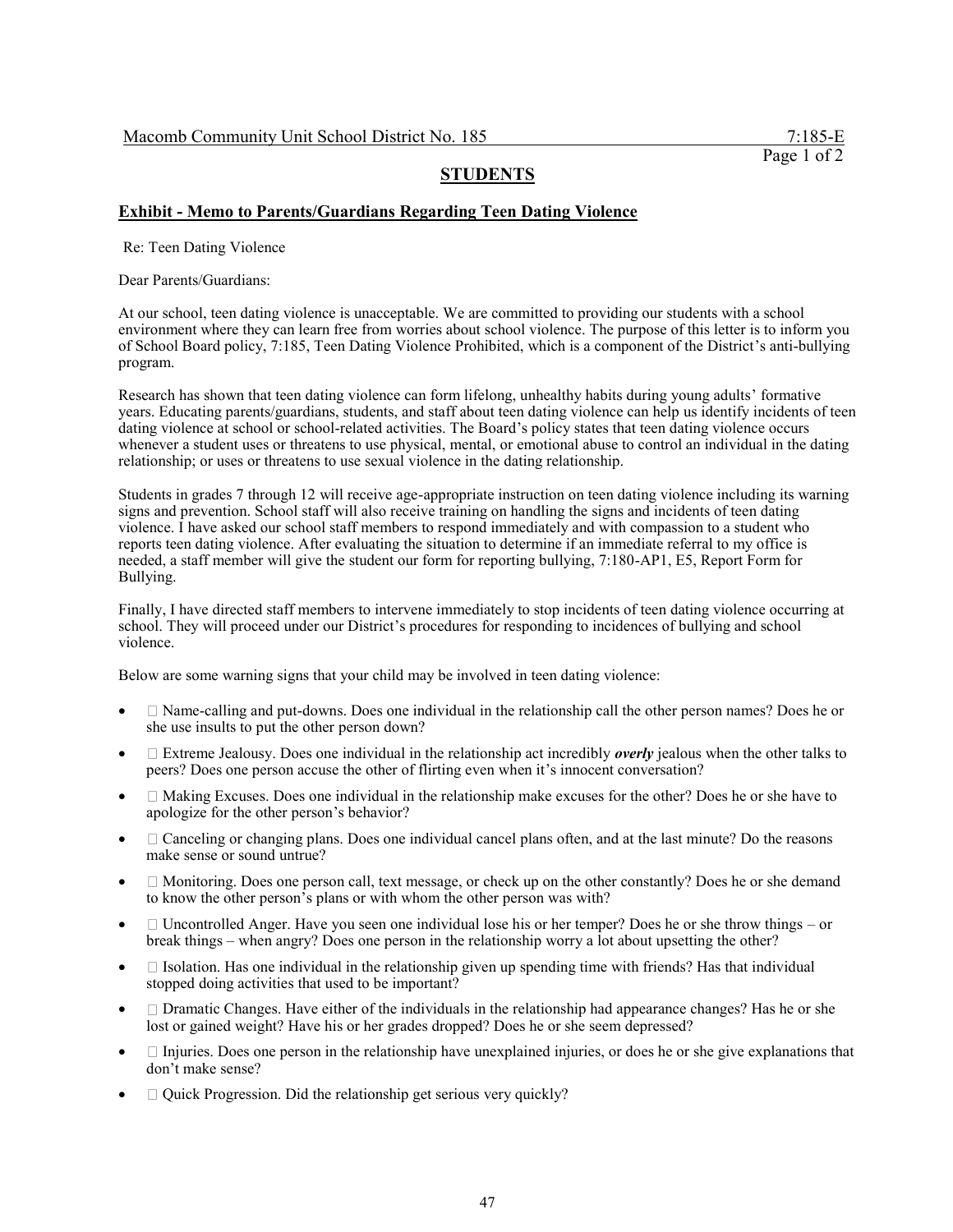#### **Exhibit - Memo to Parents/Guardians Regarding Teen Dating Violence**

These signs do not necessarily mean that your child is involved in teen dating violence, but, if present, talk to your child about teen dating violence.

For more information about this issue, please see the Centers for Disease Control and Prevention's educational materials at:

www.cdc.gov/ViolencePrevention/intimatepartnerviolence/teen\_dating\_violence.html.

Please let me know if you have any questions or concerns.

Sincerely, Scott Sullivan

Building Principal

Adopted 03-17-14 Revised 03-18-19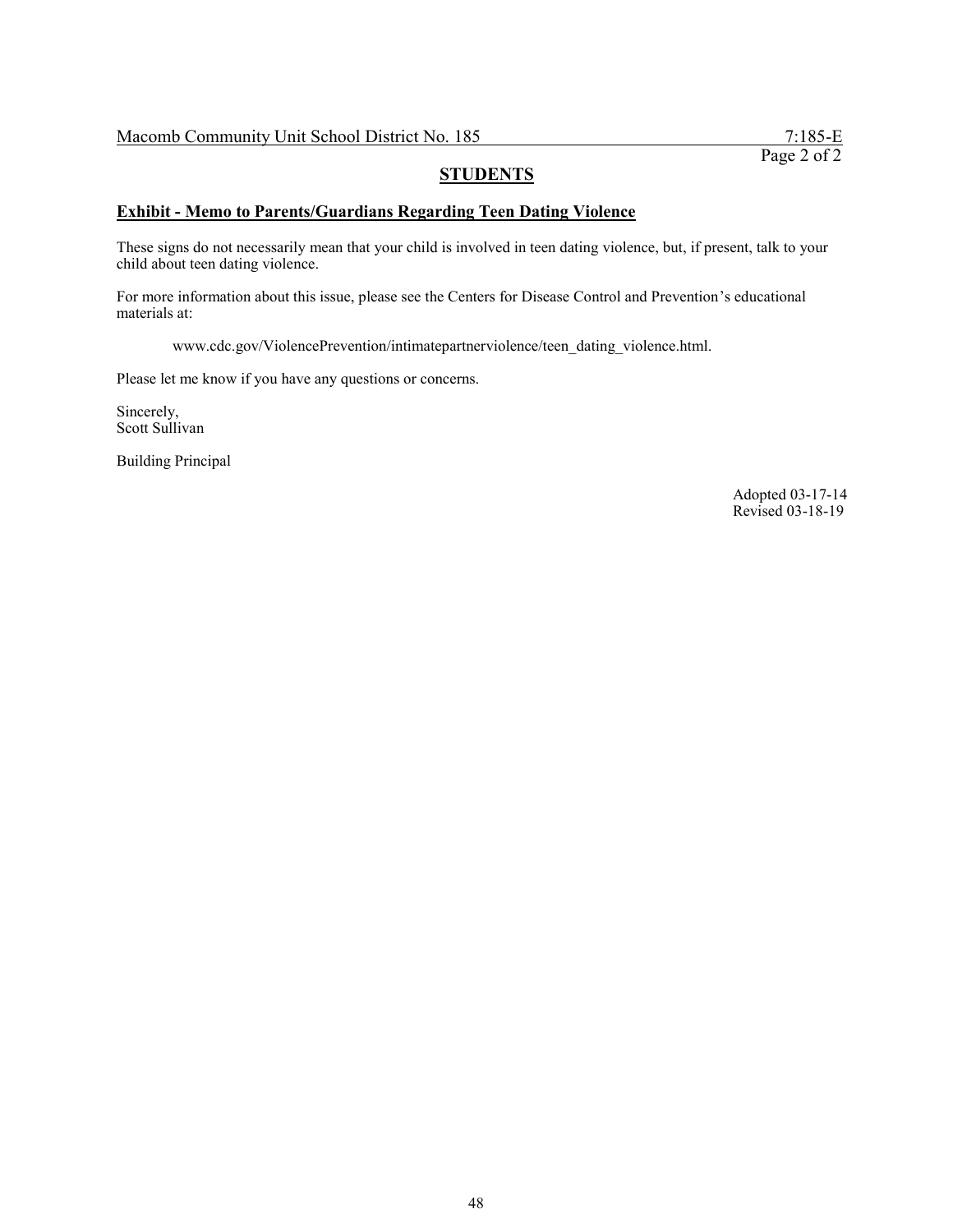#### **INSTRUCTION**

#### **Education of Homeless Children**

Each child of a homeless individual and each homeless youth has equal access to the same free, appropriate public education, as provided to other children and youths, including a public pre-school education. A "homeless" child is defined as provided in the McKinney*-*Vento Homeless Assistance Act and State law. The Superintendent shall act as or appoint a Liaison for Homeless Children to coordinate this policy's implementation.

A homeless child may attend the District school that the child attended when permanently housed or in which the child was last enrolled. A homeless child living in any District school's attendance area may attend that school. The Superintendent or designee shall review and revise rules or procedures that may act as barriers to the enrollment of homeless children and youths. In reviewing and revising such procedures, consideration shall be given to issues concerning transportation, immunization, residency, birth certificates, school records and other documentation, and guardianship. Transportation shall be provided in accordance with the McKinney Homeless Assistance Act and State law. The Superintendent or designee shall give special attention to ensuring the enrollment and attendance of homeless children and youths who are not currently attending school. If a child is denied enrollment or transportation under this policy, the Liaison for Homeless Children shall immediately refer the child or his or her parent/guardian with a written explanation for the denial. Whenever a child and his or her parent/guardian who initially share the housing of another person due to loss of housing, economic hardship, or a similar hardship continue to share the housing, the Liaison for Homeless Children shall, after the passage of 18 months and annually thereafter, conduct a review as to whether such hardship continues to exist in accordance with State law.

LEGAL REF.: McKinney*-*Vento Homeless Assistance Act, 42 U.S.C. §11431 et seq. Ill. Education for Homeless Children Act, 105 ILCS 45/

CROSS REF.: 2:260 (Uniform Grievance Procedure), 4:110 (Transportation), 7:10 (Equal Educational Opportunities), 7:30 (Student Assignment), 7:50 (School Admissions and Student Transfers To and From Non-District Schools), 7:60 (Residence), 7:100 (Health Examinations, Immunizations, and Exclusion of Students)

ADMIN. PROC.: 6:140-AP (Education of Homeless Children)

Adopted 10-21-02 Revised 12-19-05 Revised 12-12-16 Revised 06-18-18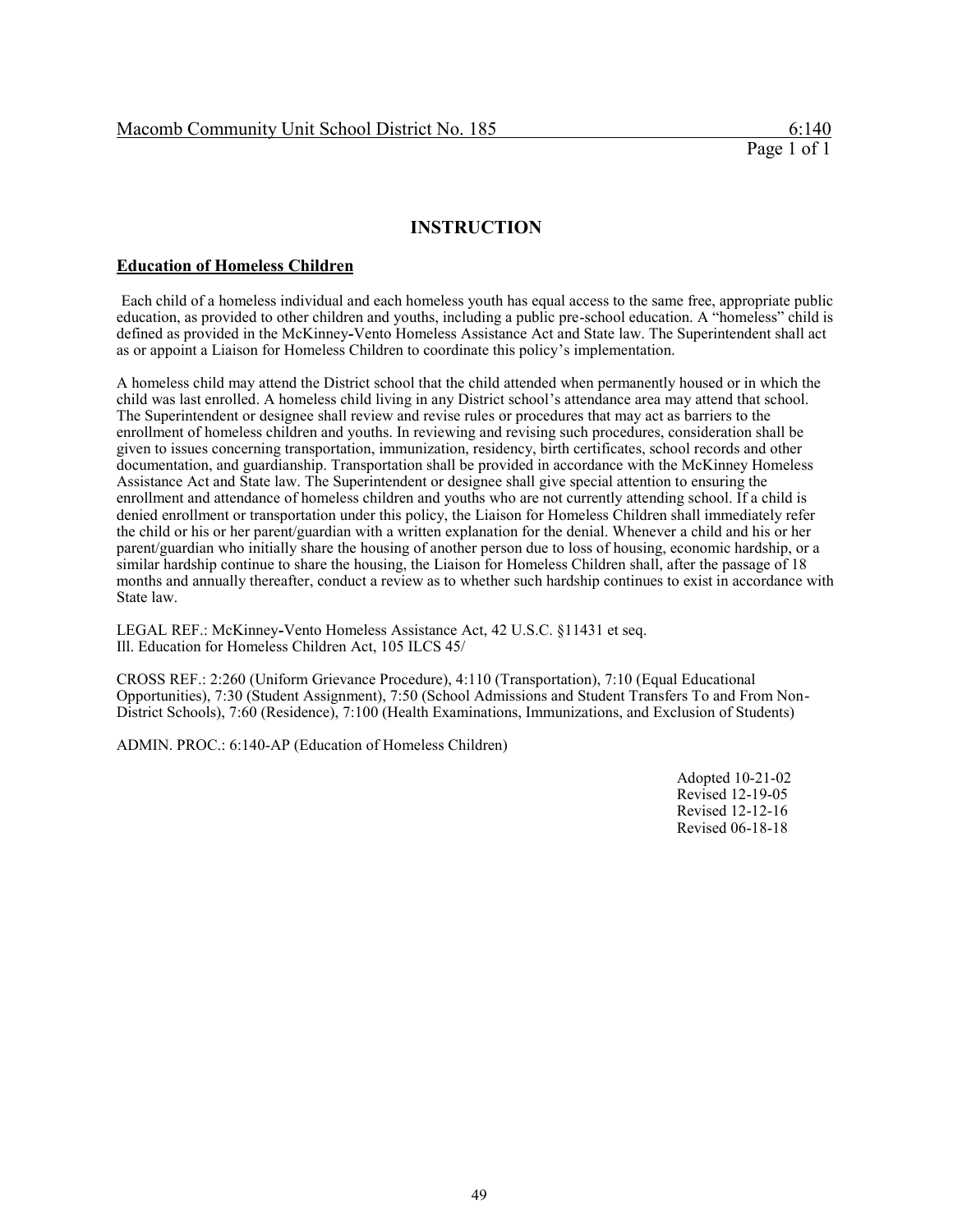#### **Administrative Procedure - Prevention, Identification, Investigation, and Response to Bullying and School Violence**

#### **Administrative Procedure - Prevention, Identification, Investigation, and Response to Bullying**

The strategic components for integrating an anti-bullying program into the District's existing policies and procedures are listed below. Each component lists specific implementation steps along with resources and accompanying exhibits. The Superintendent or designee, at the District-level, or the Building Principal or designee, at the Building-level, is responsible for the integration of these components. Use the local conditions of the community and other available resources to determine the best implementation methods. At times, support from the School Violence Prevention Team (see 4:170-AP7, Targeted School Violence Prevention Program) may be appropriate as bullying and threats of school violence often arise from the same behavior pattern(s), i.e., interpersonal aggression.

#### Preventing Bullying

1. Review 7:180-AP1, E1, Resource Guide for Bullying Prevention.

2. Assess the District's Conditions for Development and Learning. Below are resources that discuss and provide information about how to implement school climate measurement instruments:

School Bullying Prevention Task Force Report, Selection of School Climate Measures, p. 19 at: www.isbe.state.il.us/sbptf/pdf/sbptf\_report\_030111.pdf. Safe Supportive Learning's School Climate Measurement compendium at: safesupportiveschools.ed.gov/index.php?id=133.

#### Identifying Bullying

1. Post 7:180-AP1, E2, Be a Hero by Reporting Bullying, in school buildings, student handbooks, online, etc.

2. Train staff to recognize and accept reports of bullying, 7:180-AP1, E3, Memo to Staff Regarding Bullying. 3. Inform parents about the District's anti-bullying program, 7:180-AP1, E4, Memo to Parents/Guardians

Regarding Bullying.

4. Inform students how to make a report, i.e., complete and submit 7:180-AP1, E5, Report Form for Bullying.

Investigating Reports of Bullying

1. Conduct a prompt, thorough and impartial investigation upon receiving a report.

2. Review the report, i.e., 7:180-AP1, E5, Report Form for Bullying.

3. Interview the listed aggressor(s), target(s) and witnesses using 7:180-AP1, E6, Interview Form for Investigation.

#### Responding to Bullying

1. Complete 7:180-AP1, E7, Response to Bullying

2. Notify the District's Non-Discrimination Coordinator if the findings indicate that the behavior was based upon the protected statuses listed in 7:20, Harassment of Students Prohibited.

3. Communicate and partner with the parents/guardians of the students involved. Ask parents/guardians, "How can we help you and your child?"

4. Stop the behavior(s).

5. Eliminate any hostile environment(s) and its effects (see Preventing Bullying and School Violence #2, above).

6. Prevent the bullying from happening again.

7. Implement appropriate interventions for the target, aggressor, and District.

8. Address any findings of repeated inaccurate accusations against an alleged-aggressor that are beginning to impede his or her education, e.g., reverse bullying.

9. Follow-up with target, aggressor and their parent(s)/guardian(s) to ensure subsequent bullying has not occurred and no new concerns have arisen.

> Adopted 12-16-13 Revised 03-18-19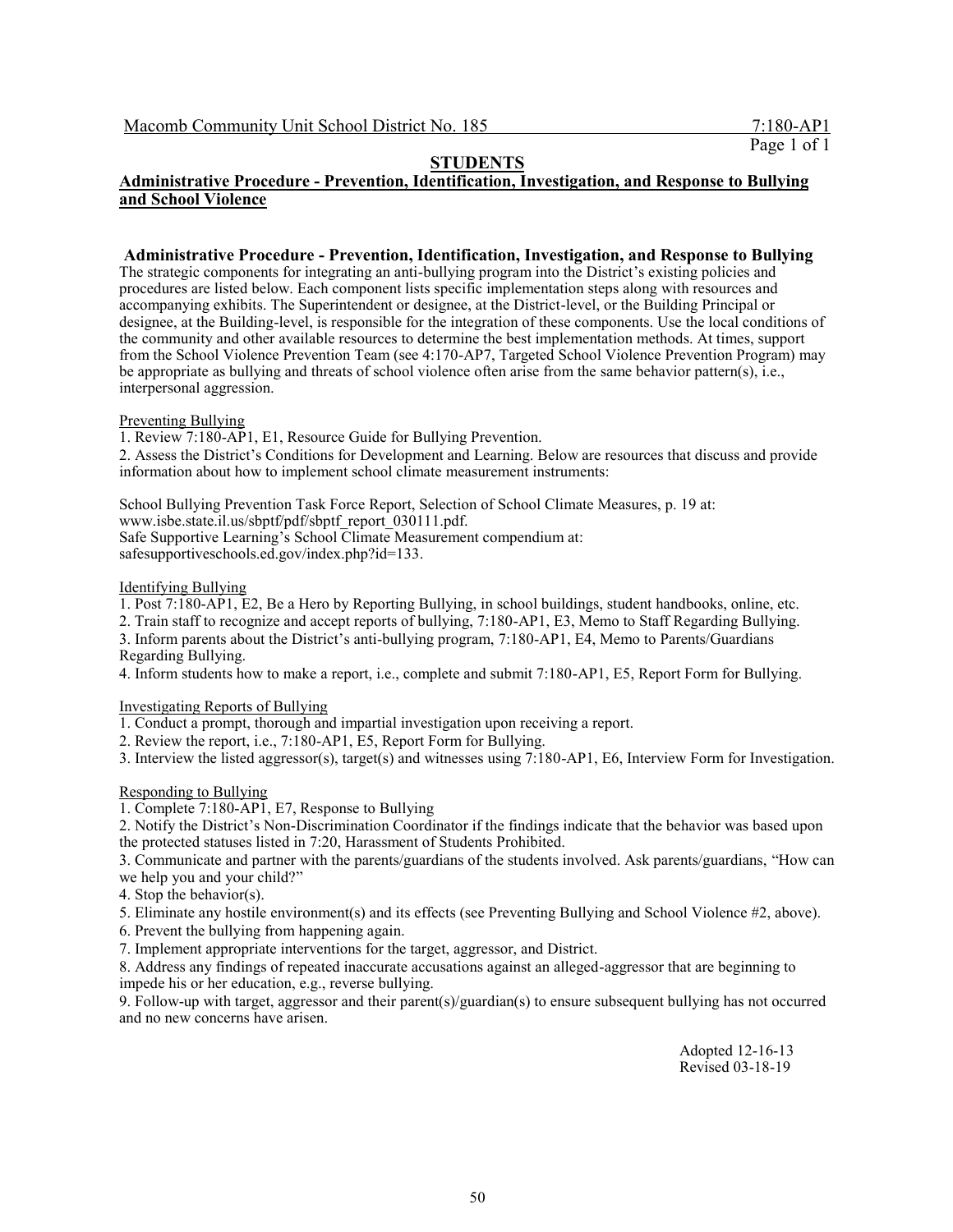#### **Exhibit - Report Form for Bullying**

To be completed by the bullying target, witness, or person with information about an incident of bullying and submitted to the Building Principal's office. Make readily accessible via website(s) and other publicized designated areas in schools.

Please print and check appropriate boxes.

| Name:                                                                                                                                                                                                                                  | Date:             |                     |
|----------------------------------------------------------------------------------------------------------------------------------------------------------------------------------------------------------------------------------------|-------------------|---------------------|
| Staff<br>Other<br>Student Parent                                                                                                                                                                                                       |                   |                     |
|                                                                                                                                                                                                                                        |                   |                     |
| Indicate here if you prefer to remain anonymous. Yes No                                                                                                                                                                                |                   |                     |
| Are you the target of the bullying that you are reporting? Yes No                                                                                                                                                                      |                   |                     |
| Date of incident:                                                                                                                                                                                                                      | Time of incident: |                     |
| Person(s) being reported as targets of bullying:                                                                                                                                                                                       |                   |                     |
| Name:                                                                                                                                                                                                                                  | Student Staff     |                     |
| Name:                                                                                                                                                                                                                                  | Student Staff     |                     |
| Name:                                                                                                                                                                                                                                  | Student Staff     |                     |
| Person(s) being reported as aggressors engaged in bullying:                                                                                                                                                                            |                   |                     |
| Name:                                                                                                                                                                                                                                  |                   | Student Staff Other |
| Name:                                                                                                                                                                                                                                  |                   | Student Staff Other |
| Name:                                                                                                                                                                                                                                  |                   | Student Staff Other |
| Person(s) who witnessed the bullying:                                                                                                                                                                                                  |                   |                     |
| Name:<br>the contract of the contract of the contract of the contract of the contract of the contract of the                                                                                                                           |                   | Student Staff Other |
| Name:<br>the control of the control of the control of the control of the control of the control of the control of the control of the control of the control of the control of the control of the control of the control of the control |                   | Student Staff Other |
| Name:                                                                                                                                                                                                                                  |                   | Student Staff Other |

Was the incident based on any of these characteristics? (Check all that apply.)